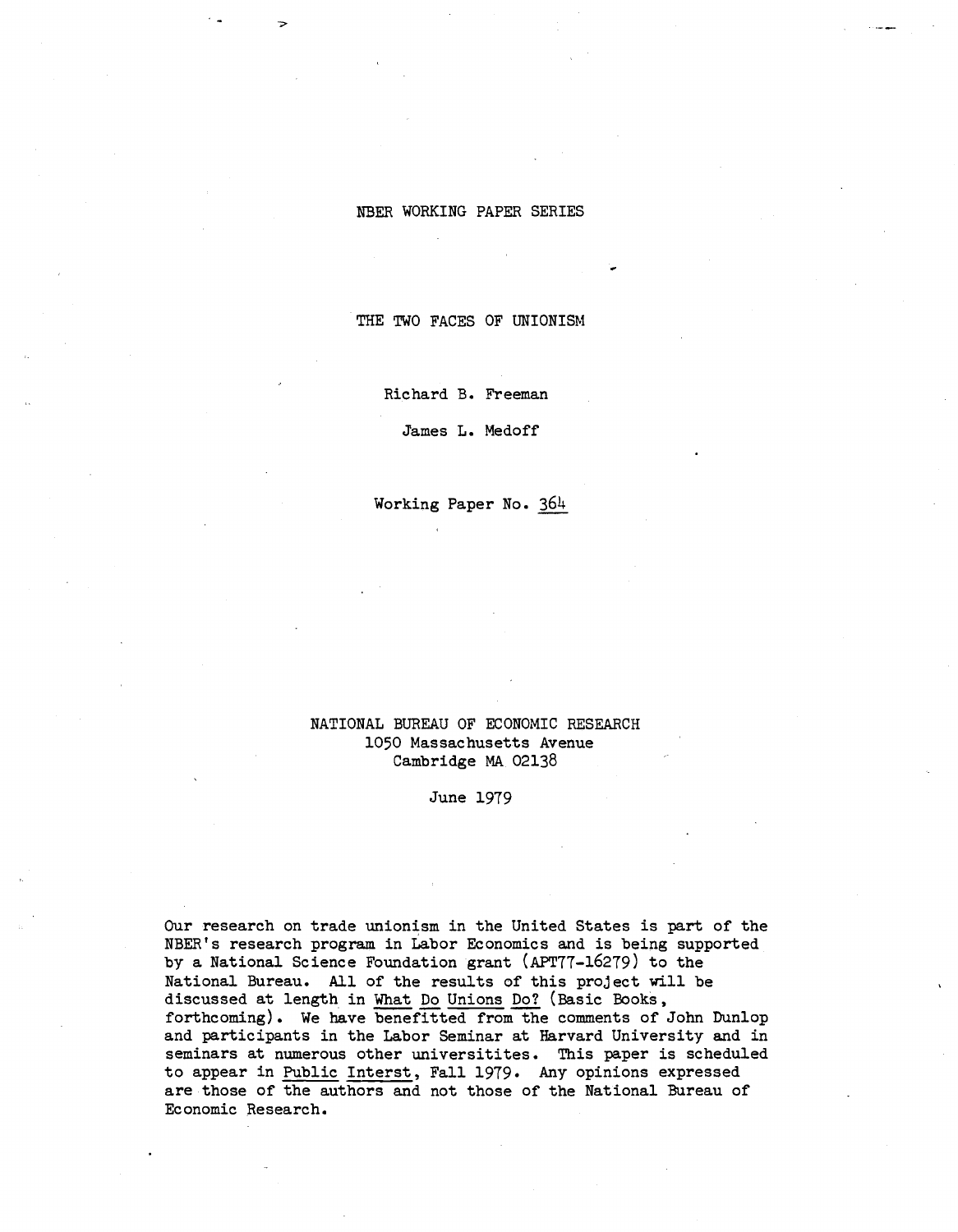## The Two Faces of Unionism

#### ABSTRACT

This study delineates and assesses the relative accuracy of two views of trade unions in the U.S. In the first, which we call the "monopoly" view, unions are a detrimental force in advanced capitalist systems; unions do little more than raise the wages of their members beyond what they would otherwise be, increasing the degree of economic inefficiency and inequality. In the second, which we refer to as the "collective voice/institutional response" view, unions provide workers with collective voice, which is essential in the absence of meaningful opportunities for individual exit; this voice elicits institutional responses which dramatically change the nature of the employment relationship and, in so doing, increases the levels of productivity and equality in many settings.

The evidence presented indicates that those who focus on the monopoly face of unionism and ignore the collective voice/institutional response view are likely to hold erroneous beliefs about unions in this country. The facts indicate that on net unions do not reduce efficiency or equality and are generally democratic and non-corrupt organizations.

> Richard B. Freeman James L. Medoff

National Bureau of Economic Research 1050 Massachusettts Avenue Cambridge, Massachusetts 02138 (617) 868-3915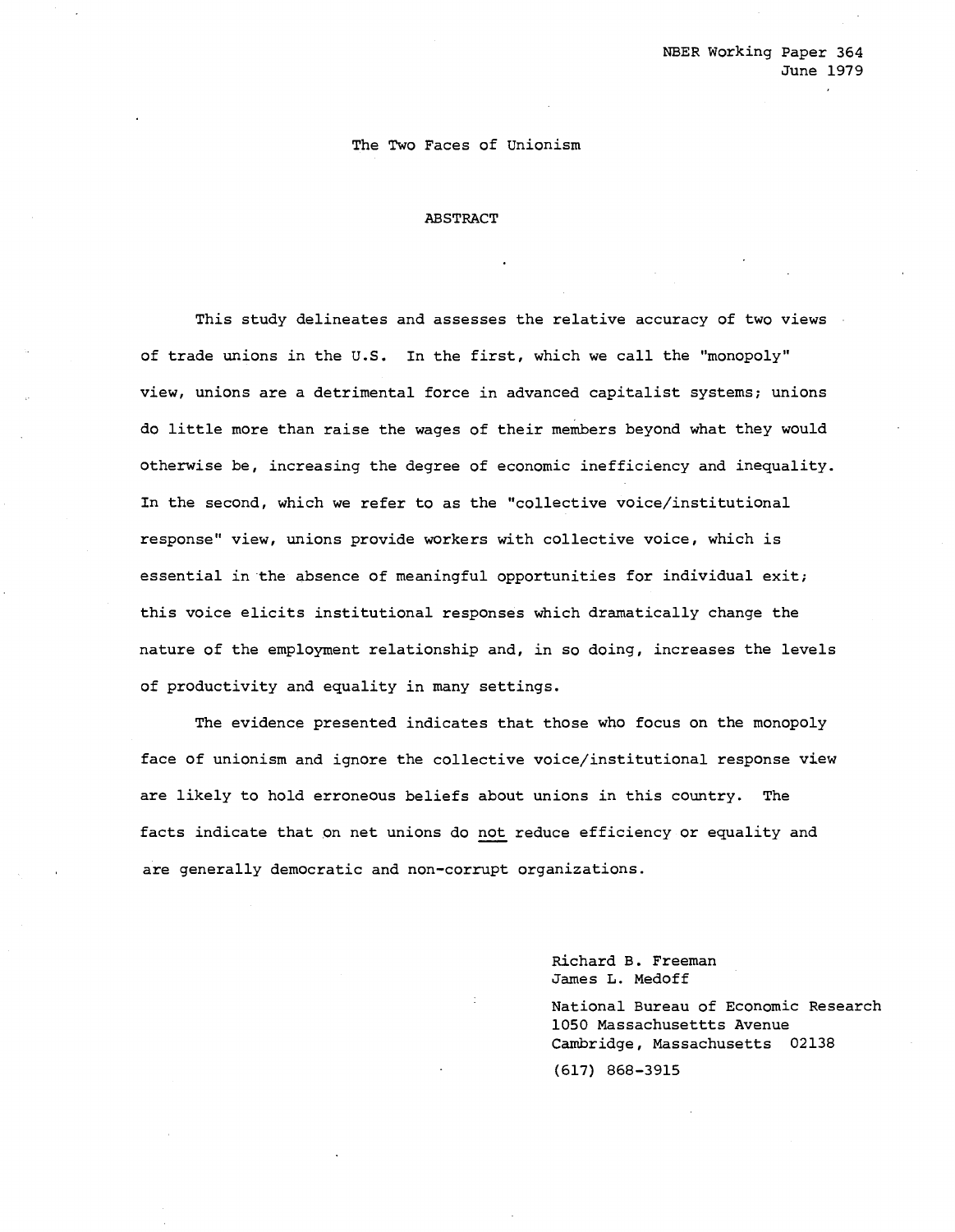Trade unions are the principal institution of workers in modern capitalist societies, as endemic as large firms, oligopolistic organization of industries,and governmental regulation of free enterprise. For over two hundred years, since the days' of Adam Smith, there has been widespread disagreement about the effects of unions on the economy. On the one side are economists including John Stuart Mill, Alfred Marshall and Richard Ely (one of the founders of the American Economic Association) who have viewed unions as having major positive effects on the economy. On the other side are economists such as Henry Simons and Fritz Machlup who have stressed the adverse effects of unions on the national dividend. In the 1930s and 1940s unions were at the center of attention among intellectuals, with most social scientists viewing them as an important positive force in society. In recent years, unionism has become a more peripheral topic and unions have come to be viewed less positively. Less and less space in social science journals, magazines, and newspapers is devoted to unions. For example, the fraction of articles in major economics journals treating trade unionism dropped from 9.2 percent in the 1940s to 5.1 percent in the 1950s to 0.4 percent in the early 1970s. What is written is increasingly unfavorable. The press often paints unions as organizations which are socially unresponsive, elitist, nondemocratic, or ridden with crime. Our analysis of the content of articles on unions in two major national news journals, Newsweek and Time, shows an increase in the percent of lines of print unfavorable to unions from 34 percent in the 1950s to 51 percent in the 1970s. Economists, into whose domain analysis of trade unions naturally falls, at present generally treat unions unidimensionally as monopolies whose sole function is to raise wages. Since

'-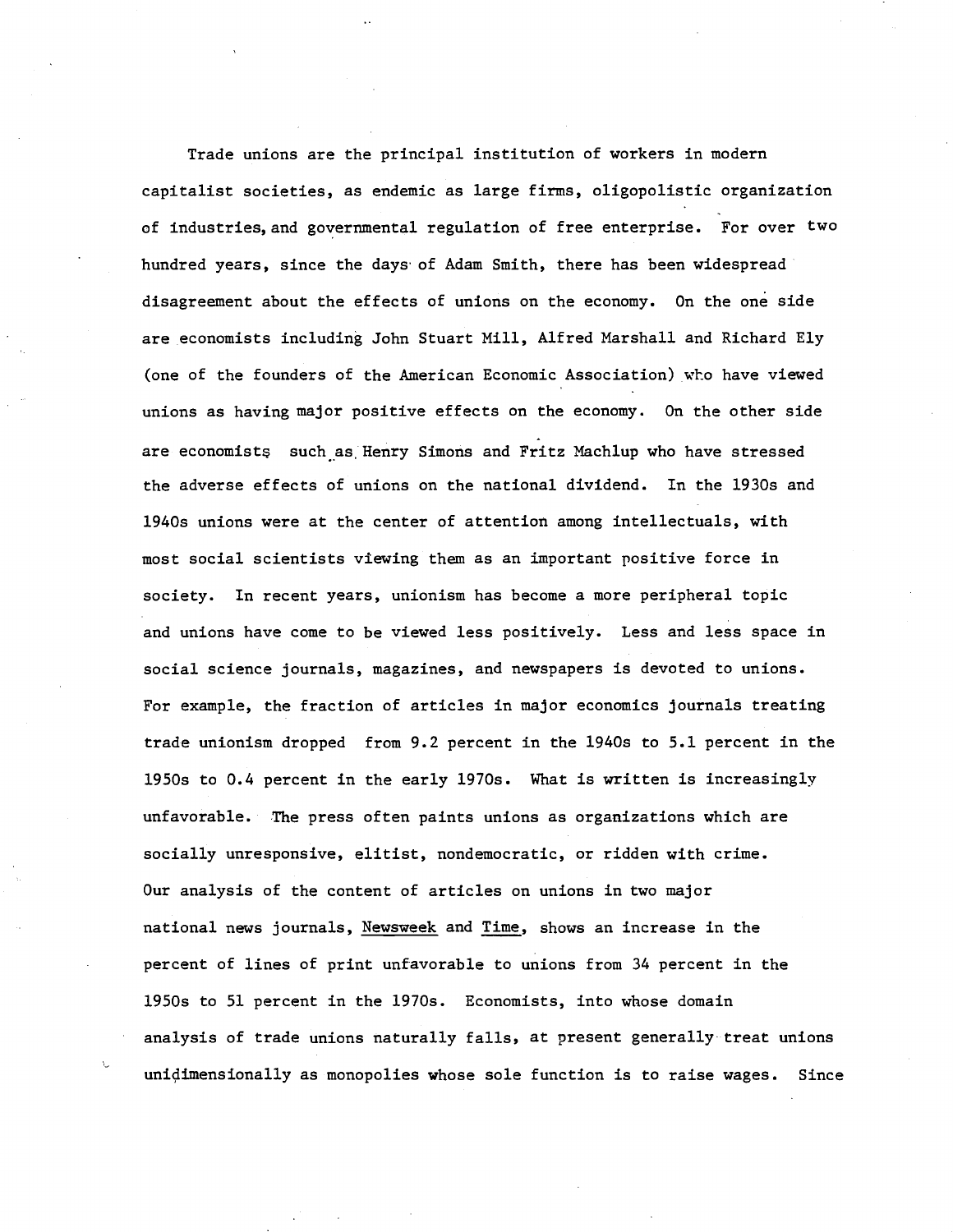monopolistic wage increases are socially deleterious, in that they can be expected to induce both inefficiency and inequality, most economic studies judge unions implicitly or explicitly as having a negative impact on the economy. $^{\rm 1}$ 

According to our'recent research on the subject, treatment of unions as organizations without solidaristic or purposive values, whose sole function is to raise wages, is seriously misleading. While unions appear to raise wages above competitive levels, they also have significant nonwage effects which influence diverse aspects of modern industrial life. By providing workers with a voice both at the work place and in the political arena, unions can and do positively affect the functioning of the economic and social systems. Although research on the nonwage effects of trade unions is by no means complete and some results will surely change as more evidence is available, sufficient work has been done to yield the broad outlines of a new view of unionism.

## The Collective Voice/Institutional Response View of Unions

One key dimension of the new work on trade unionism can be best understood by recognizing that societies have two basic mechanisms for dealing with divergences between desired social conditions and actual conditions. The first is the classic market mechanism of exit and entry, which is represented by individual mobility. The dissatisfied consumer switches products. The diner whose soup is too salty seeks another restaurant. The unhappy couple divorces. In the labor market, exit is synonymous with quits, while entry consists of new hires by the firm. By leaving less desirable jobs for more desirable jobs or by refusing bad jobs, individuals penalize the bad employer and reward the good, leading to an overall improvement in the efficiency of the social system. The basic theorem of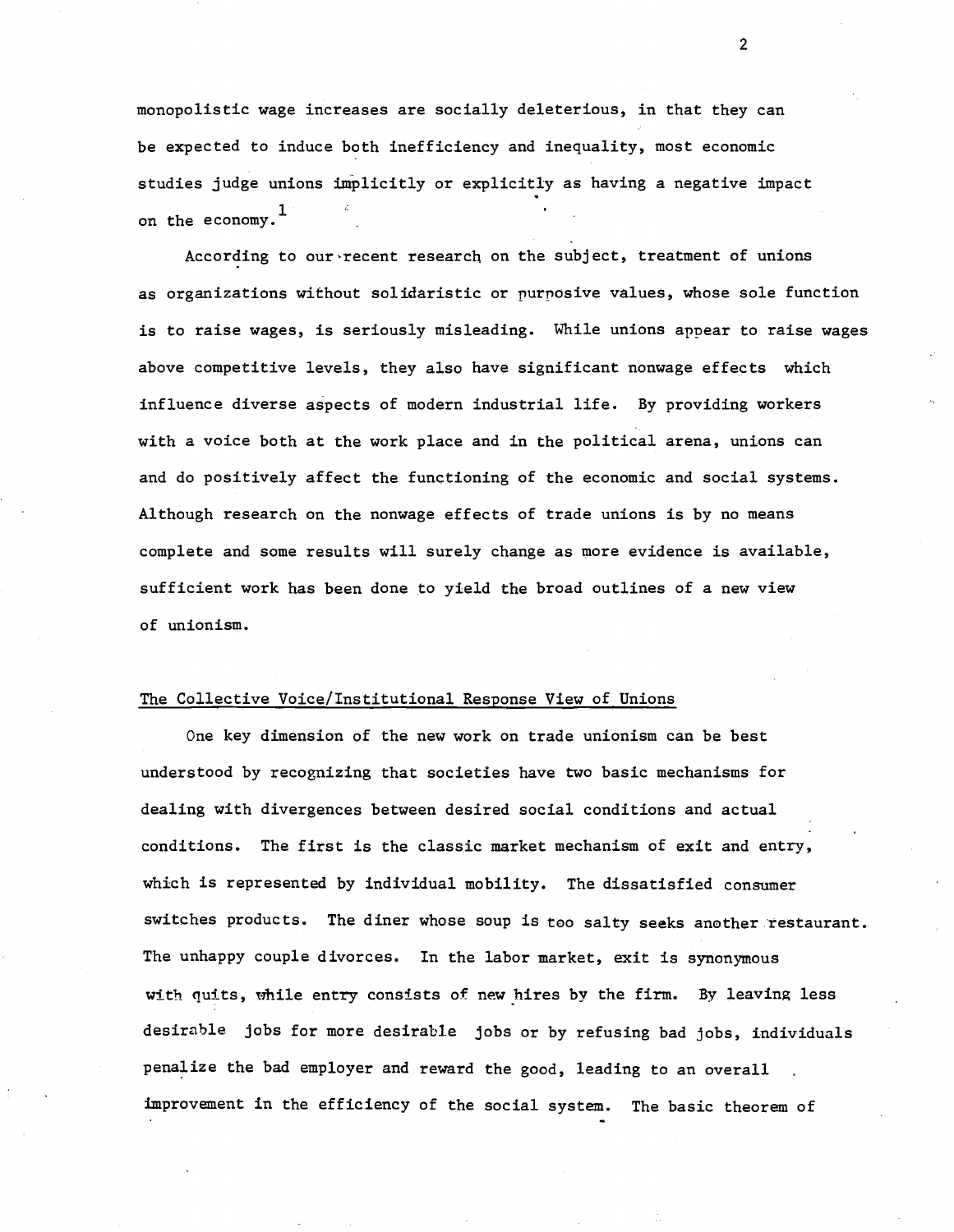neoclassical economics is that, under well-specified conditions, the exit and entry, or mobility of persons (the hallmark of free enterprise), produces a "Pareto-optimum" (a situation where no one can be made better off without making someone worse off). Economic analysis can be viewed as a detailed study of the implications of the exit-entry mode of adjustment and of the way in which actual economies do or do not operate in the prescribed manner. As long as the exit-entry market mechanism is viewed as the only efficient means for such adjustment, institutions such as unions must necessarily be viewed as impediments to the optimal operation of a capitalist economy.

There is, however, a second mode of adjustment. This is the political mechanism, which Albert Hirschman has termed "voice" in his important book Exit, Voice and Loyalty. "Voice" refers to the process of direct communication designed to bring actual and desired conditions closer . together. It means talking about problems: complaining to the store about a poor product rather than taking business elsewhere; telling the chef that the soup had too much salt; discussing marital problems, possibly with a marriage counselor, rather than going to the divorce court. In a political context, voice is participation in the democratic process, through voting, discussion, logrolling, and so on. Not surprisingly, voice is studied by political scientists, who in general regard citizen participation as the optimal means for solving community problems.

The distinction between the two mechanisms is best illustrated by a specific situation: for instance, concern about school quality in a given locality. The exit solution to poor schools is to move to a different community or to enroll children in a private school,thereby "taking one's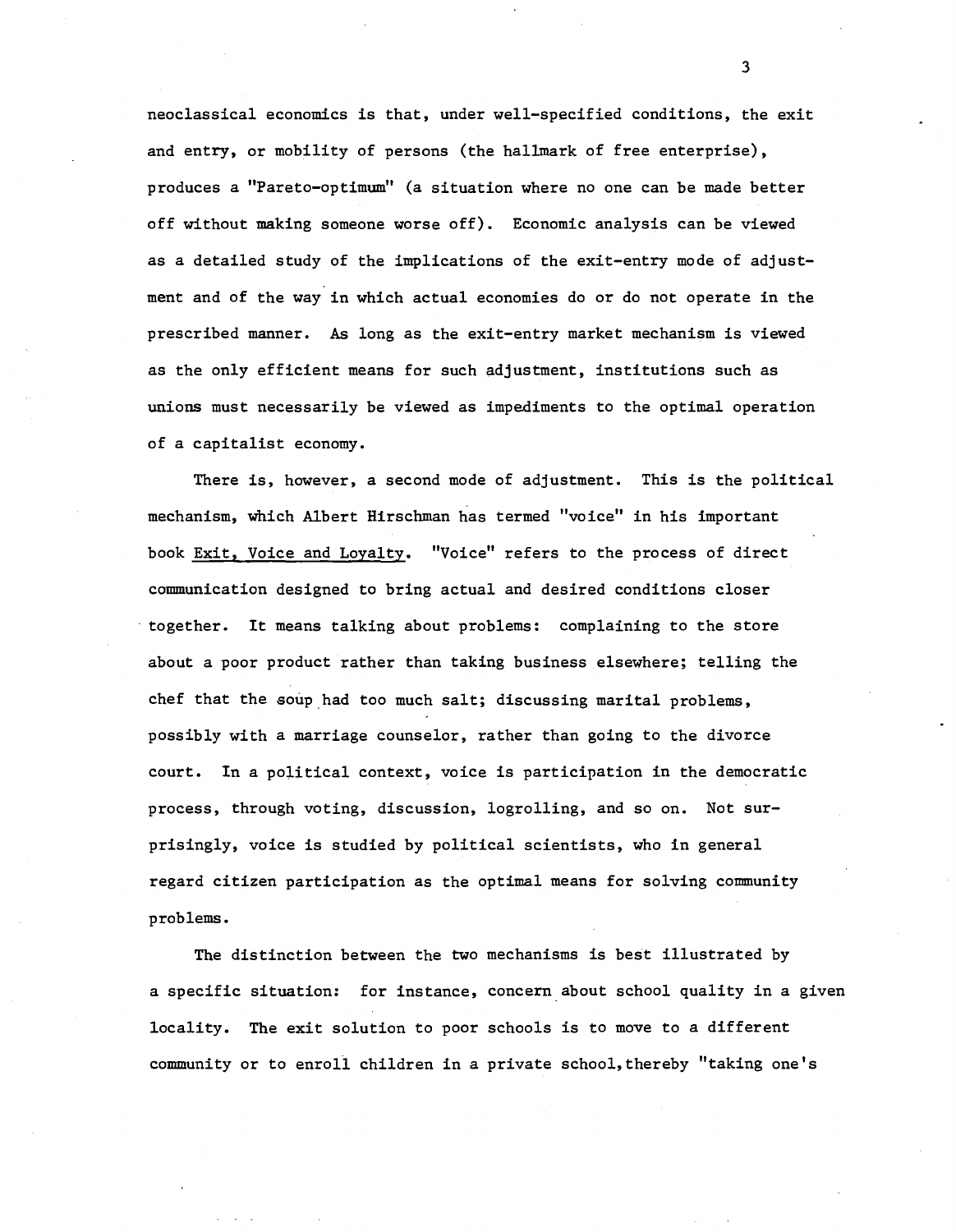business elsewhere." The voice solution would involve political action to improve the school system, through election of school boards, Parent Teacher Association meetings, .and related direct activities.

In the job market, voice consists of discussing with an employer conditions that ought to be changed, rather than quitting. In modern industrial economies, particularly in large enterprises, a trade union is the vehicle for collective voice, providing workers as a group with a means of communicating with management.<sup>2</sup> Collective rather than individual bargaining with an employer is necessary for effective voice at the work place for two reasons.

First, many important aspects of an industrial setting are "public goods," which affect the well-being (negatively or positively) of every employee, reducing the incentive for any single person to express his preferences and invest time and money in changing conditions that benefit all. Safety conditions, lighting, heating, the speed of a promotion line; the layoff, work-sharing, cyclical-wage adjustment, and promotion policies of the firm; a formal grievance procedure; or a pension plan obviously affect the entire work force in the same way that defense, sanitation, and fire protection affect the entire citizenry. Externalities (things done by one individual (or firm) that also affect the well-being of another) and public goods at the work place call for collective decisionmaking. Without the policing of a collective organization, the incentive for the individual to take into account the effects of his or her actions on the well-being of others or express his or her preferences or invest time and money in changing conditions is likely to be too small. Why not let Harry do it and enjoy the benefits at no cost? This is, of course, the classic "free rider" problem which in the union context lies at the heart of the so-called "union security" versus "right to work" debate.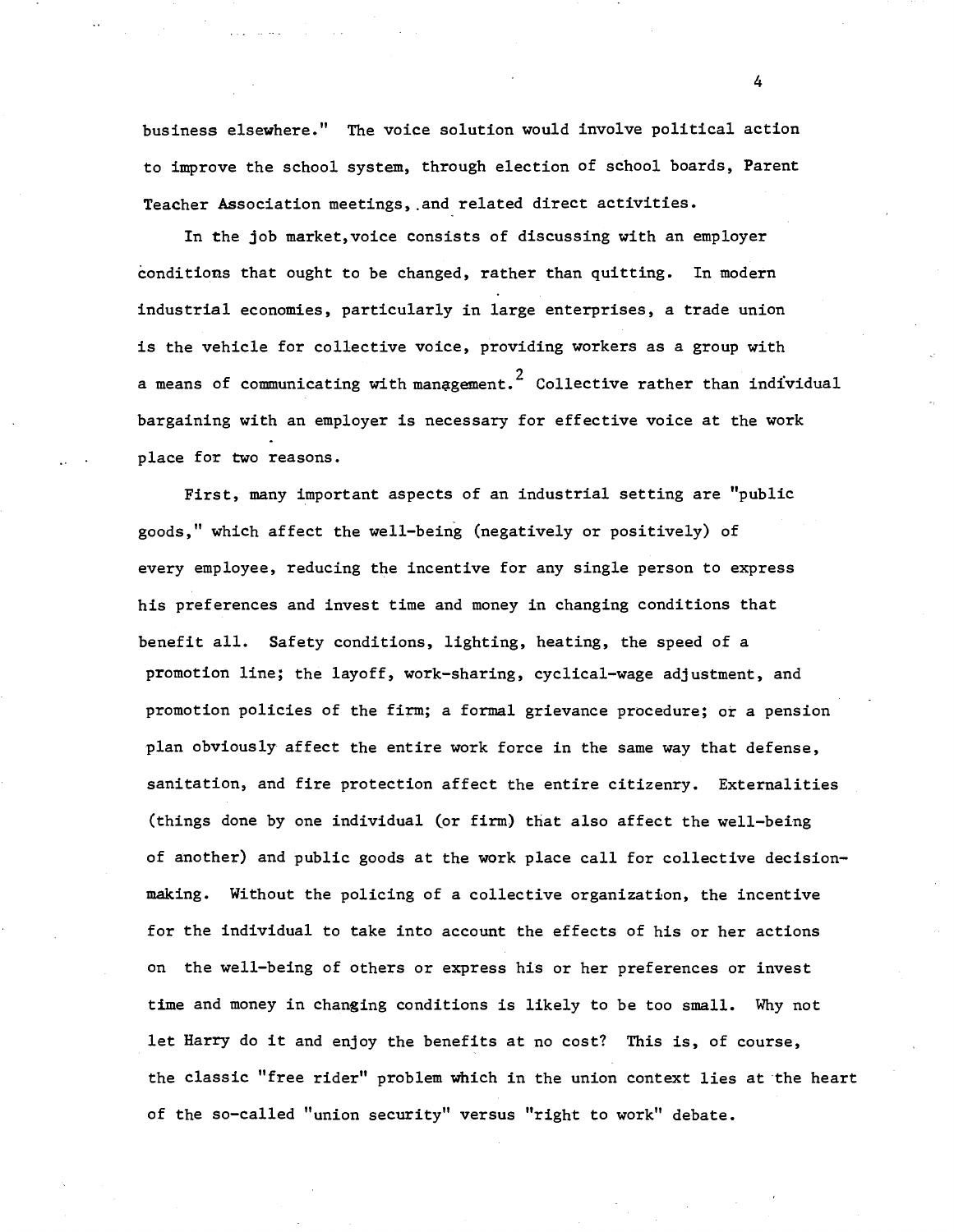Second, workers who are not prepared to exit may be unlikely to reveal their true preferences to their bosses, fearing that their employers will punish them in some way. The essence of the employment relationship under capitalism, as Karl Marx, Ronald Coase, Herbert Simon and numerous other analysts have recognized, is the exchange between employer and employee of money for control over a certain amount of the worker's time which the employer seeks to use in a way that maximizes the value of the output the employee produces. Even in the case of piece rates, employers monitor employee activity:to assure the quality of output. As a result, the way in which the time purchased is utilized must be determined by some interaction between workers and their boss. Since the purchaser of the labor power, the employer, can fire the protester, individual protest is dangerous. A prerequisite for effective voice concerning the employment relationship is the protection of activists from being discharged. In the United States this protection is granted in Sec.  $8(a)(3)$  of the National Labor Relations Act which states that "It shall be an unfair labor practice for an employer by discrimination in regard to hire or tenure or employment or any term or condition of employment to encourage or discourage membership in any labor organization." It is important to note that, unionism aside, court interpretation of U.S. labor law makes a sharp distinction between collective and individualistic activity at the work place. While workers who act as a collective are protected from managerial retaliation, an individual acting alone is not.<sup>3</sup>

The collective nature of trade unionism fundamentally alters the operation of a labor market and, hence, the nature of the labor contract generated. In a nonunion setting, where exit and entry are the predominant forms of adjustment, the signals and incentives to firms depend on the preferences of the "marginal" worker, the one who will leave (or be attracted)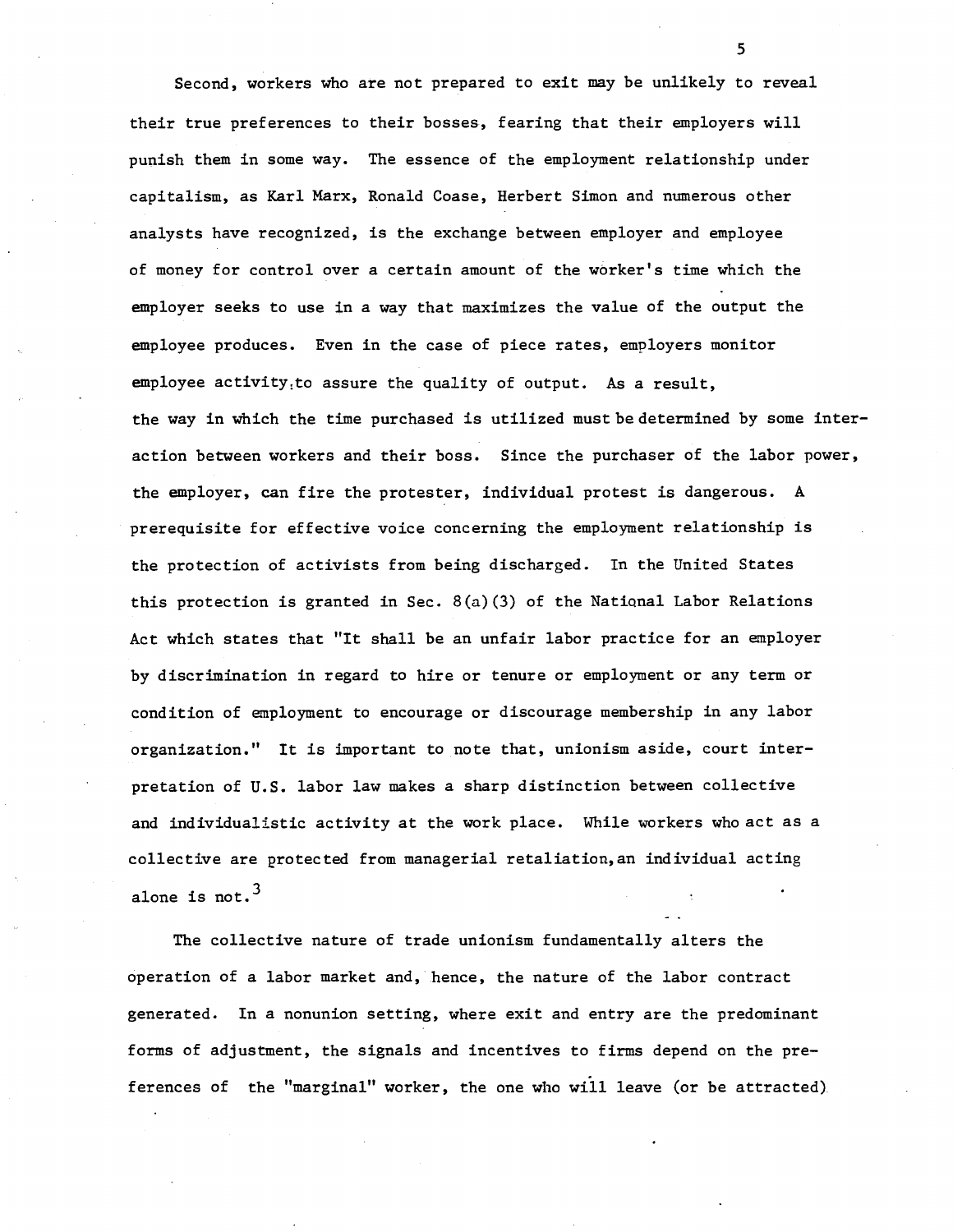by particular conditions or changes in conditions. The firm responds primarily to the needs of this marginal, generally younger, mobile worker and can within some bounds ignore the preferences of "infra-marginal," typically older workers, who, for reasons of skill, knowledge, or rights that cannot be readily transferred to other enterprises as well as other costs associated with changing firms, are effectively immobile. In a unionized setting, by contrast, the union takes account of the preferences of all workers to form an average preference that typically determines its position at the bargaining table. Because unions are political institutions with elected leaders, they are likely to be responsive to a different set of preferences than those that dominate in a competitive labor market.

While social science lacks a theory of political institutions comparable to the economic model of profit-maximizing firms or utility-maximizing consumers, virtually any plausible model (e.g., the median voter model, in which the political institution responds to the desires of the voter in the middle of the relevant distribution of individuals by their preferences) would predict that the influence of older, infra-marginal workers relative to that of younger, marginal employees in determining the relevant employment contracts would be greater in a unionized as opposed to a nonunionized setting. In a modern economy, where workers tend to be attached to firms for eight or more years, on average, and where younger and older workers are likely to have different preferences (for instance, regarding pension or health insurance plans versus take-home pay, or regarding layoffs by inverse seniority versus worksharing or cuts in wage growth), the change from a marginal to an average calculus is likely to lead to a quite different labor contract. When particular work relations or modes of compensation have sizeable fixed or set-up costs or are public goods, it can be shown that <sup>a</sup> calculus based on the average preference can lead to a contract which, ignoring distributional effects, is socially more desirable than that based on the marginal preference.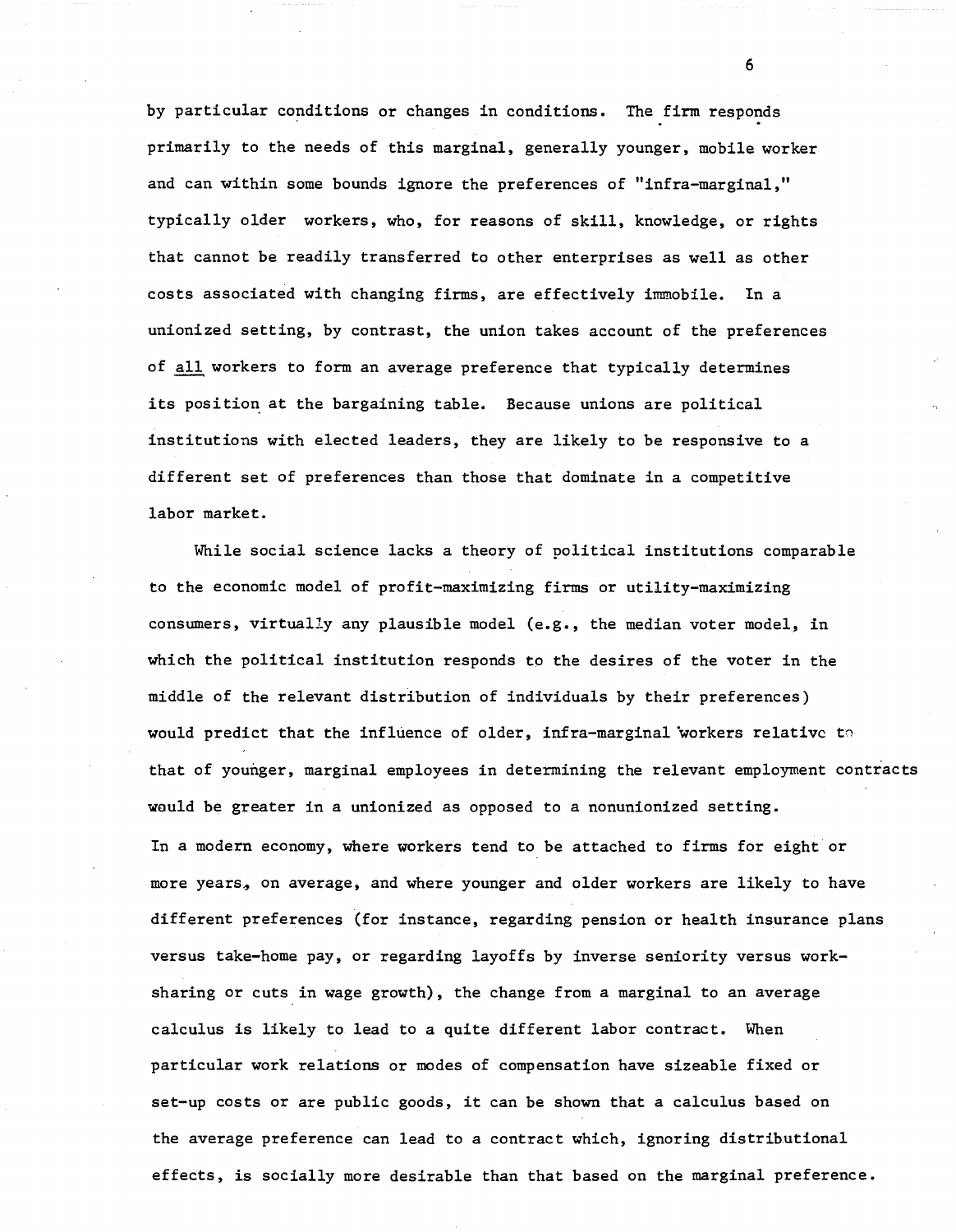The mix of employment benefits and policies resulting from the 'average calculus may be economically more "efficient" than that resulting from the marginal calculus.

More broadly, the entire The role of unions as a voice institution also fundamentally alters the social relations of the work place. Perhaps most importantly, a union constitutes a source of worker power in a firm, diluting managerial authority and offering members a measure of due process. In particular, the union innovation of a grievance and arbitration system permits workers to protest particular managerial actions concerning nearly all aspects of the labor exchange. While 99 percent of major U.S. collective bargaining contracts provide for the filing of grievances and 95 percent provide for arbitration of disputes that are not settled between the parties, relatively few nonunion firms have comparable procedures for settling disagreements between workers and supervisors.  $4$ industrial jurisprudence system, by whiqh many workplace decisions are made on the basis of negotiated rules (such as seniority) as opposed to supervisory judgment (or whim) and are subject to challenge through the grievance/arbitration procedure, represents a major change in the power relations within firms. As a result, in unionized firms workers are more willing and able to express discontent and to object to managerial decisions. Although extent and form differ among establishments and unions, there is no doubt that unionism alters the distribution of power in firms.

As a collective alternative to individualistic actions in the market, unions are much more than simple monopolies that raise wages and restrict the competitive adjustment process. Given imperfect information and public goods in industrial settings and conflicting interests at the work place and in the political arena, unionism provides an alternative mechanism for bringing about important and socially desirable changes. This is not to deny that unions have monopolistic power nor that they use this power to raise wages for a select part of the

IA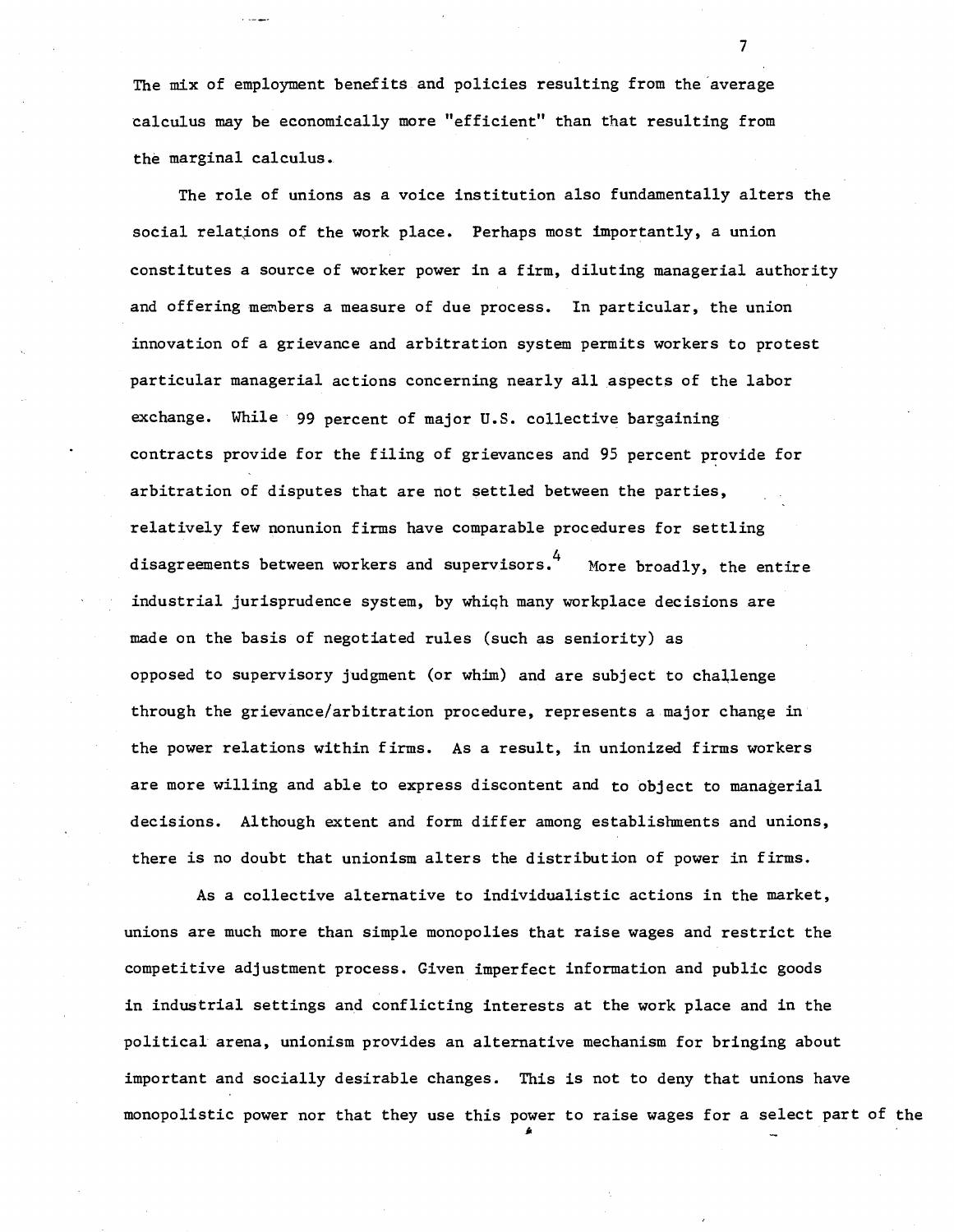work force. The point is that unionism has two faces, each of which leads to a different view of the institution: one, which is at the fore in economic analysis, is that of a monopoly; the other is that of a voice institution. To understand fully what unions do in modern industrial economies, it is necessary to examine both.

The second central dimension of our research is an analysis of how other institutions in our society respond to various union stimuli. We have found that in response to trade unions management has substantially altered both its personnel and production practices. These responses represent a key determinant of the ultimate economic impact of unionism, as was rightfully stressed in the classic volume by Slichter, Healy, and Livernash, The Impact of Collective Bargaining on Management. If management adopts more rational policies toward the work force and uses the collective bargaining process to learn about and improve the operation of the work place and the production process, unionism can be a significant plus. If one of the main effects of unions on management is to encourage "investigation and reflection," as Slichter, et al. claim, there is a reasonable chance that union organization can improve managerial efficiency. On the other hand, if management reacts negatively to collective bargaining or is prevented by unions ·from reorganizing the work process, unionism can have a negative affect on the performance of the firm. The important point is that just as there are two sides to the market, demand and supply, there are two'forces determining the economic effects of collective bargaining, managements and unions. The economic impact of bargaining and the nature of industrial relations depend on the policies and actions of both. It is for this reason that we use the two terms collective voice and institutional response to refer to the second view of unionism under consideration.

Figure I sets out the difference between the monopoly and collective voice/institutional response'views of the impact of unionism on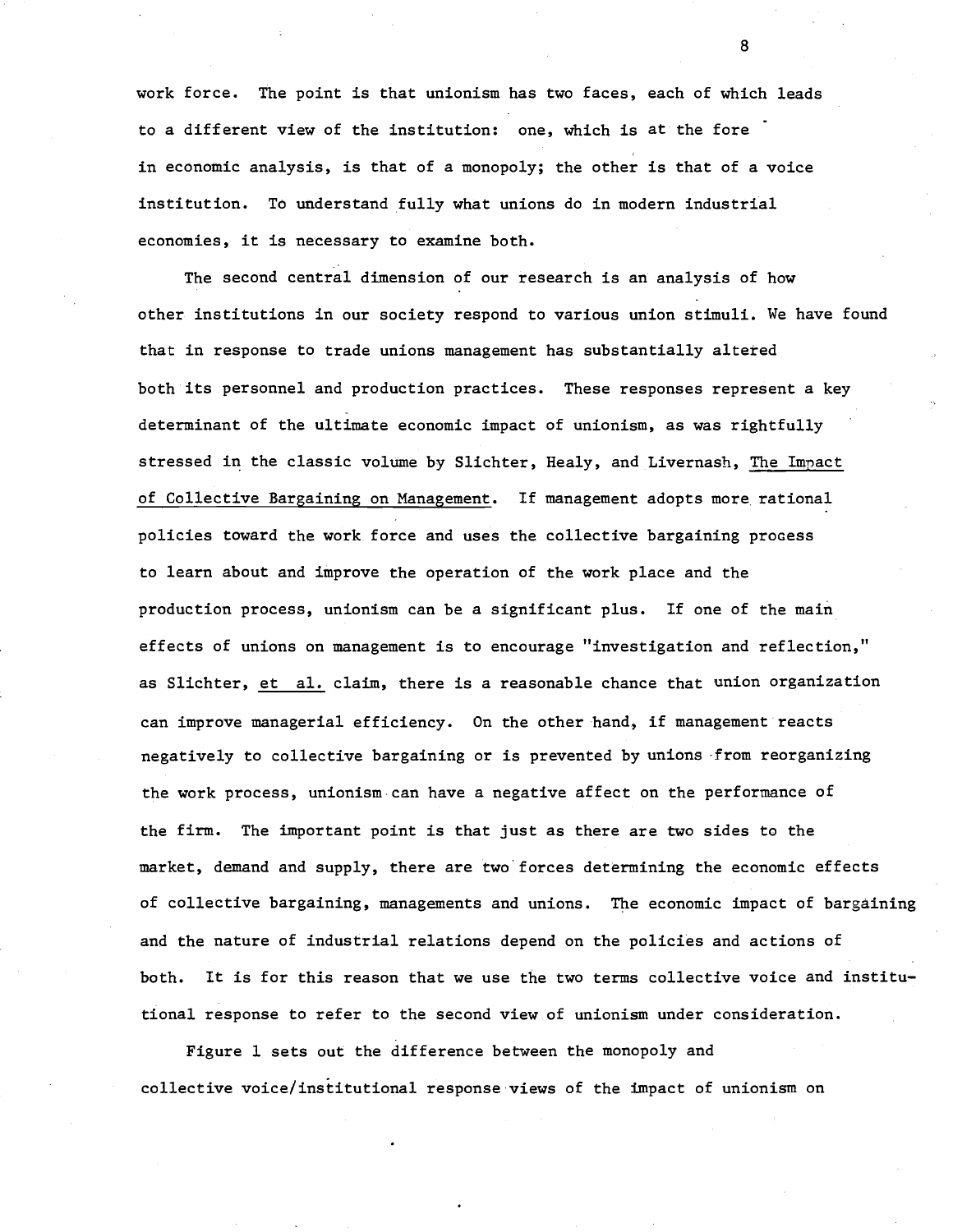three major social phenomena: economic efficiency, or how and what goods are produced; economic equity, or income distribution; and the operation of unions as organizations. While no sophisticated adherent of the monopoly model would deny the voice aspects of unionism and no industrial relations expert would gainsay the monopoly effects, the polar dichotomization usefully highlights the facets of unionism stressed by the two views.

The monopoly and collective voice/institutional response views of unionism are strikingly different, in many instances giving completely opposite pictures of the institution. In the former, unions are by nearly all criteria socially undesirable impediments to the good society; in the latter, unions have many valuable features which contribute to the functioning of the economy. Adopting only the monopoly view, the current dwindling in the fraction of private sector wage and salary workers who are unionized (from 37 percent in 1958 to 29 percent in 1974)<sup>5</sup> is a desirable development; it should be associated with increased productivity and reduced inequality and, thus, ought perhaps to be encouraged. Accepting solely the collective voice/ institutional response view, the dwindling of private sector unionization has serious deleterious economic and social consequences and should most likely be an issue deserving public attention.

Since, in fact, unions have both monopoly and collective voice/institutiona1 response components, the key question for understanding unionism in the United States relates to the relative importance of these two faces. Are unions primarily monopolistic institutions or are they primarily voice institutions which induce socially beneficial responses? What weights should be placed on the two extreme views to obtain a realistic picture of the role of trade unionism in the United States?

To answer these important questions, we have studied a wide variety of data sets that distinguish between union and nonunion establishments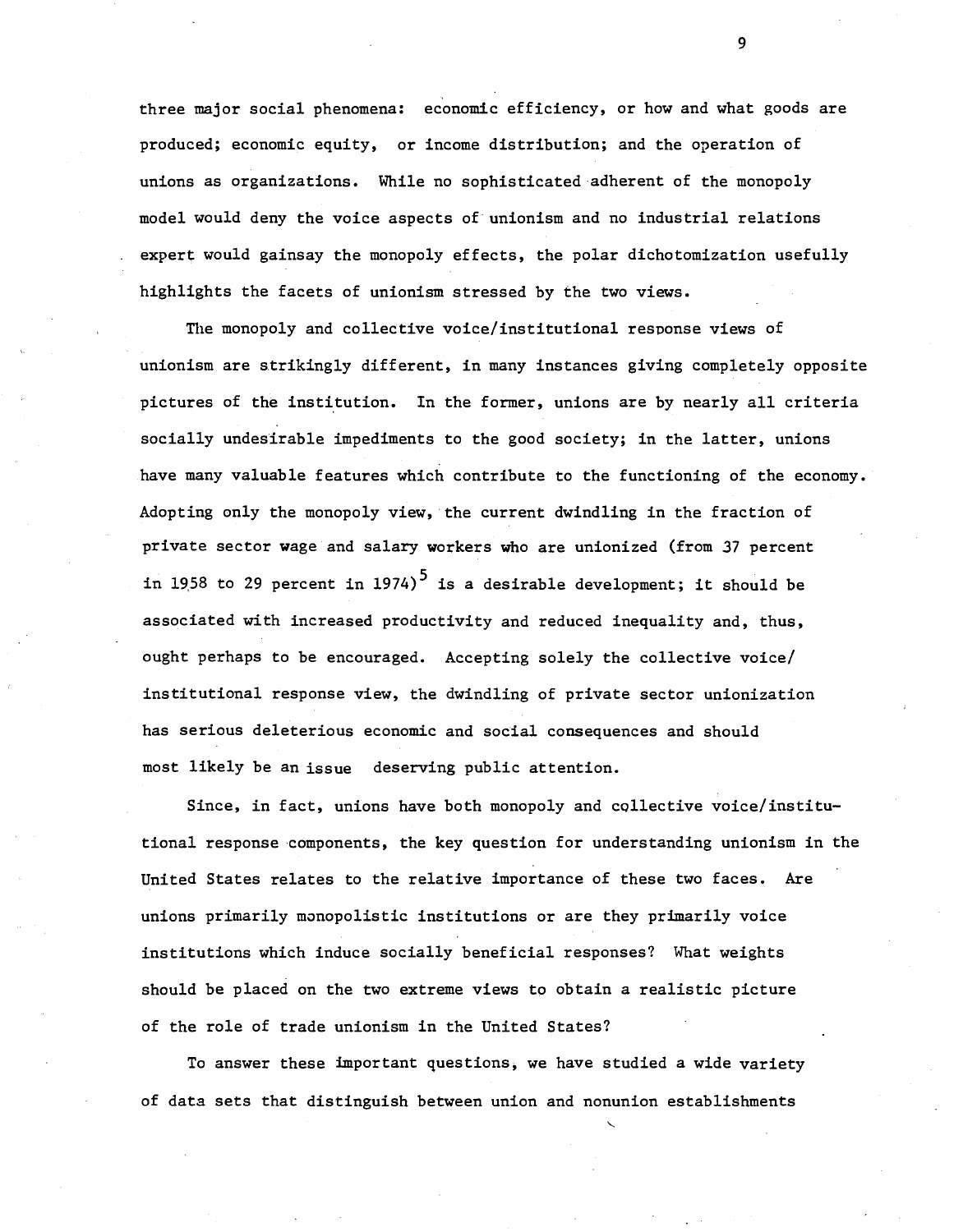| View:                                       | Issue: | Economic Efficiency<br>(What $\&$ How)                                                                                                                                                                                                                                                                                                                                                                                                                                                                                                                                     | Economic Equity<br>(For Whom)                                                                                                                                                                                                                                                                                                                                                                                                                                                                                                                      | Social Nature<br>of Organization                                                                                                                                                                                                  |
|---------------------------------------------|--------|----------------------------------------------------------------------------------------------------------------------------------------------------------------------------------------------------------------------------------------------------------------------------------------------------------------------------------------------------------------------------------------------------------------------------------------------------------------------------------------------------------------------------------------------------------------------------|----------------------------------------------------------------------------------------------------------------------------------------------------------------------------------------------------------------------------------------------------------------------------------------------------------------------------------------------------------------------------------------------------------------------------------------------------------------------------------------------------------------------------------------------------|-----------------------------------------------------------------------------------------------------------------------------------------------------------------------------------------------------------------------------------|
| Monopoly Unionism                           |        | Unions raise wages above<br>competitive levels, which<br>leads to too little labor<br>relative to capital in<br>unionized firms<br>Union work rules decrease<br>productivity<br>Unions lower society's<br>output through frequent<br>strikes                                                                                                                                                                                                                                                                                                                               | Unions increase income<br>inequality by raising<br>the wages of highly<br>skilled workers<br>Unions create horizontal<br>inequities by creating<br>differentials between<br>comparable workers                                                                                                                                                                                                                                                                                                                                                     | Unions ration places<br>discriminatorily<br>Unions (individually or<br>collectively) fight for their<br>own special interests<br>in the political arena.<br>Union monopoly power breeds<br>corrupt and nondemocratic<br>elements. |
| Collective Voice/<br>Institutional Response |        | Unions have some positive<br>effects on productivity--<br>by reducing quit rates, by<br>inducing management to<br>alter methods of production<br>and adopt more efficient<br>policies, and by improving<br>morale and coopera-<br>tion among workers<br>Unions collect information<br>about the preferences of all<br>workers which leads the firm<br>to choose a "better" mix of<br>employee compensation and a<br>"better" set of personnel<br>policies<br>Unions improve the communica-<br>tion between workers and<br>management, leading to better<br>decision-making | Unions' standard rate<br>policies reduce inequality<br>among organized workers<br>in a given company or a<br>given industry.<br>Union rules limit the acope<br>for arbitrary actions<br>concerning the promotion,<br>layoff, recall, etc. of<br>individuals<br>Unionism fundamentally<br>alters the distribution<br>of power between marginal<br>(typically junior) and<br>inframarginal (generally<br>senior) employees, causing<br>union firms to select<br>different compensation<br>packages and personnel<br>practices than nonunion<br>firms | Unions are political<br>institutions representing<br>the will of their members<br>Unions represent the<br>political interests of<br>lower income and dis-<br>advantaged persons.<br>5                                             |

 $\sim$ 

 $\infty$ 

Figure 1: Two Views of Trade Unionism

 $\bar{A}$ 

 $\sim$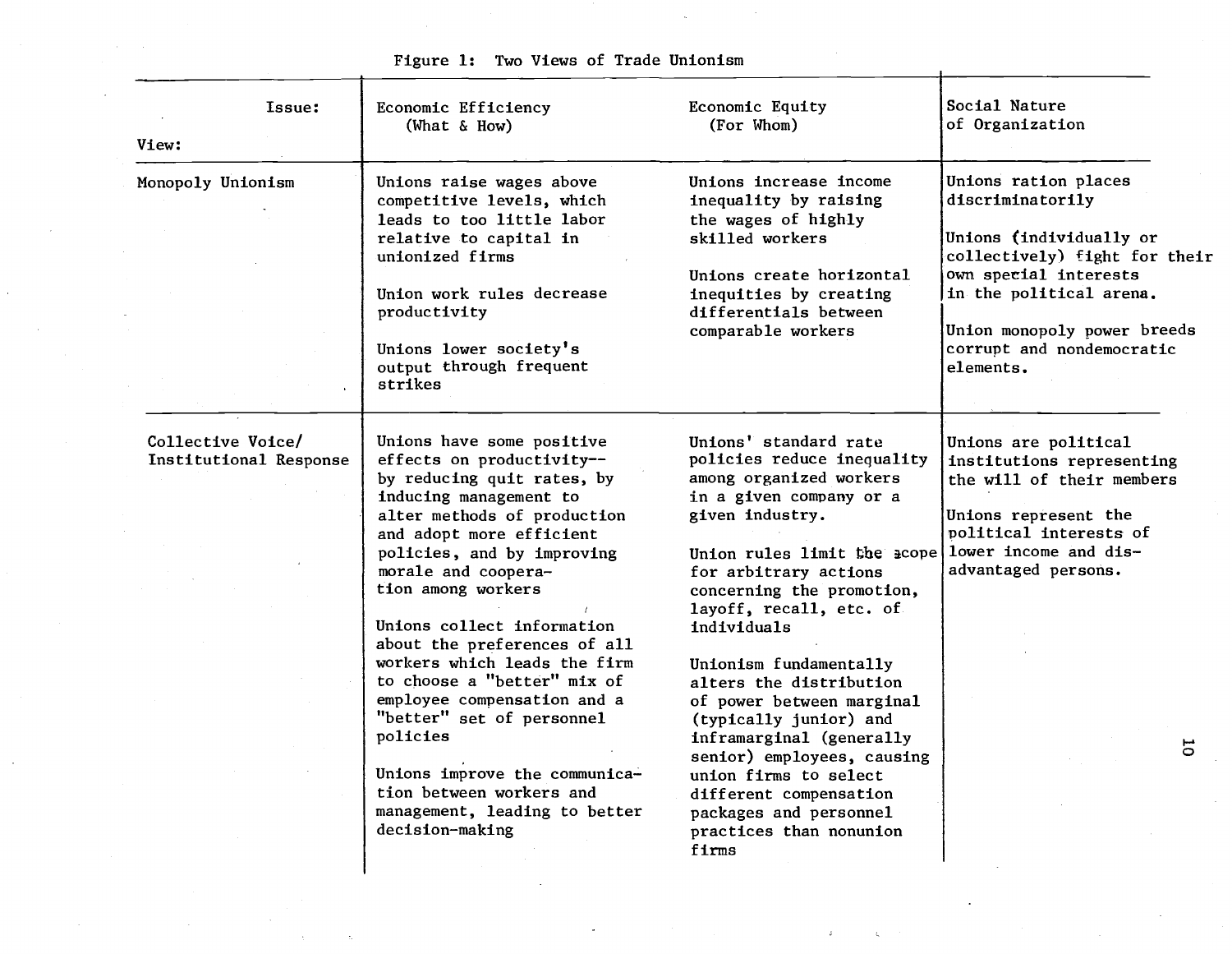and between union and nonunion workers, and we have discussed many relevant issues with representatives of management, labor officials, and industrialrelations experts. Although additional work will certainly alter some of the specifics, our research has yielded several important results which suggest that unions do a great deal more than win monopoly wage gains for their members. In the next three sections, the two sets of beliefs concerning union effects on efficiency and equity and the nature of the union as a political organization are developed further and examined in light of the existing evidence.

# Economic Efficiency: The Amount and Mix of Goods Produced

Unions can affect society's "economic efficiency" through their impact on the economy's ability to produce output from its limited resources and through their impact on the composition of this output.

The Amount Produced: Beliefs. In the monopoly view unions reduce society's output below what it could be in three ways. First, unionwon wage increases cause a misallocation of resources by inducing organized firms to hire fewer workers, to use more capital per worker, and to hire higher quality workers than is socially efficient. Second, union contract provisions, such as limits on the load handled by workers, restrictions on tasks performed, requirements that unnecessary work be done, and so forth reduce the output yielded by a given amount of capital and labor power. Third, strikes called to force management to accept union demands cause a substantial reduction in gross national product.

The collective voice/institutional response model, by contrast, directs attention to important routes by which unionism can raise productivity. According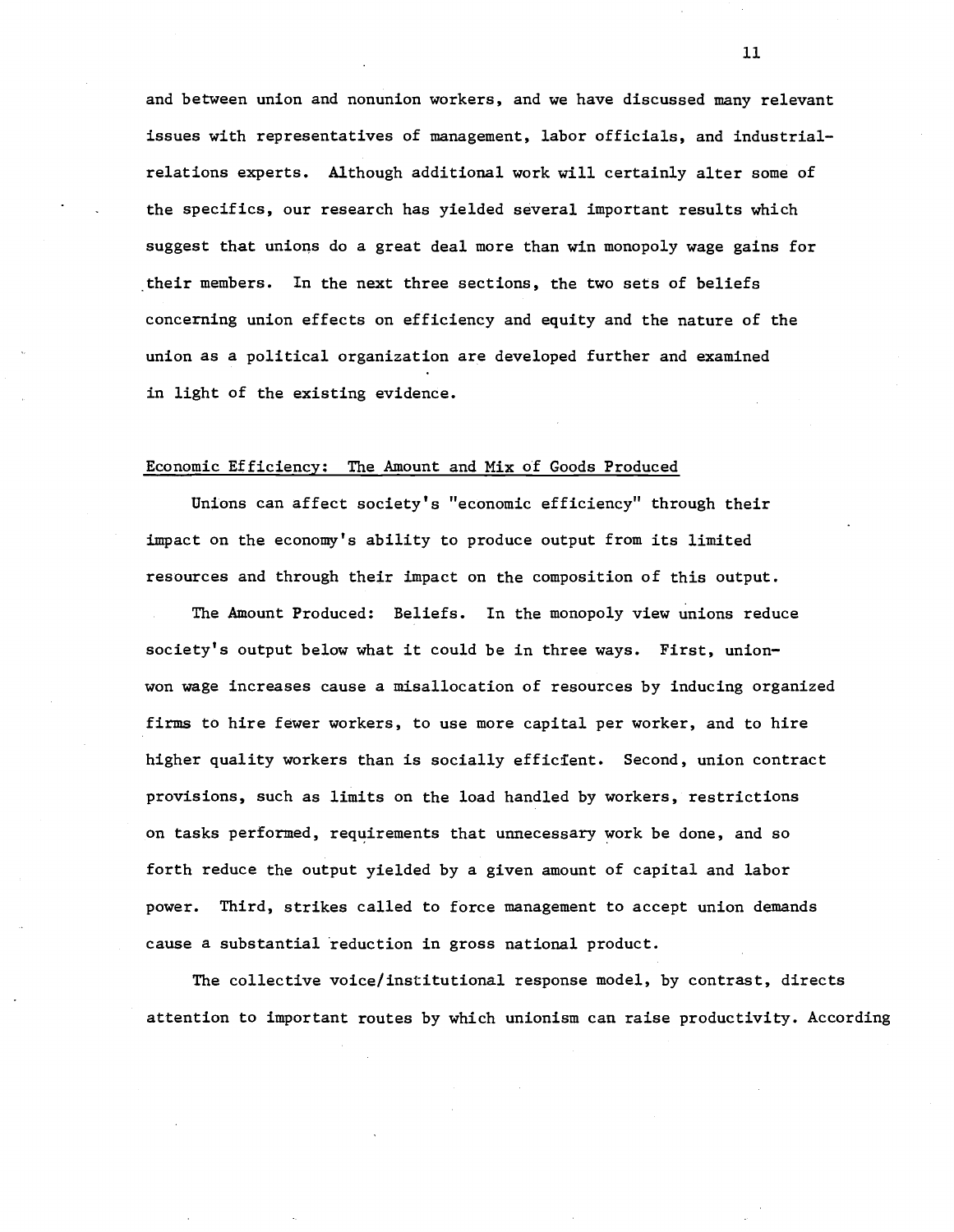to the analysis, one of these potential paths is the reduction of quits. *As* workers' voice increases in an establishment, less reliance need be placed on the exit and entry mechanism to obtain desired work conditions. Since hiring and training costs are lower and the functioning of work groups is less disrupted when quit rates are low, reductions in voluntary attrition due to unionism can raise efficiency.

The fact that senior workers are likely to be relatively more powerful in enterprises where decisions are based on voice instead of exit and entry points to another way in which unions can raise productivity. Under unionism, promotions and other rewards tend to be less dependent in any precise way on individual performance and more dependent on seniority. *As* a result, in union plants, feelings of rivalry among individuals are likely to be less than in nonunion plants and the amount of informal training and assistance that workers are willing to provide one another greater. The importance of seniority in firms in Japan, together with the permanent employment guaranteed some workers have often been cited as factors increasing the productivity of Japanese enterprises. It is of course important to recognize that seniority can also reduce productivity by placing less able persons in certain jobs.

Unionism can also raise efficiency by pressuring management into tightening job production standards and accountability in an effort to respond to union demands while maintaining profits. Slichter, et al. writing in 1960 comment: "The challenge that unions presented to management has, if viewed broadly, created superior and better balanced management, even though some exceptions must be recognized." Their conclusion means that unionized management is able to extract more output from a given amount of inputs than is management which is not confronted with a union stimulus. This appears to occur largely by forcing modern personnel practices on the firm in place of traditional paternalism. Management's ability to make such improvements is a function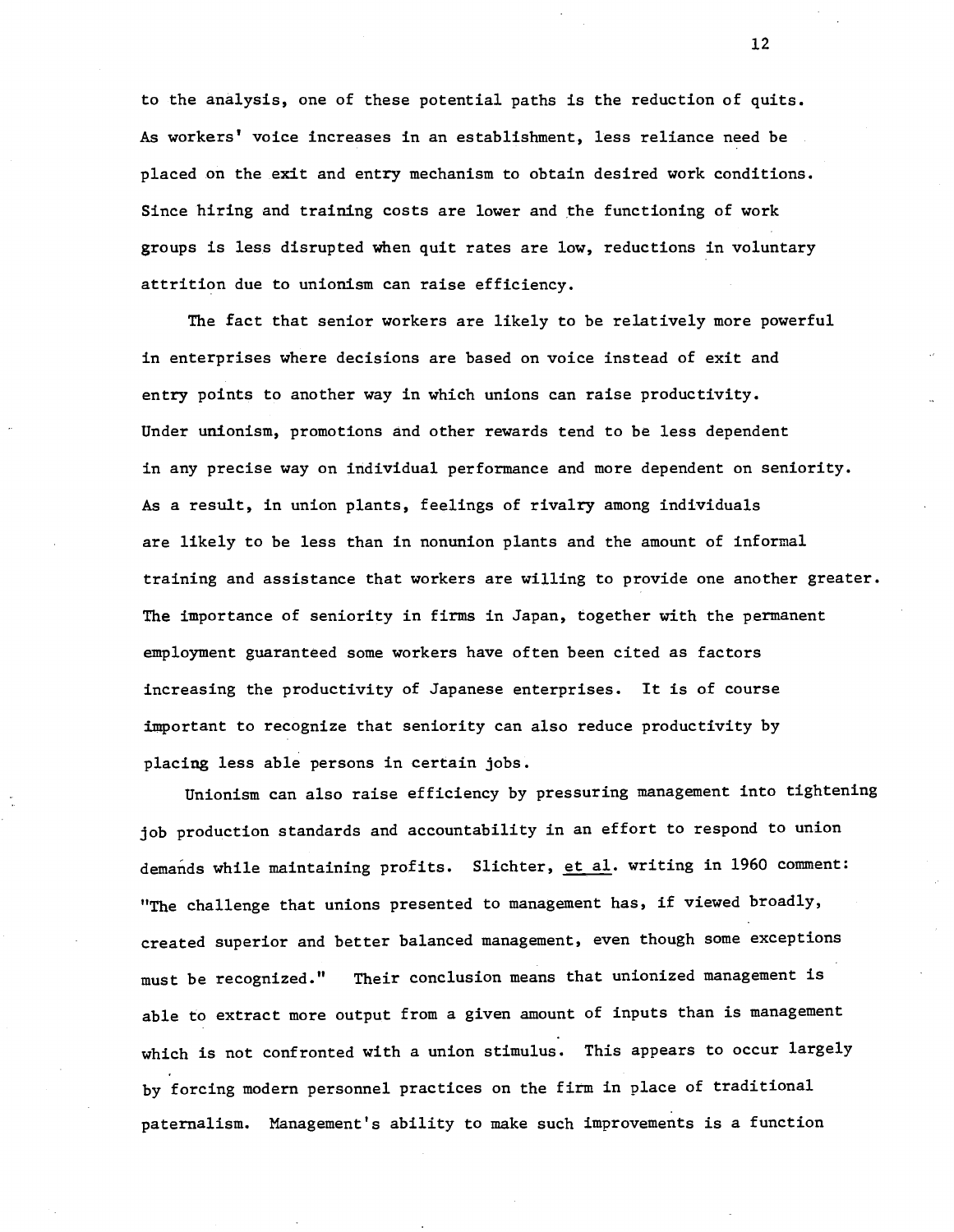of the union's cooperation, since the union can perform a helpful role in explaining changes in the day-to-day routine. One recent study supportive of this view reports that while union workers spend more time on formal breaks, they spend a comparable amount less time on informal ones and report working harder than nonunion workers. It is important to recognize that productivity gains from improved methods of management in the face of unionism run counter to the standard assumption of neoclassical economics that all enterprises operate at peak efficiency. It is, however, consistent with the "satisficing" models of firms developed by the recent Nobel Prize winner Herbert Simon and other analysts and with the model of X-inefficiency put forth .by Harvey Leibenstein; in these models, firms strive for maximum efficiency only when they are under severe pressure from competitors, unions, or other external forces.<sup>6</sup>

Finally, under the voice view, the apparatus of collective bargaining opens a potentially important communication channel between workers and management which is likely to increase the flow of information between the two, possibly improving the produccivity of the enterprise. As Reynolds has observed, "Unions can do valuable work by pointing out improvements that perhaps should have been obvious to management but were not, and that, once discovered, can be installed with a net gain to the company as well as the workers ." 7

The Amount Produced: Evidence. Most of the econometric analysis of unions has focused on the question of central concern to the monopoly view: How large is the union wage effect? In his classic book, Unionism and Relative Wages, H. G. Lewis summarized the results of this analysis through the early 1960s as showing that, while differing over time and across settings, the union relative wage effect averages on the order of 10-15 percent: as a result of collective bargaining, a union member makes about 10-15 percent more than an otherwise comparable worker (i.e., someone working in the same occupation, same industry, same geographic area, etc.) who is not a member. Later wprk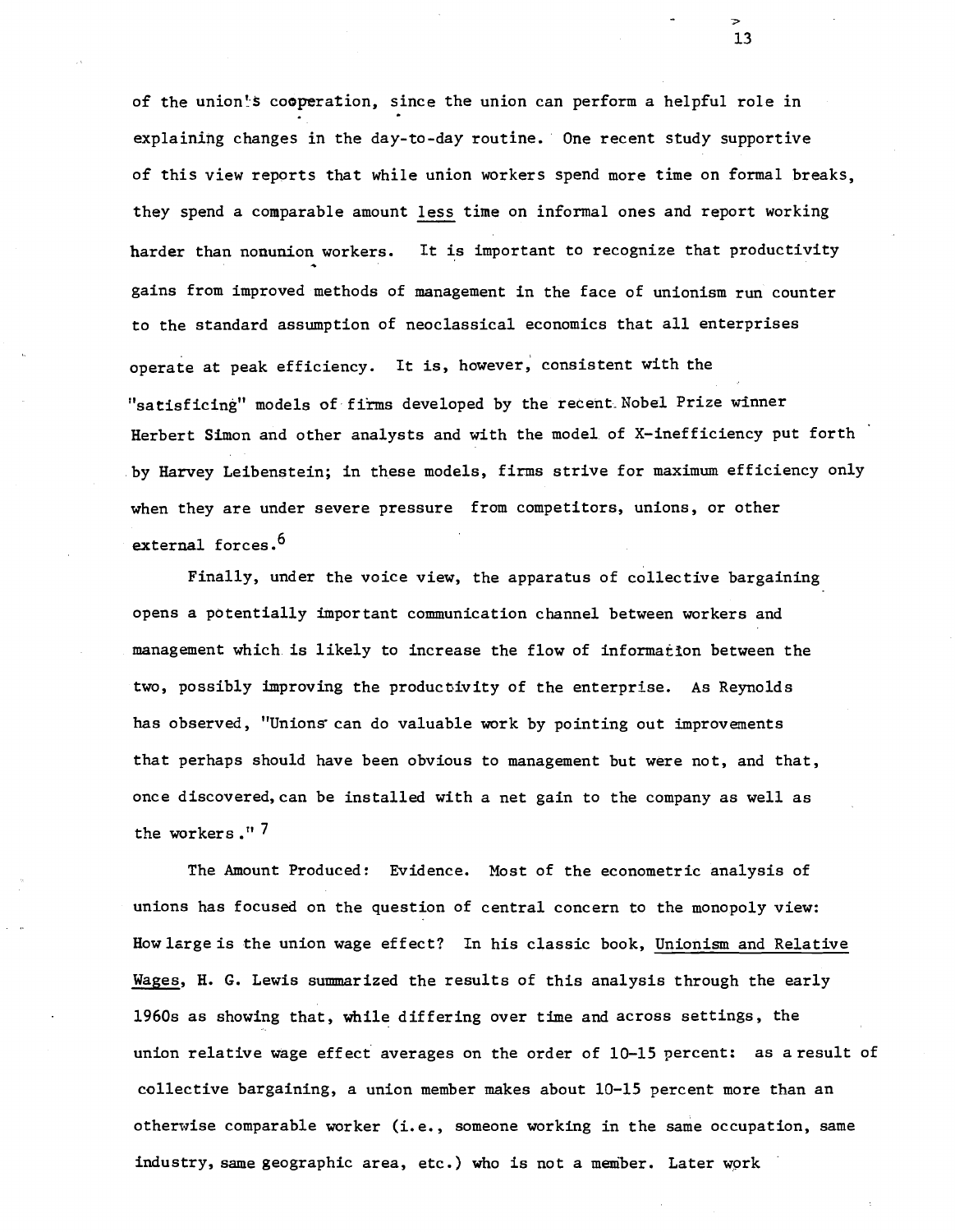using larger data files which have information permitting more extensive controls and employing more complex statistical techniques tends to confirm Lewis' generalization. While unions in some environments raise wages by an enormous amount, the average estimated union wage effect is by no means overwhelming.

As predicted by the monopoly wage model, the capital-labor ratio and average "quality" of labor both appear to be somewhat greater than "optimal" in union settings. However, the total loss in output due to the misallocation of resources resulting from the union wage effect appears to be miniscule; an analysis done by Albert Rees suggests that the loss is less than .3 of one percent of gross national product.<sup>9</sup> In 1975, that would amount to \$21.00 per person in the U.S. Even this estimate is likely to be too high if one considers the other important and relevant distortions in the economy. In particular, in the presence of elements of monopsony, which exist when there are costs to changing one's employer, union monopoly wage gains can raise rather than reduce efficiency. Other distortions, however, might cause the estimate to be understated.

## The Collective Voice/Institutional Response Routes

One of the central tenets of the collective-voice/institutional response model is that among workers receiving the same pay unions reduce employee turnover and its associated costs by offering "voice" as an alternative to exit. Empirical research using both information on the job changes and employment status of thousands of individuals from newly available computerized data sets and industry-level turnover rates shows that with diverse factors, including wages, held constant, unionized workers have significantly lower quit rates than do nonunion workers who are comparable in other respects. As Table 1 shows, the differences between the organized and unorganized workers are very large. Moreover, consistent with the claim that unions provide better representation for more senior workers, the evidence suggests a more sizeable reduction in exit and increase in job tenure for older male workers than for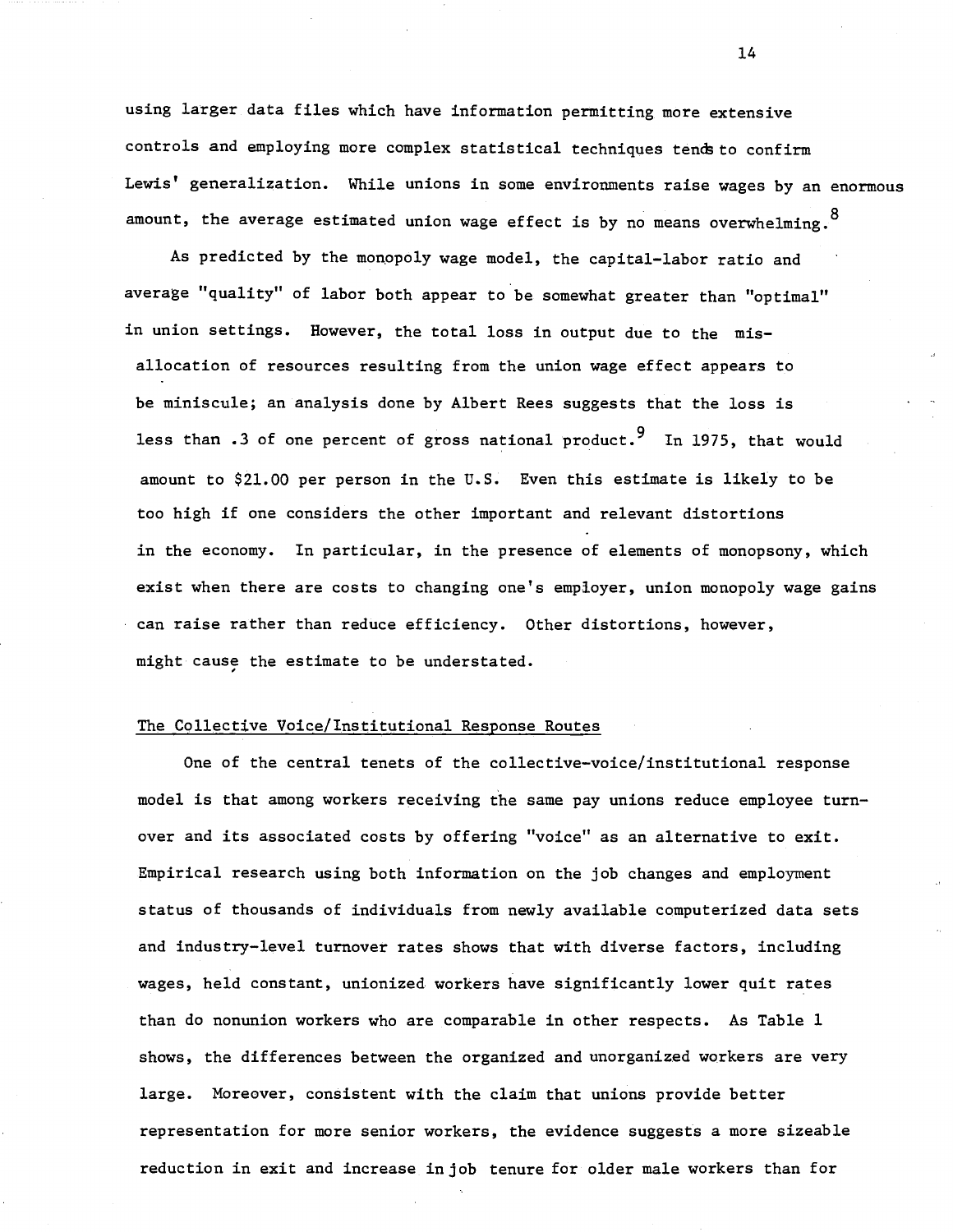younger male workers. A major non-wage reason for the greater attachment of workers to firms under unionism is likely to be the existence of formal grievance systems, which provide the opportunity to protest seemingly unjust conditions without resorting to exit. Since employee turnover is costly, the reduction of quits induced by union voice is one way in which unions reduce production costs and thus raise labor productivity.

| Sample                                                                                      | Approximate<br>Percentage Amount<br>by which Quits are<br>Reduced by Unionism<br>(with wages fixed) | Approximate<br>Percentage Amount<br>by which Tenure is<br>Increased by Unionism<br>(with wages fixed) |  |
|---------------------------------------------------------------------------------------------|-----------------------------------------------------------------------------------------------------|-------------------------------------------------------------------------------------------------------|--|
| All workers (Michigan Panel<br>Study of Income Dynamics)                                    | $\mathcal{H}_{\mathcal{C}}$<br>45%                                                                  | 36%                                                                                                   |  |
| All workers (May Current<br>Population Surveys, 1973-75)                                    | 86%                                                                                                 |                                                                                                       |  |
| Male workers (National<br>Longitudinal Survey)<br>Older men (48-62 in 1969)                 | 107%                                                                                                | 38%                                                                                                   |  |
| Younger men $(17-27$ in 1969)                                                               | 11%                                                                                                 | 15%                                                                                                   |  |
| Manufacturing workers<br>(Industry-level Turnover Rates<br>from Bureau of Labor Statistics) | 34 to 48%                                                                                           |                                                                                                       |  |

# Table 1: Estimates of the Effect of Unionism on Quits and Tenure with Firm<sup>a</sup>

#### Note:

a<sub>Figures are based on multivariate regression analyses reported in R.B. Freeman,</sub> "The Exit-Voice Tradeoff in the Labor Market: Unionism Job Tenure, Quits, and Separations," Quarterly Journal of Economics, forthcoming, and in "Why Do Unions Increase Job Tenure?", National Bureau of Economic Research Working Paper.

As noted earlier, unionism can positively or negatively affect productivity in ways other than reducing turnover, leaving the net effect of unions on productivity uncertain. Traditional analyses of unionism and productivity based on case studies of establishments (especially by Slichter, Healy, and Livernash) have cited examples both where positive effects dominate and where negative effects dominate. By their very nature, however, case studies cannot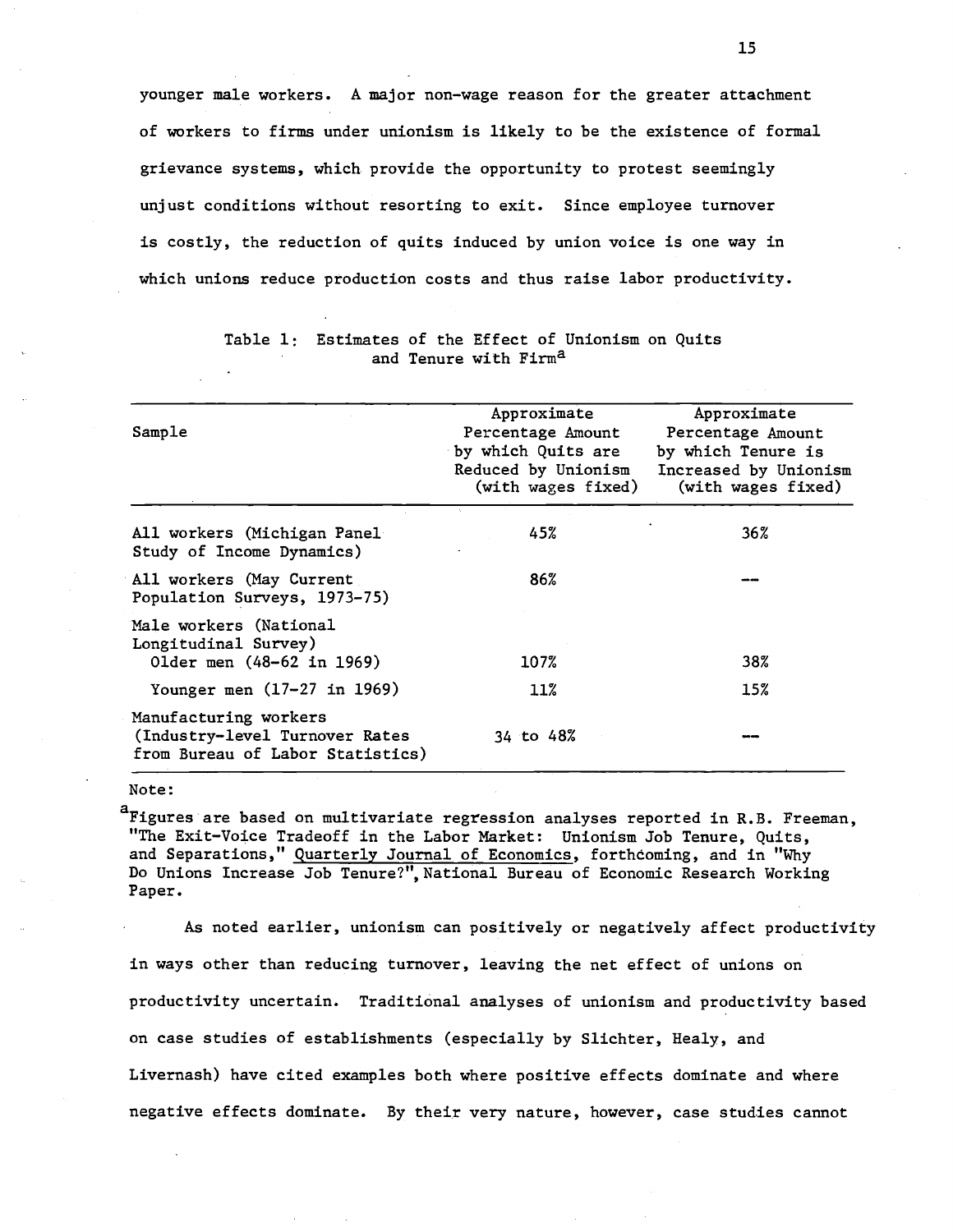give a broad quantitative assessment of the net effect of unionism on productivity.

Analysis of newly available data on unionism and output per worker in many establishments or sectors suggest at the least that the monopoly view of unions as a major deterrent to productivity is erroneous and that in some settings unionism is associated with higher rather than lower productivity, not only because of greater capital intensity and labor quality but also because of what can best be termed institutional response factors.

Table 2 summarizes the available estimates of the union productivity effect. The calculations in the table are based on statistical production function

| Setting                                                                           |  |                 | Estimated Increase $(+)$ or Decrease $(-)$<br>in Output per Worker Due to Unionism <sup>a</sup> |
|-----------------------------------------------------------------------------------|--|-----------------|-------------------------------------------------------------------------------------------------|
| All 2-digit Standard Industrial Classification<br>(SIC) manufacturing industriesb |  | 20 to 25%       |                                                                                                 |
| Wooden household furniture <sup>C</sup>                                           |  | 15%             |                                                                                                 |
| $Cement^d$                                                                        |  | $6$ to $8\%$    |                                                                                                 |
| Underground bituminous coal, 1965 <sup>e</sup>                                    |  | 25 to 30%       |                                                                                                 |
| Underground bituminous coal, 1975 <sup>e</sup>                                    |  | $-20$ to $-25%$ |                                                                                                 |

Table 2: Estimates of the Impact of Unionism on Producttvity

#### Notes:

aAll calculations are based on analyses which control for capital-labor ratios and diverse other factors that may influence productivity.

b<sub>From</sub> C. Brown and J. Medoff, "Trade Unions in the Production Process," Journal of Political Economy, June 1978, pp. 355-378.

From J. Frantz, "The Impact of Trade Unions on Productivity in the Wood Household Furniture Industry," Senior Honors Thesis, Harvard University, March 1976.

 ${}^{\text{d}}$ From K. Clark, "Unions and Productivity in the Cement Industry," Doctoral Thesis, Harvard University, September 1978.

 $^{e}$ From R.B. Freeman, J.L. Medoff and P. Connerton, "Industrial Relations and Productivity: A Study of the U.S. Bituminous Coal Industry," in progress.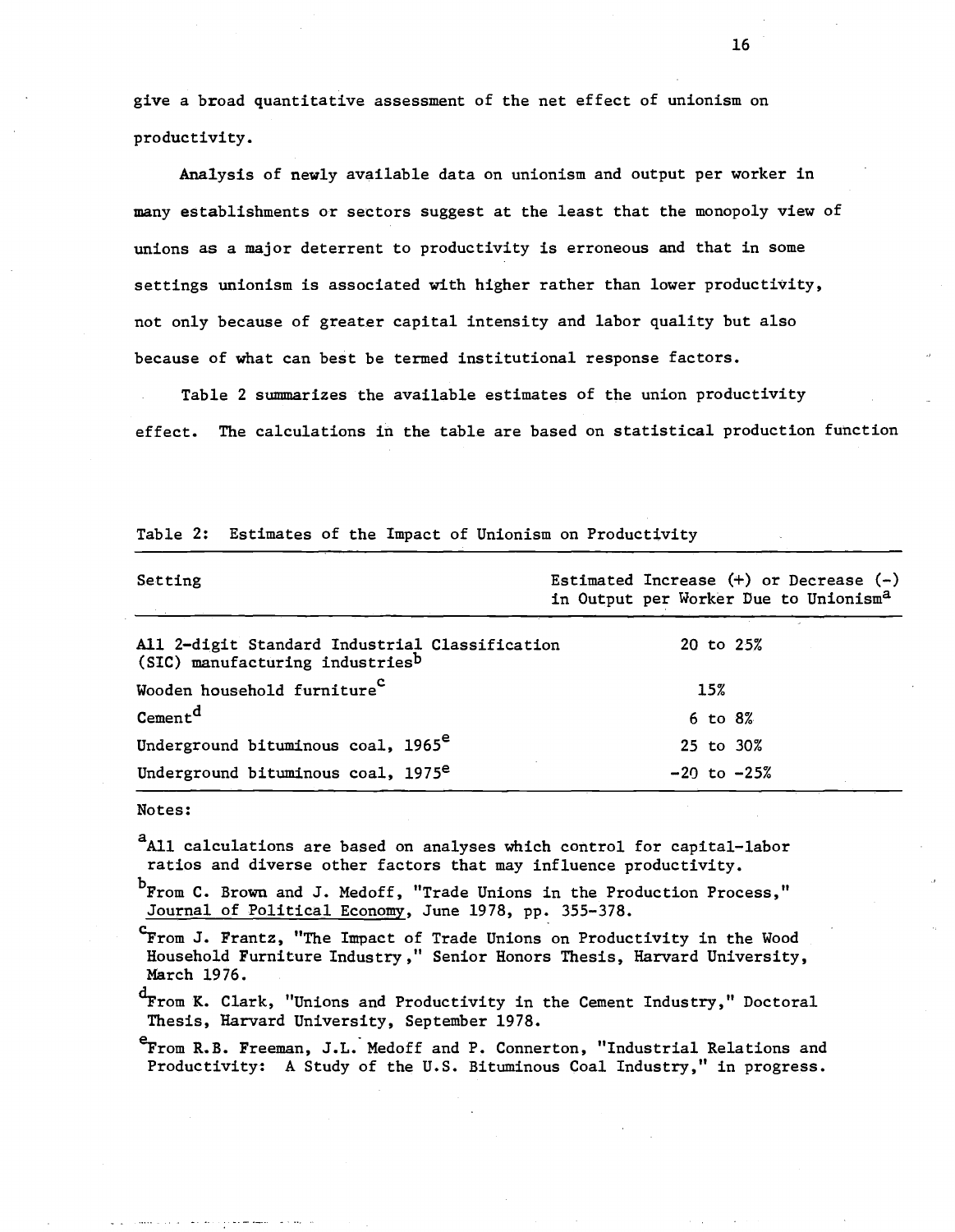. analyses which relate output per worker to unionization controlling for capital per worker, the skill of workers (in some of the analyses), and other relevant factors. While all of the studies are subject to some statistical problems and thus must be treated cautiously, a general pattern emerges. In manufacturing, productivity in the organized sector appears to be substantially higher than in the unorganized'sector, by an amount that could roughly offset the increase in total costs attributable to the union wage effect. Analysis of cross-state production figures within 2-digit SIC manufacturing industries yields an estimated average productivity effect of from 20 to 25 percent. While this estimate is likely to be overstated by the gross nature of 2-digit SIC industries, the 20 to 25 percent figure is of the same magnitude as estimates with these data of the extent to which average costs are increased by union wage premia. Analyses of individual establishments in the wooden household furniture industry and in the cement industry confirm the finding of a significant positive union productivity effect which is of roughly the same magnitude as the impact of the union wage effect on average costs in the industry under consideration. The cement industry study provides especially valuable information, since output can be measured in pure quantity terms and the study contains data on plants before and after unionization as well as on organized and unorganized plants at a given point in time.

The importance of some of the specific routes by which unionism positively affects the amount of output produced has been analyzed. In the typical manufacturing industry the substantially lower quit rates under collective bargaining can explain about one-fifth of the estimated positive union productivity effect. Clark's discussions with individuals at the recently organized cement plants reveal that the entrance of a union was usually followed by major alterations in operations. Interestingly, the enterprise typically changed plant management, suggesting that the union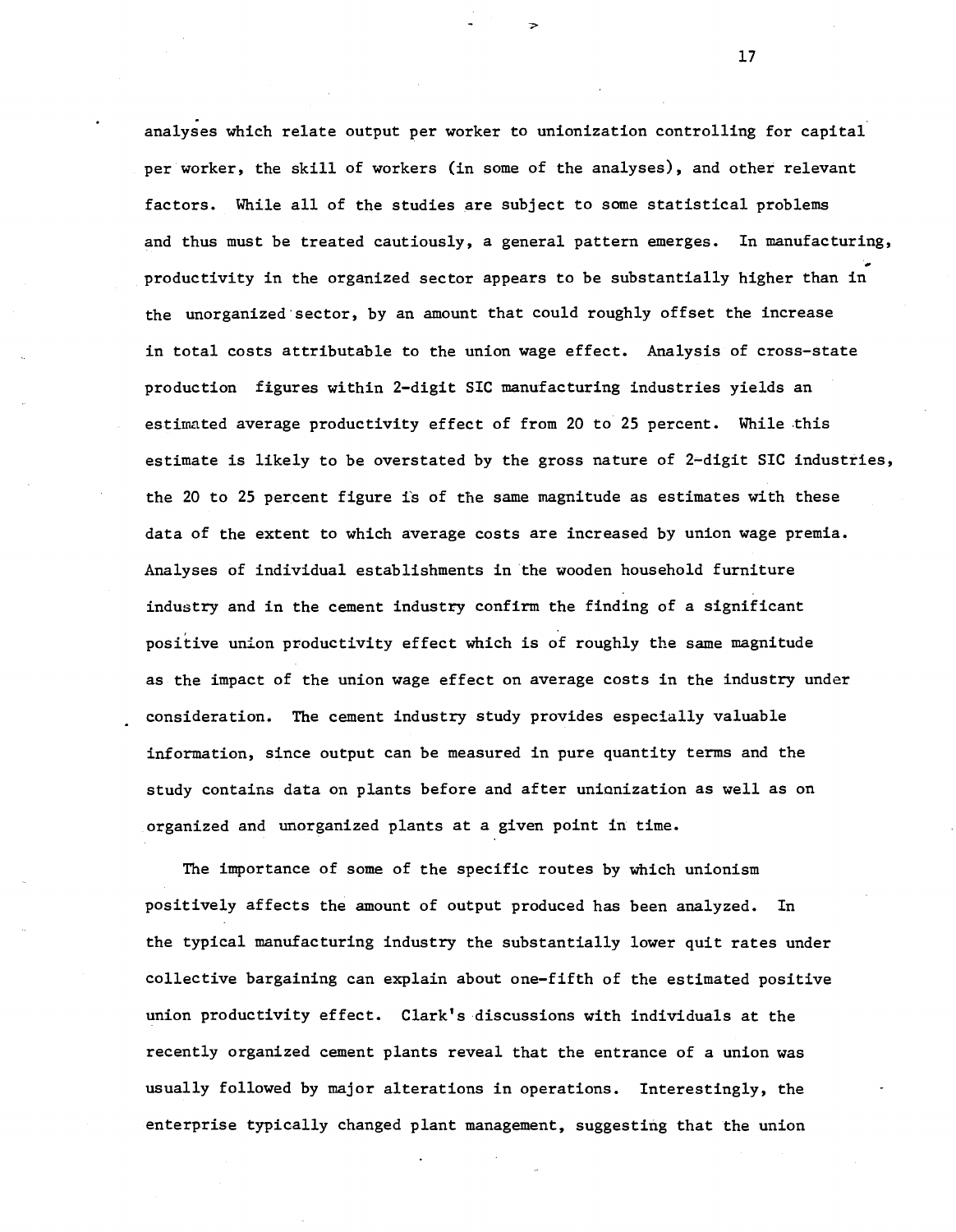drive was an important signal to top management of ineffective lower-level management,. and thus, the drive provided increased communication or shock of a distinctive kind. Perhaps most importantly, the discussions with union and management officials in the cement industry indicated that firms often adopted more efficiency-oriented and less paternalistic personnel policies in response to unionism in order to raise productivity to meet higher wage demands.

On the other side of the picture, the analysis of productivity in organized and nonorganized underground bituminous coal mines indicates that as industrial relations in the union sector deteriorated in the late 1960s and 1970s, unionism became associated with negative productivity effects. The striking change in the estimated impact of unionism on productivity in this industry during the past decade highlights the important fact that the effects of unionism are not universa1"constants but rather depend on specific industrial relations settings. Collective bargaining can raise productivity as a result of some practices and good industrial relations; collective bargaining can reduce productivity as a result of other practices and bad industrial relations. In manufacturing, the factors which raise or at least do not lower productivity dominate; in coal, as the internal problems of the United Mine Workers have grown and the ability of management to deal effectively with labor issues seems to have deteriorated (most likely because rapid industry growth has yielded supervisors who are on average younger and have less experience in labor relations than was typical prior to the late 1960s), the factors which lower productivity have come to dominate. An important, and as yet uncompleted, task is to determine the differential impact of various industrial relations practices on productivity and to discover, as far as is possible, the reasons for these differences.

The evidence just cited suggests that unionism may increase productivity in some settings and decrease it in others. If the increase in productivity is greater than the increase in average unit costs due to the union wage effect then the profit rate will increase; conversely, if the union wage effect increases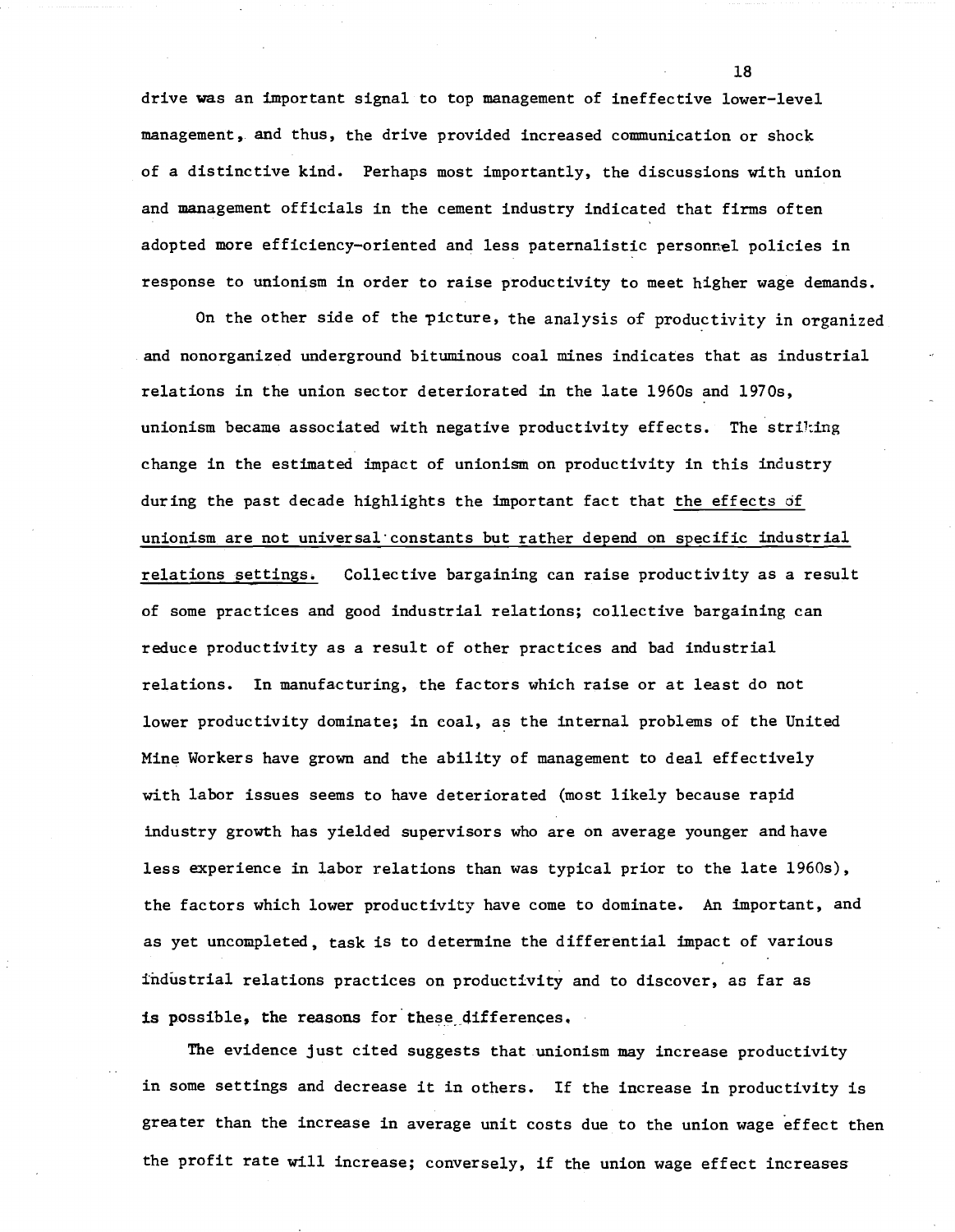unit costs more than unionism increases productivity the rate of profit will fall. There is limited tentative evidence that, on average, net profits are reduced somewhat by unionism, particularly in oligopolistic industries; however, there are notable exceptions where the rate of profit increased a result of unionism. At present, there is no definitive accounting of what proportion of the union wage effect comes at the expense of capital, other labor, or consumers and what portion is offset by previously unexploited possibilites for productivity improvements.

Finally, it is important to note that despite what some critics of unions might claim, strikes do not seem to cost society a substantial amount of goods and services. For the economy as a whole, the percent of total working time lost directly to strikes during the past two decades has never been greater than .5 of one percent and has averaged about .2 of one percent. . Even "national emergency disputes"--those which would be expected to have the largest repercussions on the economy--do not have major deleterious impacts.<sup>10</sup> Though highly publicized, the days idle because of the direct and indirect effects of strikes represent only a miniscule fraction of the toal days worked in the U.S. economy.

The Mix of Employee Benefits and Personnel Practices: Beliefs. Under the monopoly view, the exit and entry of workers permits each individual to find a firm offering the mix of employee benefits and personnel policies that he or she prefers. As noted earlier, however, the efficiency of this mechanism breaks down when there are public goods at the work place and for workers who are not able to change firms easily. In the voice view, a union provides management with information at the bargaining table concerning policies affecting its entire membership (e.g., the mix of the employee compensation package or the firm's emploment practices during a downturn) which can be expected to be different than that derived from the movements of marginal workers. Hence, it is likely that the package of employee benefits and employ ment adjustment policies will be different in firms covered by collective bargaining than in those which are not. To what extent does the mix of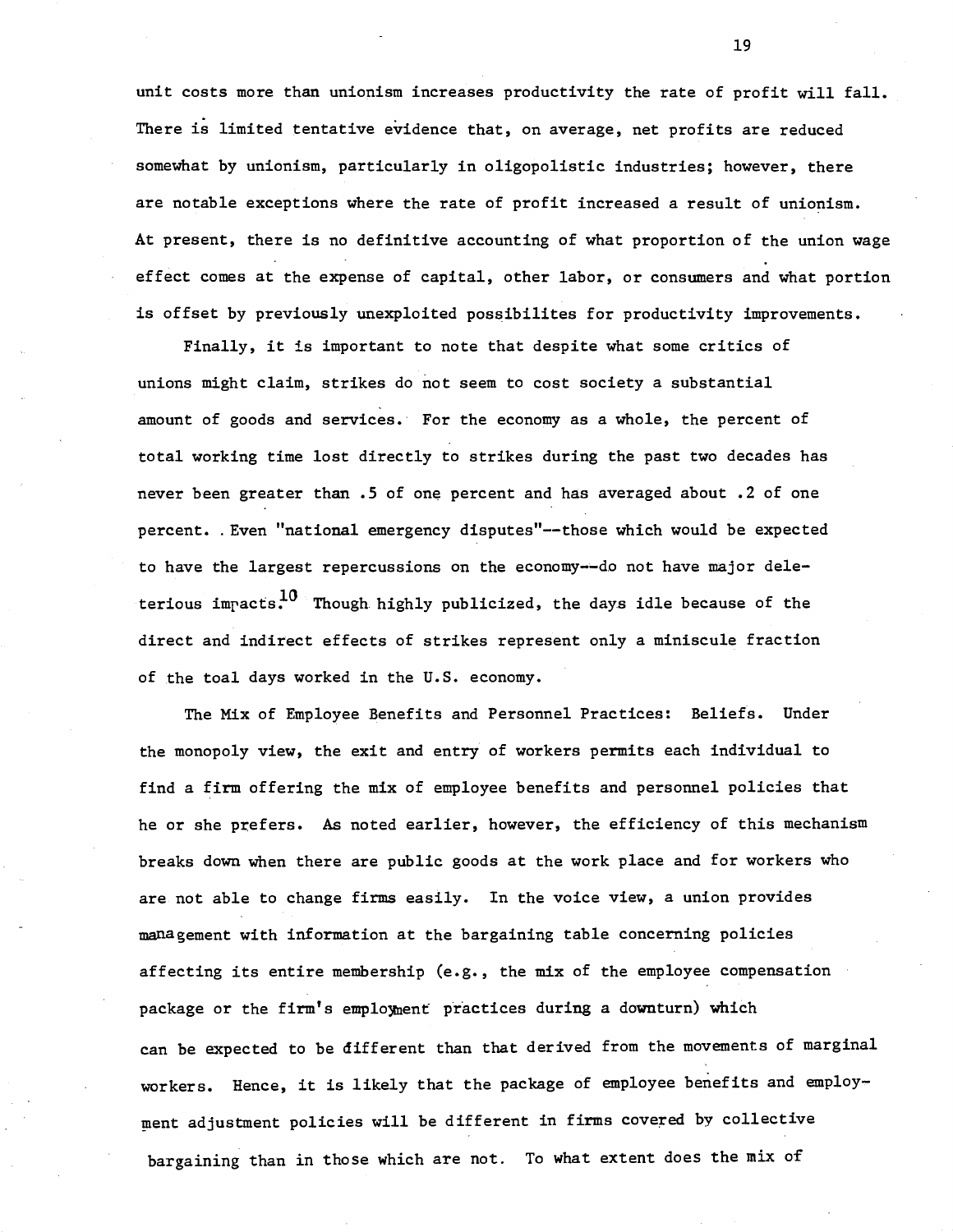goods at the work place differ between union and nonunion firms? 20

Evidence Concerning Fringes. Data on the remuneration of individual workers and on the expenditures for employees by firms show that the proportion of compensation allotted to fringe benefits is markedly higher for organized blue-collar workers than for similar nonunion workers. Within most industries, important fringes such as pensions and life, accident, and health insurance are much more likely to be found in unionized establishments than in those which are nonunion. While some of the difference is attributable to the higher wages paid to union workers, since higher wage workers generally "buy" more fringes, Table 3 reveals that a substantial difference is in fact due to the effect of unionism on the nature of the compensation package received by workers with the same level of pay. The table also indicates that the greatest increases in fringes induced by unionism are for the deferred compensation form which are favored by older, more stable employees; this is consistent with the view that unions are more responsive to senior, less mobile workers. More detailed analysis of the pattern of benefits among unionized blue-collar workers compared to the pattern among white-collar workers in the same establishment shows that the sizeable union impact is not due largely to the tendency for unionsto organize firms which have high fringes in any case, at least as reflected in the compensation packages of the firms' white-collar employees.

Studies concerning workers' preferences for fringes and managers' awareness of these preferences provide support for the claim that a union can provide management with information that affects the composition of the pay package. For instance, Richard Lester's 1967 review of surveys of managerial perceptions of worker preferences found "limited data • • • that workers value benefits more highly compared to wages than employers believe their workers do".<sup>11</sup> Equally important is the apparent role of unions in evaluating the complex costs and prospective benefits of modern fringe benefits and transmitting these facts to their members.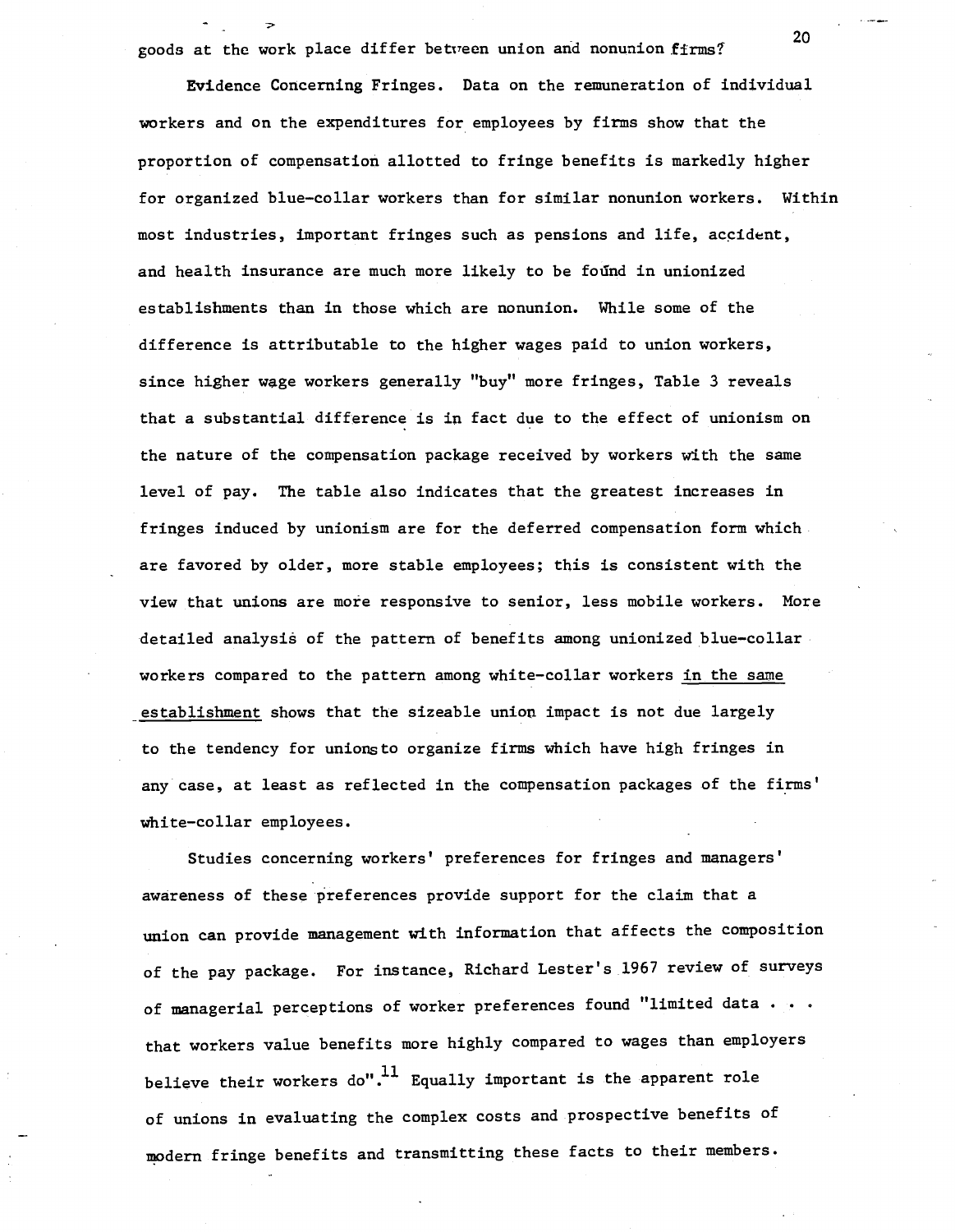Estimates of the Effect of Unions on Major Fringe Benefits with the Total Compensation of Workers Held Fixed<sup>a</sup>

| Fringe Benefit                      | Cents Per<br>Manhour on<br>Fringe, All<br>Establishments | Proportion of all<br>Establishments<br>with Specified<br>Fringe | Percentage Amount by<br>which Dollars per Man-<br>hour Spent on Fringe Is<br>$Increase(+)$ or Reduced(-) |
|-------------------------------------|----------------------------------------------------------|-----------------------------------------------------------------|----------------------------------------------------------------------------------------------------------|
| Total fringes                       | 49.9                                                     |                                                                 | by Unionism<br>14%                                                                                       |
| Life, accident,<br>health insurance | 10.1                                                     | .850                                                            | 48%                                                                                                      |
| Pensions                            | 9.4                                                      | .626                                                            | 21%                                                                                                      |
| Vacation pay                        | 8.3                                                      | .836                                                            | 19%                                                                                                      |
| Holiday pay                         | 5.2                                                      | .778                                                            | 15%                                                                                                      |
| <b>Bonuses</b>                      | 1.8                                                      | .271                                                            | -49%                                                                                                     |

 $\frac{\overline{\text{Note:}}}{a}$ 

From R.B. Freeman, "The Effect of Trade Unionism on Fringe Benefits," National Bureau of Economic Research Working Paper No. 292, October 1978.

N I-'

 $\bullet$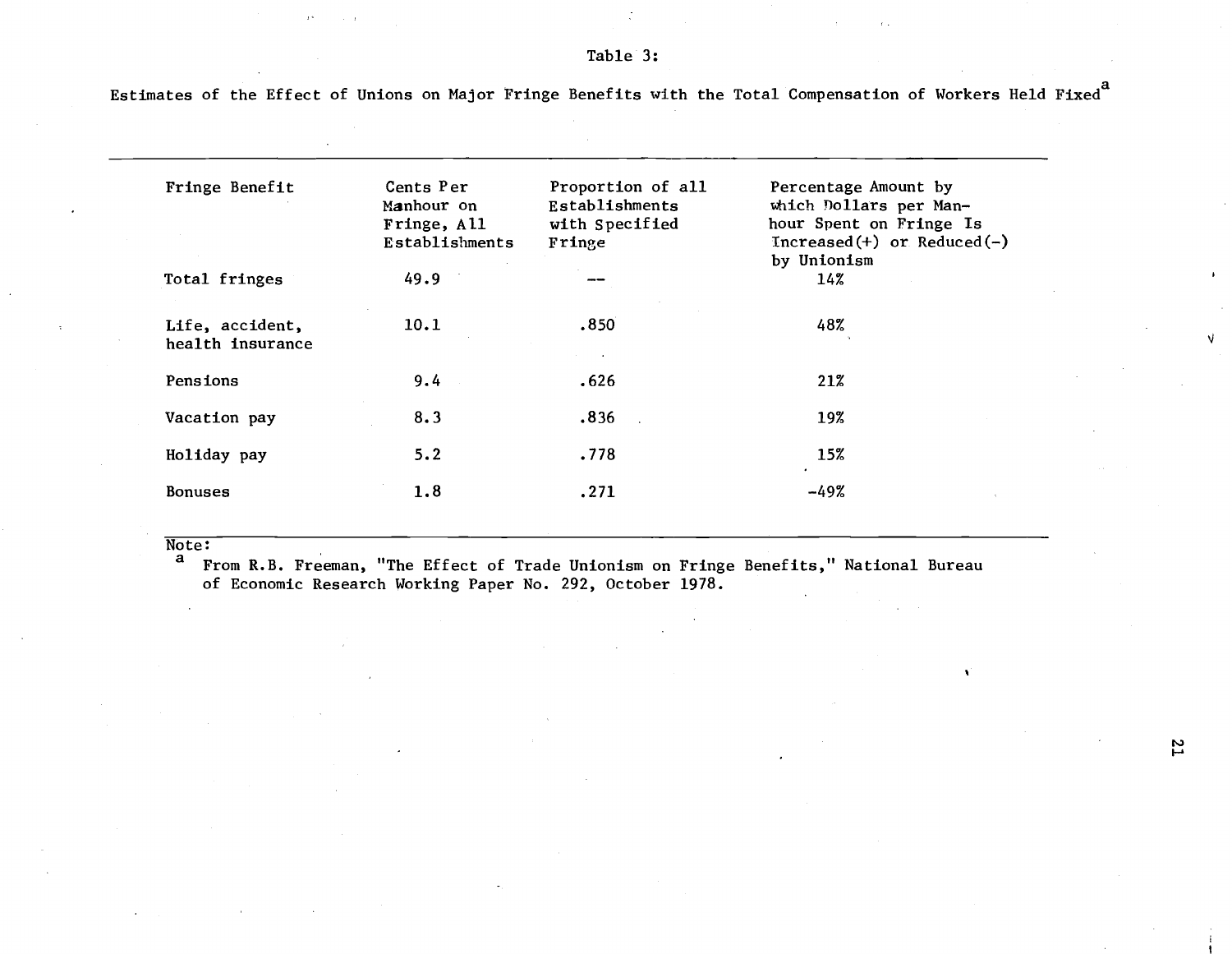It is unlikely that an individual worker will make the investment required to understand and judge the true cost and future benefits of alternative compensation packages. A collective of workers, however, can hire lawyers, actuaries, and related experts from whom they obtain the expertise needed to bargain effectively over diverse fringe benefits.

The fact that in many instances nonunion firms have imitated several of the provisions of union contracts is indicative of the "better" information available about workers' preferences in union settings. There is no reason for a nonunion firm to copy what union firms do unless union contracts are preferred by the average nonunion worker, since the satisfaction of the average (not the marginal) employee is what is relevant in a union representation election. It is important to note that to the extent that nonunion firms adopt beneficial union-initiated practices, the estimated impact of unionism on the prevalence of these practices will be understated.

Finally it should be pointed out that the knowledgeable representatives of both labor and management agree that one of the major functions performed by American trade unions is to determine a division of the compensation package acceptable to workers. They recognize that some of the most important bargaining under unionism goes on inside the union, where the desires of workers with disparate interests are weighted in a political process to decide the union's positions at the bargaining table.

Evidence Concerning Adjustments to Economic Downturns. One of the most important personnel decisions made by <sup>a</sup> firm is how to adjust its employment and wages in response to swings in economic demand. During a downturn, firms must choose among alternative adjustment mechanisms, such as temporary layoffs, cuts in wage growth, average hours reductions, and voluntary attrition. The evidence from various data sets presented in Table 4 indictates that the layoff mechanism is used to a much greater extent in unionized establishments than in those that are nonunion. However,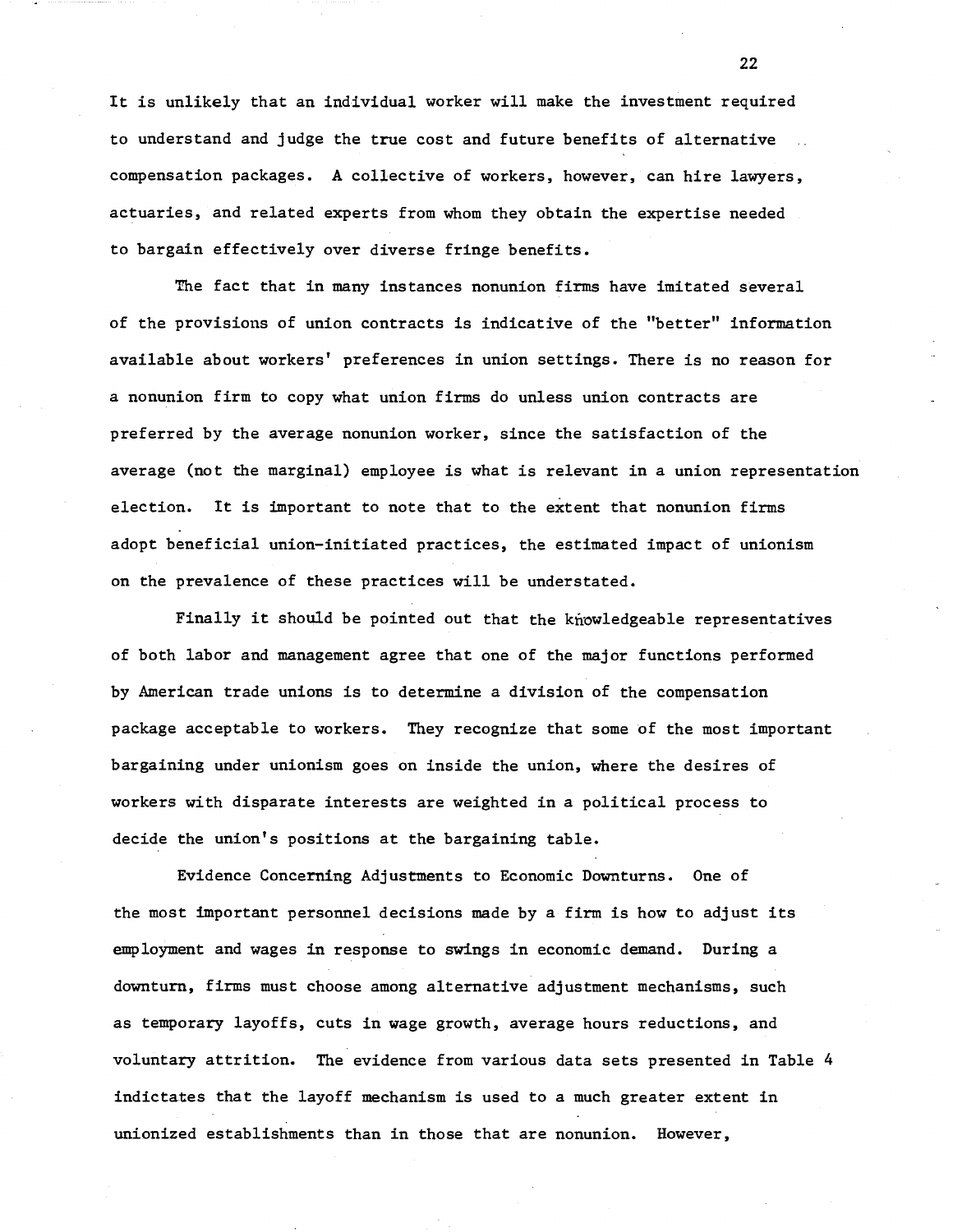| Unit of Observation                                                                                        |                | Average Monthly<br>Layoff Rates of<br>All Workers |                  | Average Monthly<br>Proportion of Blue-<br>Collar Workers Un-<br>Employed due to Layoffs |  |  |
|------------------------------------------------------------------------------------------------------------|----------------|---------------------------------------------------|------------------|-----------------------------------------------------------------------------------------|--|--|
|                                                                                                            | Union<br>Firms | Nonunion<br>Firms                                 | Union<br>Workers | Nonunion<br>Workers                                                                     |  |  |
| State by 2-digit Standard Industrial<br>Classification $(SIC)$ manufacturing<br>industry cells, 1965-1969b | .023           | .005                                              |                  |                                                                                         |  |  |
| 3-digit SIC manufacturing industries,<br>1958-1971 <sup>B</sup>                                            | .022           | .010                                              |                  |                                                                                         |  |  |
| 3-digit Census manufacturing<br>industries, May 1973, 1974, and 1975                                       |                |                                                   | .042             | .029                                                                                    |  |  |

Table 4: Estimates of the Effect of Unionism on Layoffs<sup>a</sup>

~tr: . .. .. . . . li'rom J. L. Medoff, "Layoffs and Alternatives under Trade Unions in United States Manufacturing," American Economic Review, June 1979.

b Figures based on regressions which hold constant 2-digit SIC industry, average firm size, and other relevant factors.

Figures are weighted averages, with the size of each industry's work force as its weight.

it is important to note that the vast majority of these layoffs are temporary, in that the laid off members await rehire and are recalled after a short spell of unemployment.

By contrast, evidence on the effect of swings in product demand on wages shows responsiveness of wage rates to be smaller in union than in nonunion firms. During the very severe economic downturn from May 1973 to May 1975, for example, while the fraction of hourly blue-collar union members unemployed due to layoffs grew more than twice as much as the comparable fraction for similar nonmembers, the wages of the unionized workers grew by 18.1 percent versus 16.6 percent for the nonunion workers. More generally, analysis of monthly data covering the 1958 to 1975 period for detailed manufacturing industries indicates that while the hourly wages of production workers vary positively with shipments to some extent in nonunion firms (reducing the need for layoffs), there is virtually no association in union firms. These findings reflect the fact that since the late 1950s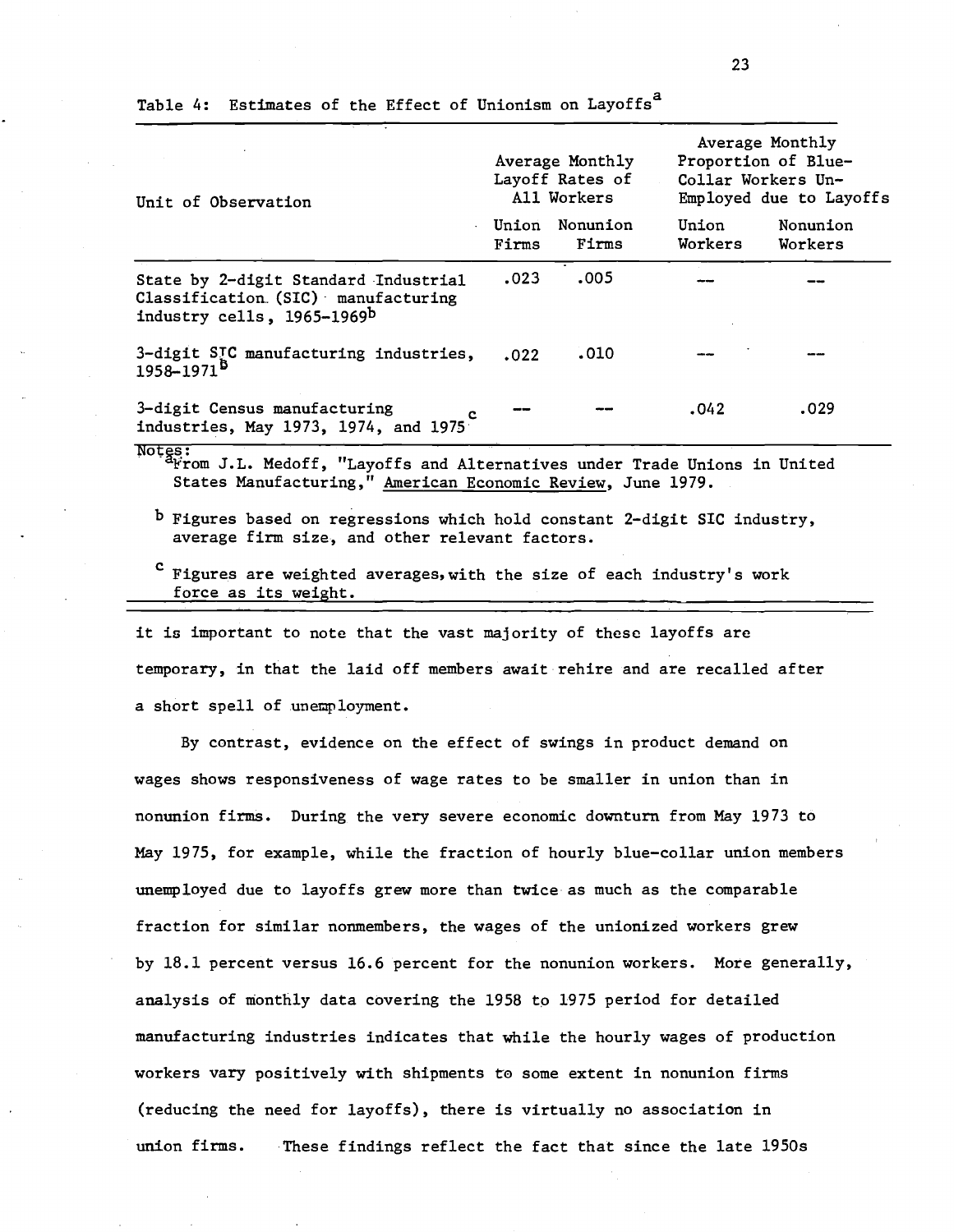about two thirds of the major contract manufacturing work force has come to be covered by agreements whose duration is three years or more, nearly all of which have provisions for automatic money wage increases.  $^{12}$ 

Why do temporary layoffs dominate alternative adjustment mechanisms to kmach greater extent in firms that are unionized than in those that are nonunion? While lower quit rates in the union sector explain some of the differential use of layoffs, since nonunion firms can rely more heavily on quits to reduce employment, the question remains as to why unionized firms appear to use temporary layoffs relatively more than other non-quit adjustment mechanisms, such as cuts in wage growth or reductions in average hours, than do nonunion firms.

The most reasonable explanation is that under the provisions found in most union contracts, senior workers, who can be expected to have greater power in organized firms, will generally prefer layoffs over the alternatives. A subsample of the major contracts (those covering 1,000 or more workers) in effect in 1970-71 mentioning 'layoff procedures indicates that seniority was the "sole" or "primary" factor in determining layoff rights for 58 percent of the relevant workers; the comparable figure is 78 percent when contracts in which the issue was "subject to local negotiations" are excluded. In almost a fourth of the subsample of 1970-71 major contracts with layoff provisions, senior employees were allowed to waive their seniority rights and be laid off, while retaining eligibility for recall. When recall is a near certainty and seniority is retained (which is usually the case), and if regular and supplemental unemployment benefits are obtainable, some senior workers might welcome a short period on layoff. In addition, they may prefer a short-term layoff to placement in a relatively undesirable or low paying job.  $^{13}$ 

Hence, senior union members typically incur very small or no costs under an adjustment policy based on layoffs. They would, however, incur more under a policy based on an across-the-board reduction in wage growth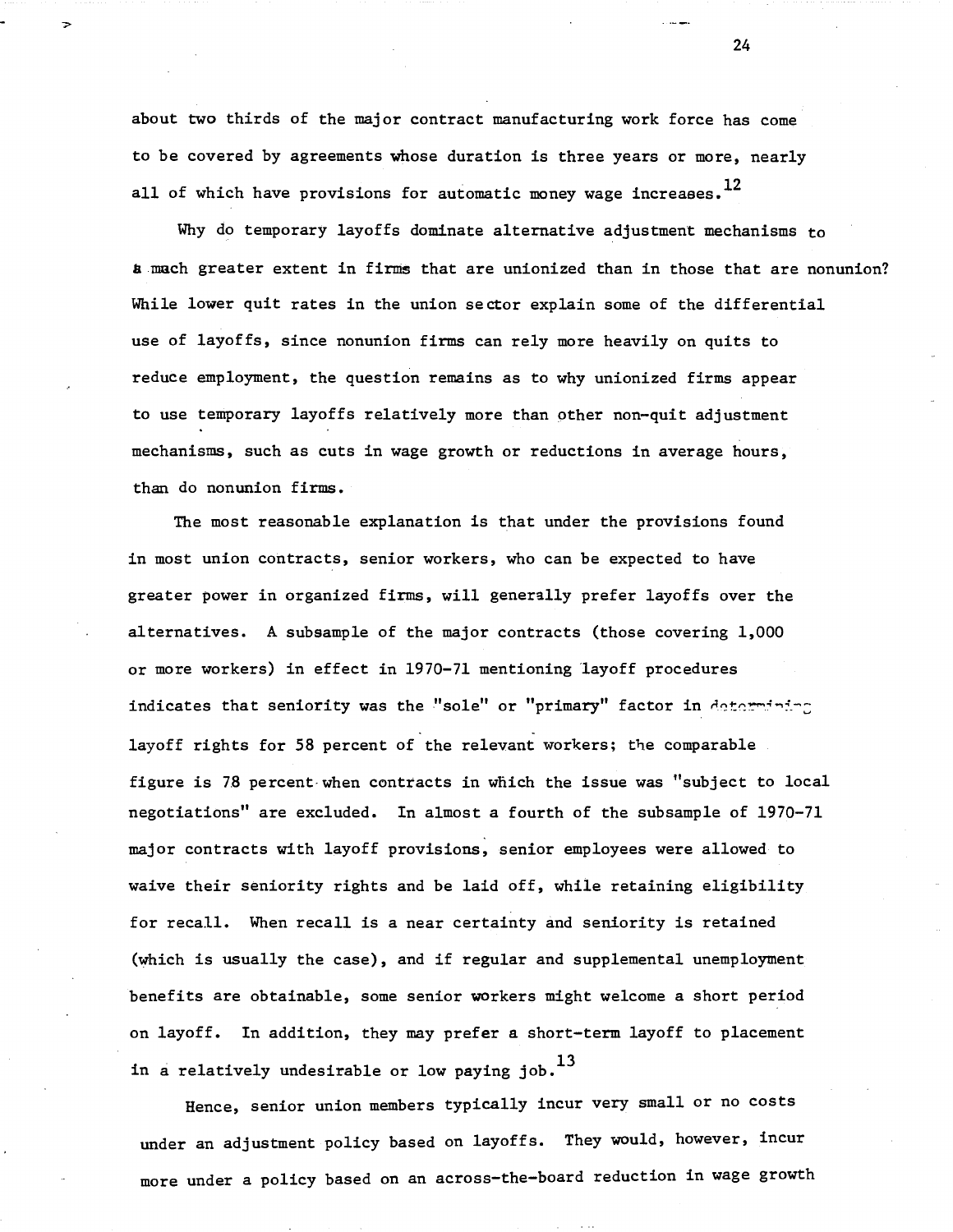or in average hours worked. Thus, if the preferences of senior workers were really given greater weight under unionism than in nonunion settings, as the collective voice/institutional response model claims, we would expect to find layoffs used to a much greater extent than cuts in wage growth or work sharing in union settings, as we have in fact observed.

## Economic Equity

One of the striking implications of the monopoly view, which runs counter to. popular thought, is that union wage gains increase inequality in the labor market. According to the monopoly model, the workers displaced from unionized firms as a result of union wage gains raise the supply of labor to nonunion firms, which can be expected to reduce the wages of nonunion workers. Thus, in the·monopoly view, unionized workers are likely to be made better off at the expense of nonunion workers. The fact that those blue-collar workers who are organized would tend to be more skilled and higher. paid than other blue-collar workers even in the absence of unionism implies further that this process benefits "labor's elite" at the expense of those with low skill and earning power. Since many have supported unions because of. a belief that they reduce economic inequality, the monopoly view that unions have an adverse effect on the income distribution would, if true, constitute a telling argument against the union movement.

The collective voice/institutional response model suggests very different effects on equity. Given that union decisions are based on a political process and given that the majority of union members are likely to have earnings below the mean in any work place, unions can be expected to seek to reduce wage inequality. In addition, union members are likely to favor a less dispersed distribution of earnings for solidaristic and ideological reasons. Finally, by its nature, collective bargaining reduces managerial discretion in the wage setting process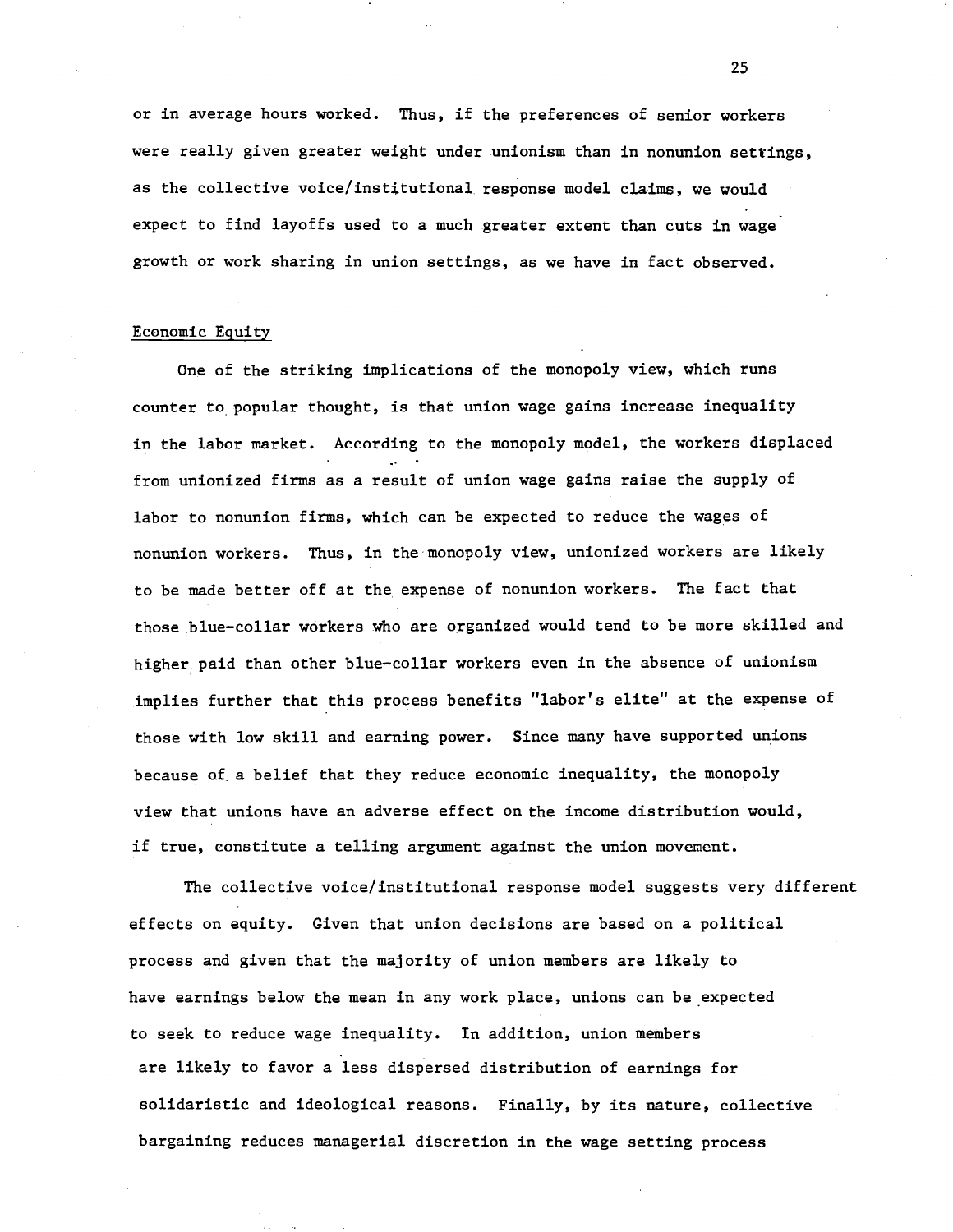and in this way should also lower dispersion.

The forces leading unions to reduce economic inequality take explicit form in two distinct union wage policies. First is the long-standing policy of pushing for "standard rates," defined as uniform piece or time rates among comparable workers across establishments and impersonal rates or ranges of rates in a given occupational class within establishments. The importance of standardizing rates across establishments has long been recognized. In perhaps the earliest study the Webbs noted that "among trade union regulations there is one which stands out as practically universal, namely, the insistence on payment according to the same definite standard, uniform in its application." The importance of standardization of rates within establishments has also been widely recognized. Under unionism pay is usually based on job rates associated with specific occupational categories, rather than personal rates associated with individuals. While many large nonunion enterprises today employ similar formal wage setting practices, the option for personal differentials based on service, performance, favoritism, or any other factor within a job category is generally larger than in the union sector. For example, so-called "merit" plans for wage adjustment appear to be less prevalent in the union than in the nonunion sector. In the 1970s, while about 43 percent of all companies gave plant employees 'wage adjustment based on a merit plan,' only 13 percent of major union contracts mentioned these plans. Overall, according to Slichter, Healy and Livernash, "the influence of unions has clearly been one of minimizing and eliminating judgment-based differences in pay for individuals employed on the same job" and of "removing ability and performance judgments as a factor in individual pay for job performance." One important potential result of these policies is -a reduction of inequality, possibly at the expense of efficiency by reducing the reward for individual effort. Another important potential result of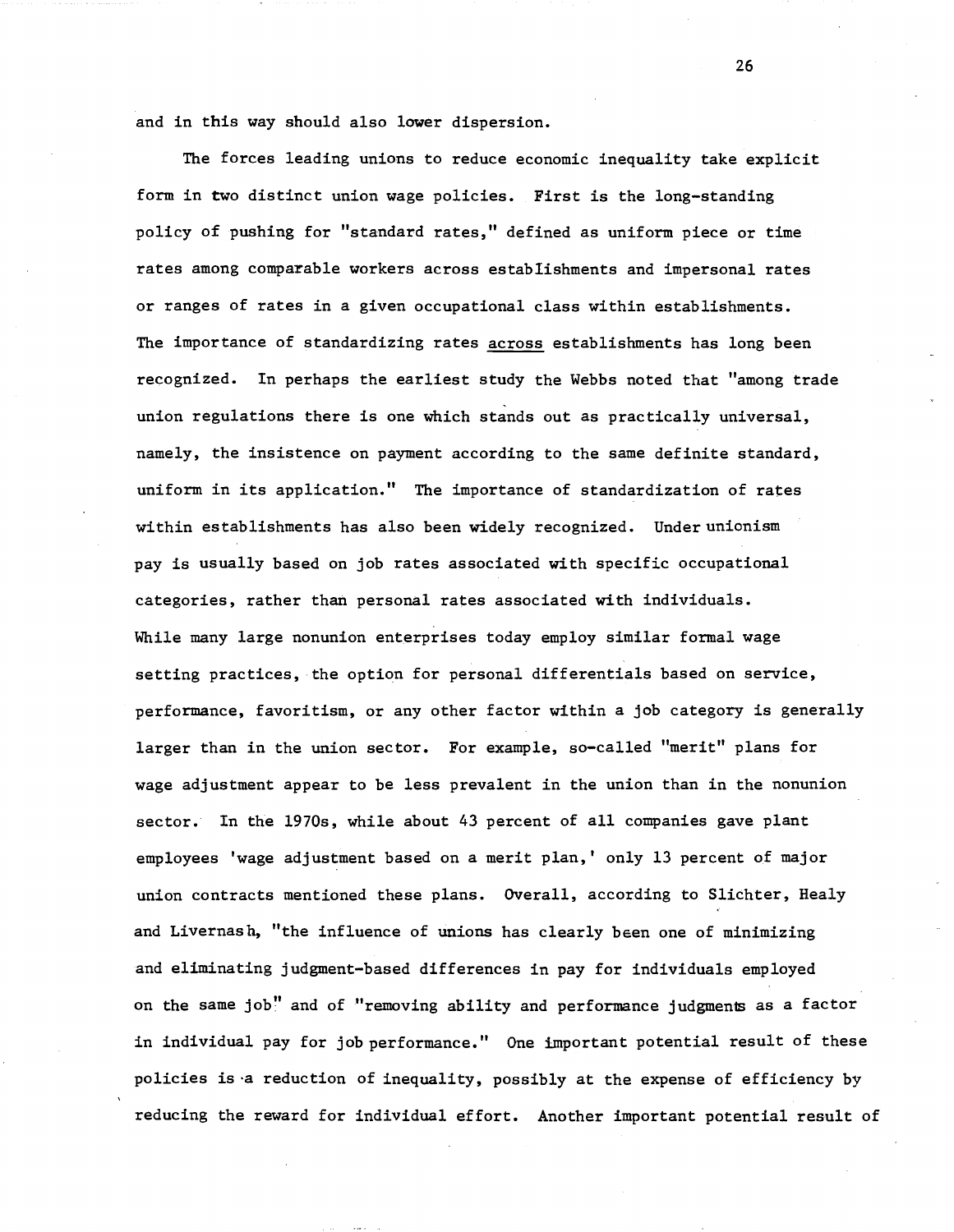this policy is that wage discrimination against minorities is likely to be less in unionized than  $_{1n}$  nonunionized settings. <sup>14</sup>

Second, union policies favoring seniority in promotion and job posting and bidding systems in which workers are informed about new openings and can bid for promotions can also be expected to have egalitarian consequences. The possibility for arbitrary supervisory judgments to determine the career of a worker is greatly reduced by the development of formal rules which treat each worker identically.

Thus, according to the monopoly model, trade unionism raises inequality, whereas according to the collective voice/institutional response model, it reduces inequality. Which of these effects dominates?

Until the advent of computerized data files, the information needed to answer this question was unavailable. While estimates were made of the increase in inequality due to monopoly wage gains, estimates of the reduction in dispersion due to standard rate policies could not be made. Newly available data on thousands of unionized and nonunionized workers permit, for the first time, estimates of the reduction of dispersion within the organized sector and of the net effect of unionism on inequality. Our empirical estimates based on the new data show that standardization policies have had a sizeable impact on wage inequality, reducing dispersion, and that the standard rate effect dominates the monopoly wage effect. On net unions reduce earnings inequality by a significant amount.

The impact of the standard rate policies on dispersion of earnings is shown in figure 2, which compares the frequency distribution of the natural logarithm of earnings among unionized and nonunionized male blue collar workers. If standard rate policies significantly reduced dispersion, the union distribution would be more peaked and less spread out than the nonunion distribution. As the figure makes clear, the distribution of earnings is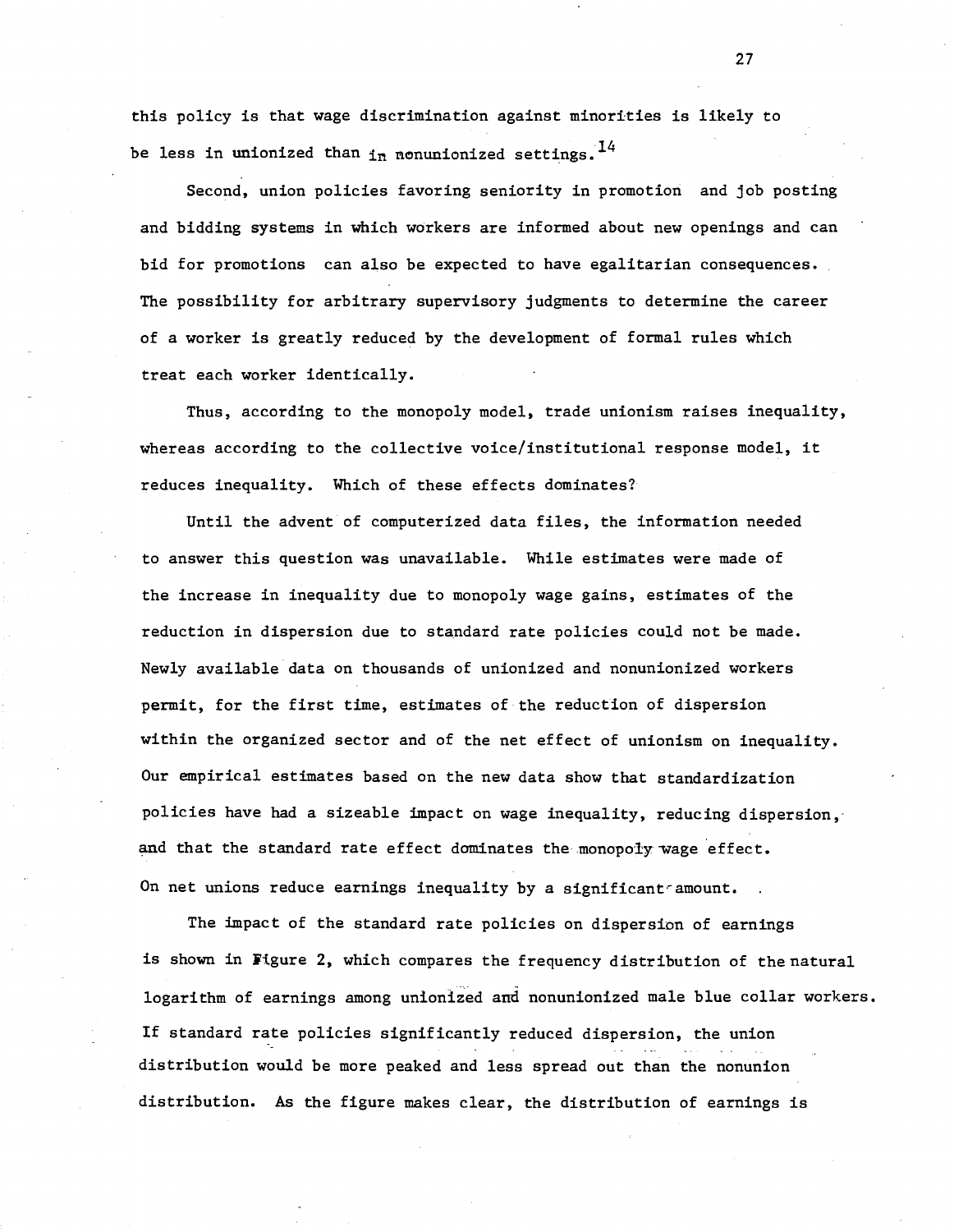

# Figure 2: Comparison of the Distribution of Hourly Earnings for Union and Nonunion Male Blue Collar Workers<sup>a</sup>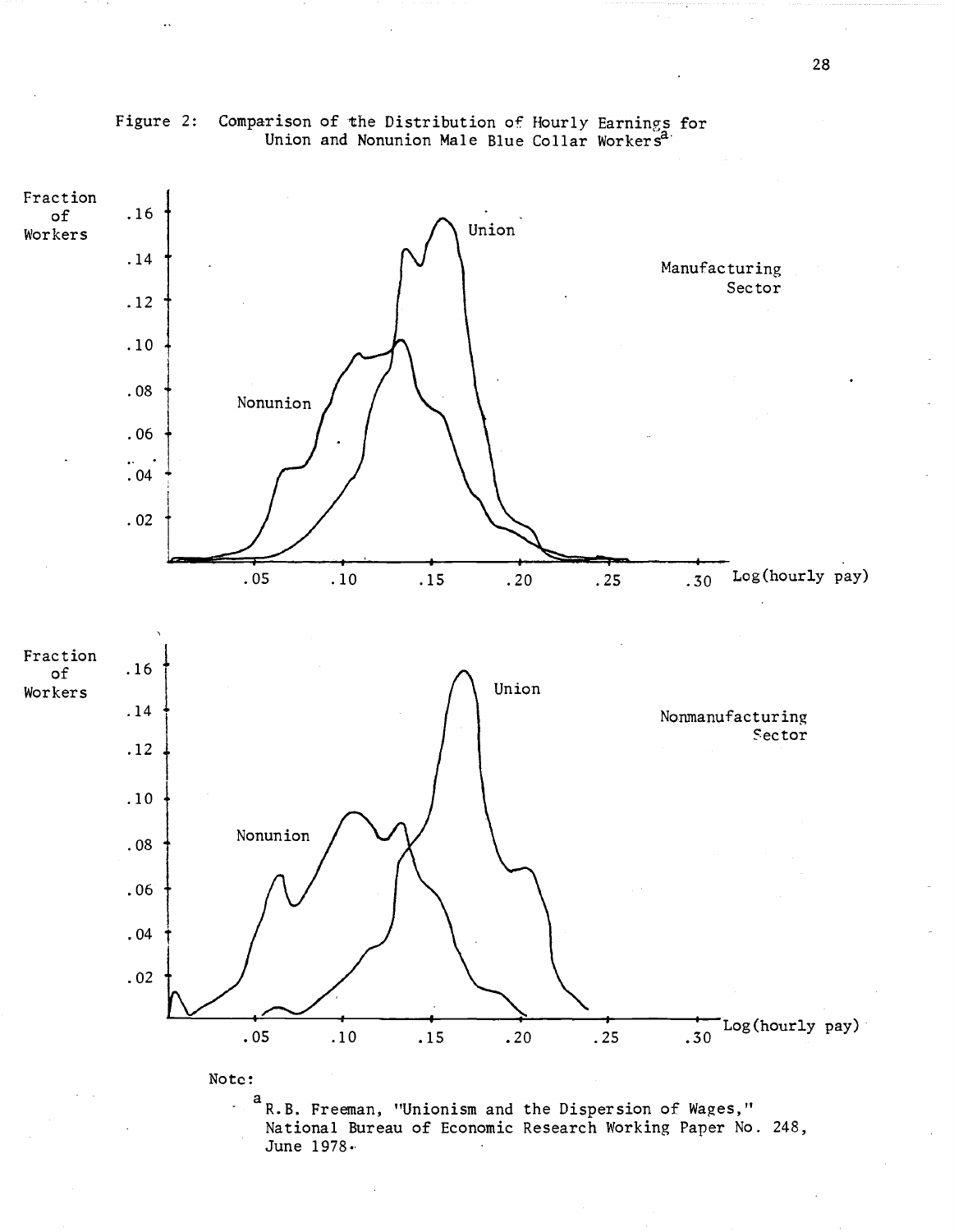much less dispersed among.union workers in both the manufacturing and nonmanufacturing sectors. The upper and lower parts of the frequency distribution are more compressed and the middle of the distribution much more peaked among those who are organized.

In addition to reducing earnings inequality among blue collar workers, union wage policies contribute to equalization of wages by lowering the differential between covered "blue-collar workers and uncovered whitecollar workers. In manufacturing, while white-collar workers earn, on average, 49 percent more than blue-collar workers, our estimates indicate that under unionism this premium is 32 percent. In nonmanufacturing, while white-eollar workers average 31 percent more than blue-collar workers, under unionism the estimated differential is only 19 percent.

To obtain the net effect of unionism on earnings inequality it is necessary to add the decrease in inequality due to wage standardization and the decrease due to the reduction in the white collar/blue collar differential to the increase due to the greater wages of blue-collar union workers compared to lower paid blue-collar nonunion workers. Table 5 presents the results of such calculations using the variance of the natural logarithm of earnings as the measure of inequality. This measure was chosen, rather than other related indices (such as the well-known Gini coefficient) because variances are easier to deal with in adding together various effects. The results of the analysis are not substantively changed by the particular measure of relative inequality chosen.

The table shows clearly that the dominant effect on earnings inequality is the standardization of rates within the union sector (line 4). As <sup>a</sup> result of the large reduction in inequality attributable, it appears, to standard rate policies, the measure of the variance of earnings is reduced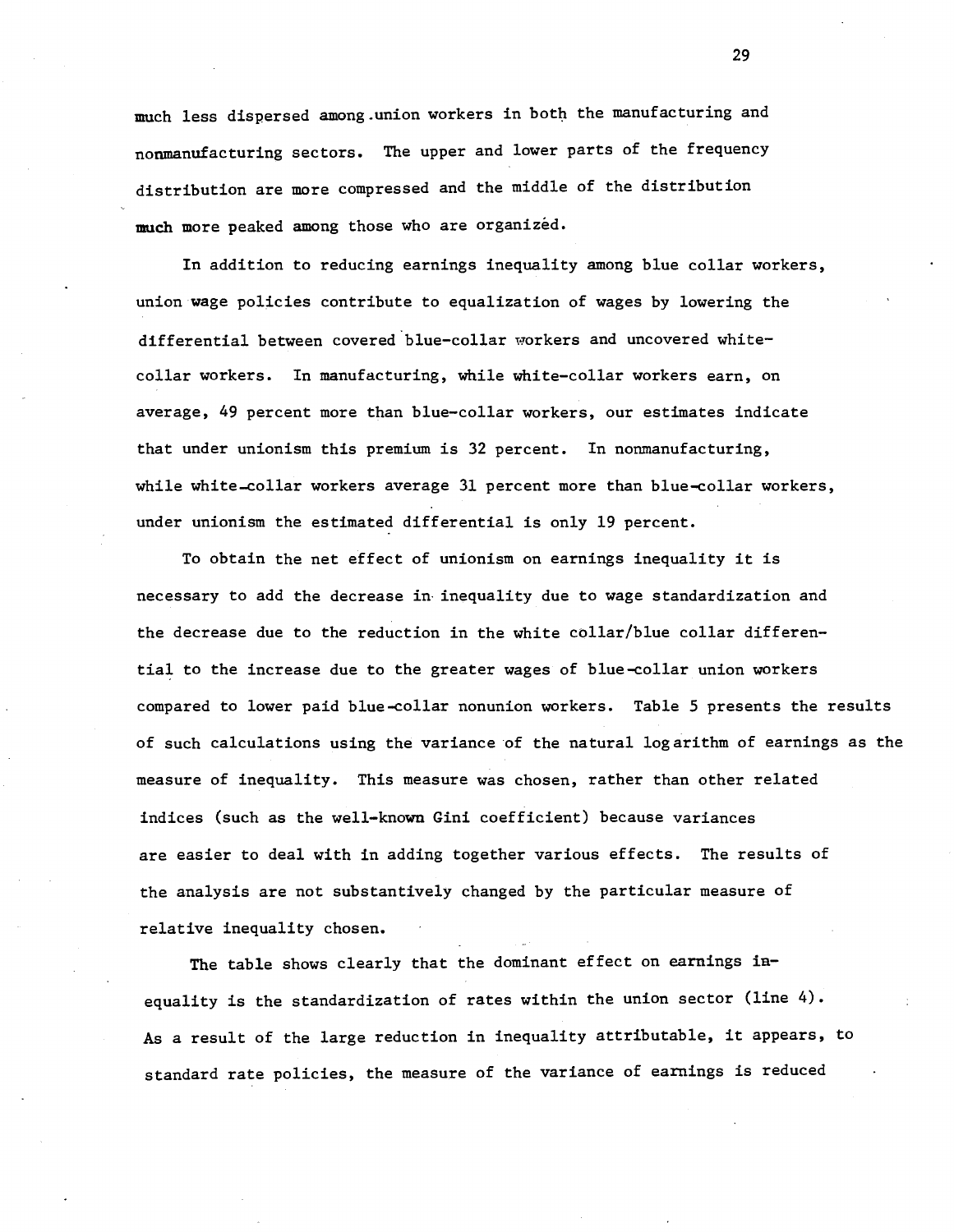by 21 percent in manufacturing and by 27 percent in nonmanufacturing. Since the income distribution is, as Christoper Jencks and other have shown, relatively stable in the face of dramatic changes in such important social factors as the distribution of schooling, these effects must be judged as large. Unionism appears on net to reduce wage dispersion in the United " States, which implies that the voice/response effects of the institution dominate the monopoly wage effect on this front.

Table 5: Estimates of the Contribution of Unionism to the Variance of Log Eapnings Among Male Workers<sup>a</sup>

|                                                                                      |         | <b><i>Example</i></b> 2016 Manufacturing Mommanufacturing |  |  |  |
|--------------------------------------------------------------------------------------|---------|-----------------------------------------------------------|--|--|--|
| 1. Variance in absence of unionism                                                   | .201    | .224                                                      |  |  |  |
| 2. Increase in variance due to monopoly<br>wage effect                               | .004    | .018                                                      |  |  |  |
| 3. Decrease in variance due to reduction<br>in white collar/blue collar differential | $-.014$ | $-.006$                                                   |  |  |  |
| 4. Decrease in variance due to within sector<br>standardization of log of wages      | $-.045$ | $-.058$                                                   |  |  |  |
| 5. Variance in presence of unionism<br>$(1 + 2 + 3 + 4)$                             | .146    | .178                                                      |  |  |  |
| 6. Percentage effect of unionism on<br>variance of log earnings                      | $-27%$  | $-21%$                                                    |  |  |  |

Note:

a<br>R.B. Freeman, "The Effect of Unionism on the Dispersion of Wages," National Bureau of Economic Research Working Paper No. 248, June 1978.

Unions also affect the distribution of earnings between blacks and whites. Despite conflicts between trade union seniority rules and affirmative action programs and historic patterns of discrimination by craft unions, 'empirical evidence, as Orley Ashenfelter was first to note, shows clearly that, on average, unions aid black workers and reduce discriminatory differences.

First, blacks are more likely to be union members than whites and thus more likely to benefit from union wage gains. In the 1973-75 period, 30 percent of black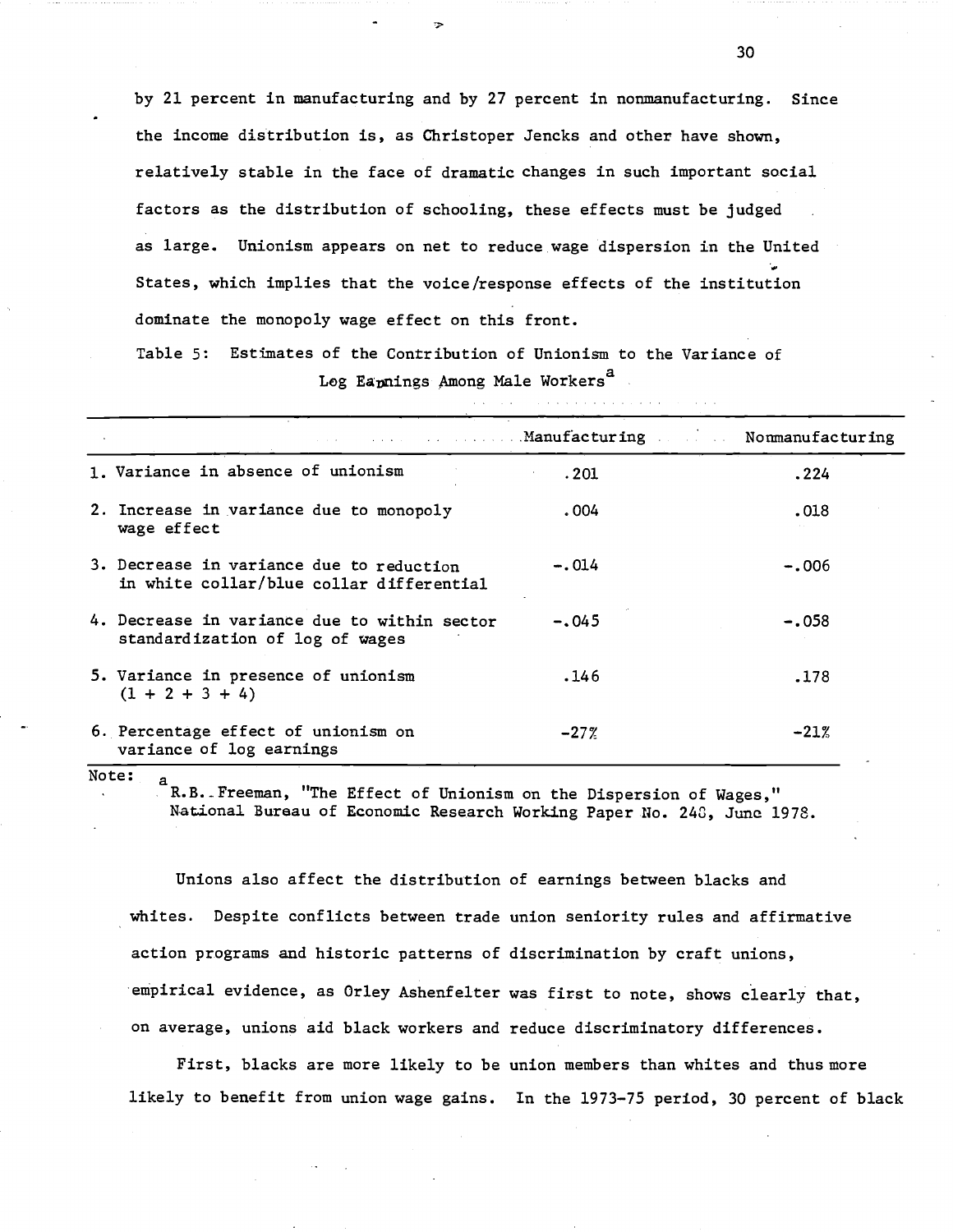workers were organized compared to 24 percent of white workers. The greater organization of blacks reflects the fact that this group is overrepresented among blue-collar factory workers and underrepresented among the less organized white collar workers. Whileminotities are still not prapantionately represented in some important craft unions, the latest apprenticeship data show that 18.1 percent of apprentices in 1976 were minorities, 9.4 percent being black and 8.7 percent being members of other minority groups.<sup>15</sup>

Second, unionization reduces discriminatory differences within organized firms, through the standard-rate and promotion-by-seniority policies described earlier. While black organized workers make less than .. white organized workers, the extent of the differential is smaller than among unorganized workers. Estimates with data from the 1973 to 1975 May Current Population Surveys show that among blue collar private sector wage and salary workers black hourly wage rates are below white hourly rates by about 9 percent in the organized sector of a typical 3-digit Census industry compared to about 15 percent in the nonunion sector of the same industry.<sup>16</sup> Seniority rules which are often regarded as inimical to the interests of black workers due to conflict with affirmative action programs should in the long run be beneficial to blacks; when promotion depends on seniority, the firm cannot discriminate on the basis of race.

Third, analysis by Duane Leigh of the effect of unionism on the tenure and quit behavior of black and white workers taken separately shows that with wages held constant the turnover of blacks is as much reduced by unions as the turnover of whites; implying that the nonwage benefits associated with unionism improve conditions as much for blacks as for whites.<sup>17</sup>

On net, while some discrimination is found in the union sector as elsewhere in the economy, trade unions raise black earnings relative to white earnings and, thus, help reduce discriminatory differences.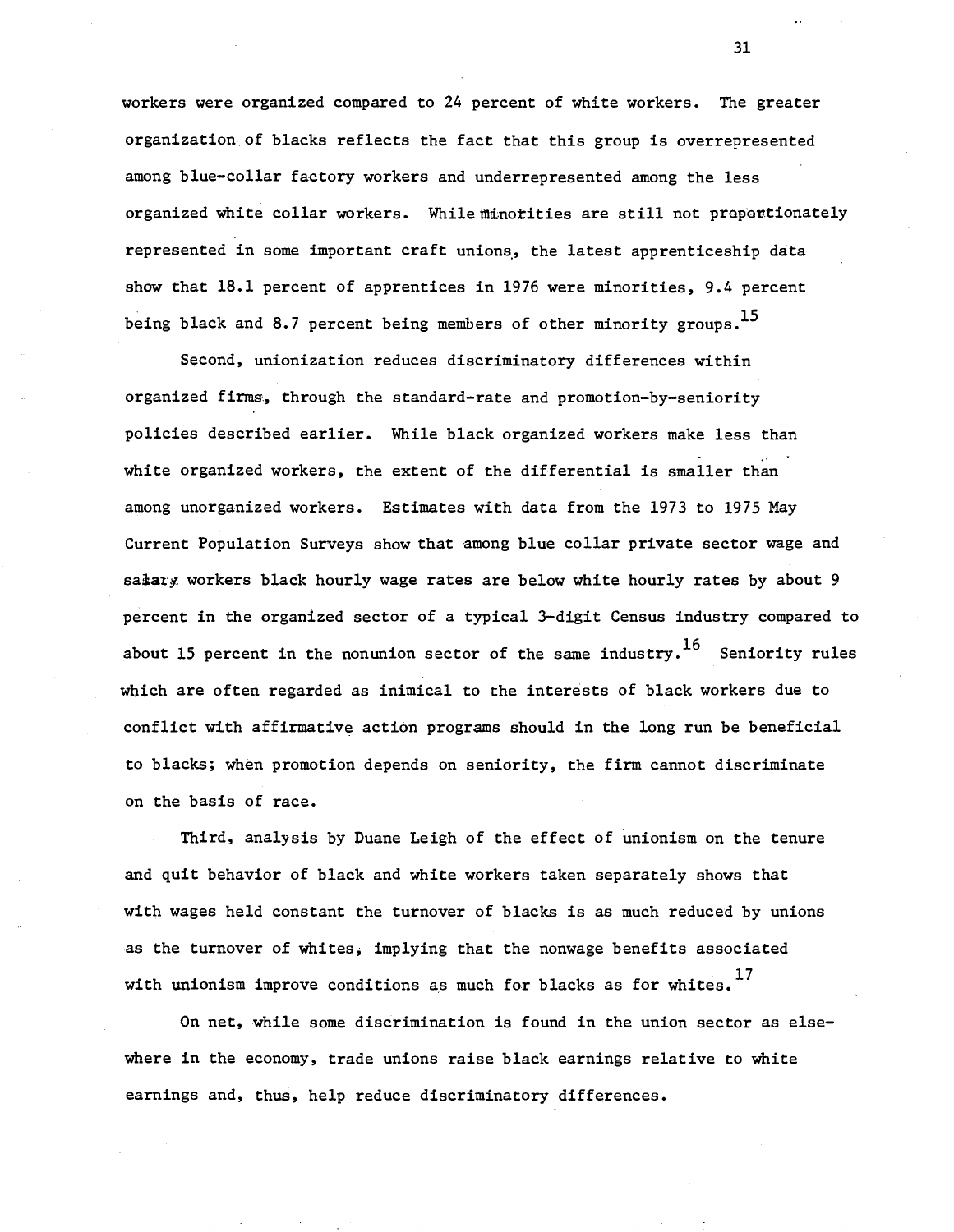## Trade Unions as Organizations

Under the monopoly view, the potential to use union monopoly power to raise wages and to extort funds from firms, particularly small weak firms, fosters a significant amount of corruption and nondemocratic behavior in the union movement. Many unions are alleged to be run by bosses who seek to enhance their own well-being at the expense of the membership's and by racketeers seeking to skim off the monopoly wage gains. Under the voice view, unions are expected to be democratic political organizations which are responsive to the will of their members. While the monopoly view has been highly publicized, the vast majority of evidence appears to support the voice view.

. There are internal and external forces that can be expected to pushunions-- "both locals and internationals--toward being responsive to the wishes of their members. Unions are, by their constitutions, democratic organizations, which are supposed to hold conventions or referenda to discern the membership's sentiment concerning important issues,and fair and frequent elections to assess the members' satisfaction with their leadership. While at one time U.S. labor law dealt only peripherally with the internal workings of unions, the Landrum-Griffin Act, passed in 1959 in response to the 1957 hearings run by Senator John L. McClellan, provides strong federal sanctions against corruption and nondemocratic behavior inside unions. This act contains provisions which: require local, intermediate, and international unions to hold elections at fixed, reasonably short intervals; guarantee members a reasonable opportunity to nominate candidates, run for office, and freely criticize union leaders and their policies; prohibit incumbents from using union funds to support the election of a given candidate for office in the union and from disseminating propaganda for one candidate without doing as much for his or her opponent; and require officials to file information on the financial affairs of the union and its leaders and on its constitutional provisions. Moreover, the country's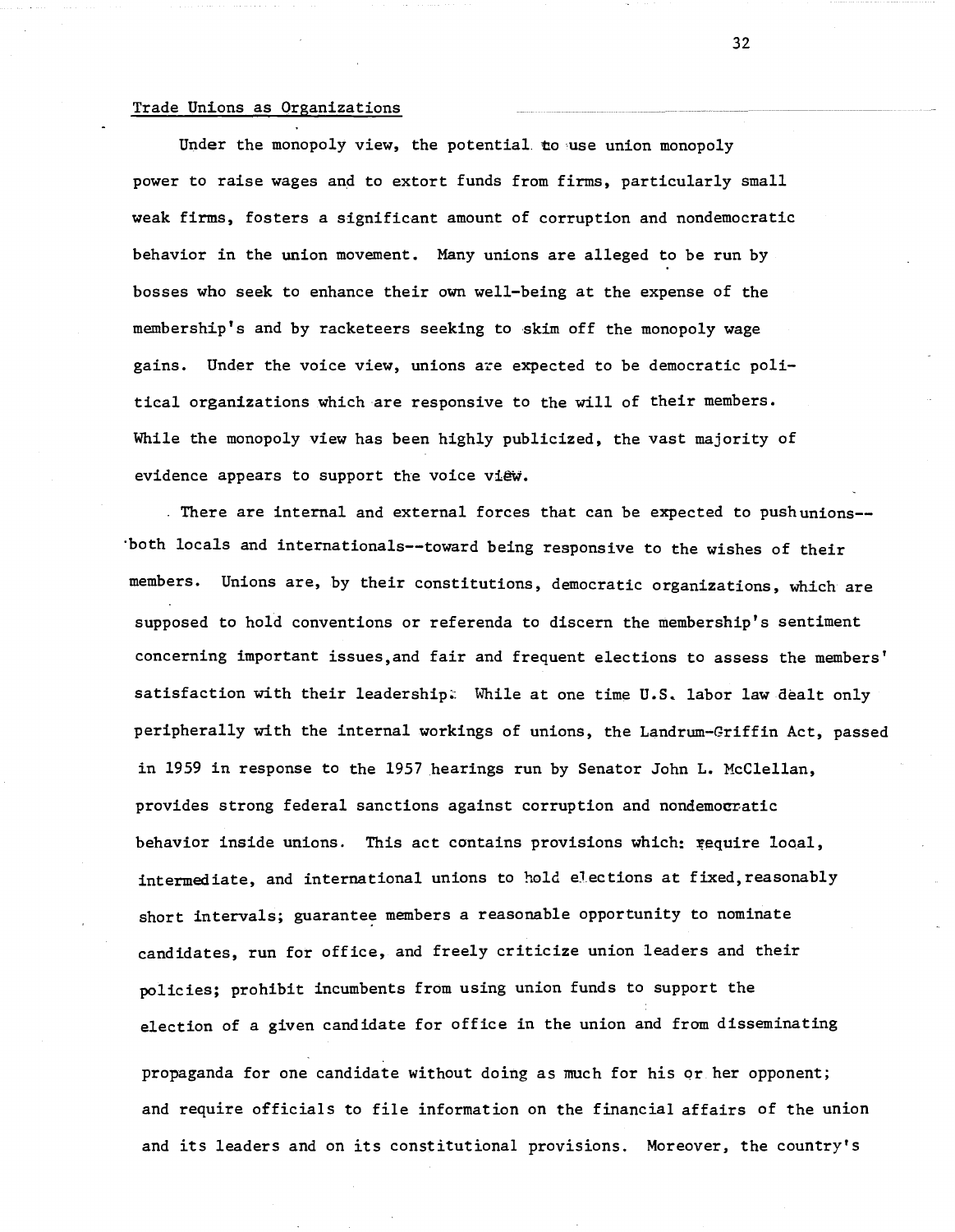labor law provides an election procedure under which a group of workers can decertify its union and become unorganized, replace one union with another, or attempt to change the boundaries of an existing bargaining unit.

The relevant evidence strongly suggests that the vast majority of local and international unions in the U.S. are quite democratic and only rarely plagued by major problems concerning internal democracy. Information issued by the Department of Labor on the number of complaints (filed under the provisions contained in the Landrum-Griffin Act) about the way union elections were conducted and on the resolution of these complaints shows that during fiscal years 1965 to 1974, only 239 claims that improper conduct affected the outcome of a union election were filed and ruled to have merit.  $^{18}$  Moreover, it is probably true that in a fair number of these cases the violation was caused by ignorance of the details of labor law on the part of union officials as opposed to an explicit attempt to affect an election's outcome. Since approximately 200,000 elections were held by local, intermediate, and international unions during this period, the percentage of elections in which there were proved violations is approximately .1 of one percent. While surely there were some improper actions which affected an election's outcome but did not lead to the filing of a complaint ruled to be meritorious, the miniscule number of those that did suggests that the number of these actions was extremely small.

While many national union leaders tend to remain ensconced in office for years, at the local level a fair number of incumbents appear to be unseated, as would be expected in a well-functioning democracy. One pertinent study analyzed data on the turnover of union leaders in 94 locals in the Milwaukee, Wisconsin area during the two years from 1960 to 1962. It found that <sup>40</sup> percent of the officials in office at the beginning of the period were not in office at the end.<sup>19</sup>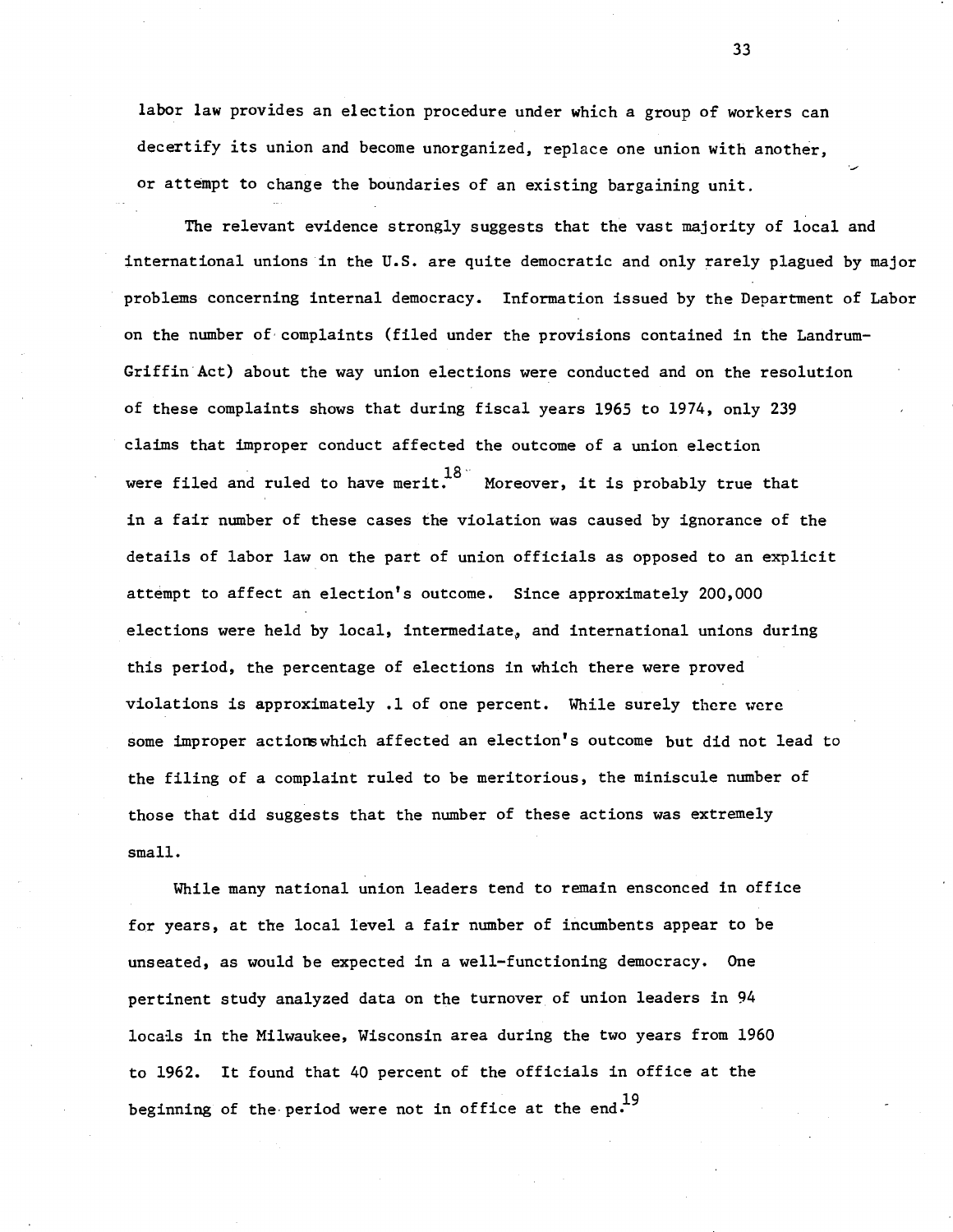The fact that the majority of members in most unions are satisfied with the internal operation of unions can be supported with information on the extent of union decertification in elections conducted by the National Labor Relations Board. In each year during the past decade, only about .1 of one percent of all union members were in bargaining units that voted to decertify the union representing them.  $20$ 

Finally, recent surveys of members' views of the internal affairs in their unions, presented in Table 6, indicate that the vast majority of members were satisfied with the operation of the union. About 70 percent of members said they had "no problems" with their union in 1972-73, while about 80 percent had no problems in 1969-70. Roughly half of those who had problems in 1972-73 regarded them as "slight" or as "not really a problem at all." At both points in time, less than 10 percent of union members were dissatisfied with how democratically their unions were,run, the conduct of their unions' leadership, or the officials' policies.

The internal operation of unions aside, the collective voice/institutional response analysis stresses the role of unionism in increasing democracy at the work place by providing workers with a mode of expressing their preferences to management and of increasing workers'willingness to complain about undesirable conditions. Evidence from surveys of workers' job satisfaction tends to suoport this view. In these surveys the reported job satisfaction of unionized workers is less than the reported satisfaction of comparable nonunion workers who are paid the same amount. However, the union members are also more likely to state that they are "unwilling to change jobs under any circumstance" or "would never consider moving to a new job," than are their "more satisfied" nonunion counterparts. The most direct interpretation of the puzzle is that collective organization provides support that encourages the voicing of dissatisfaction, a prerequisite for democnacy. In contrast to most economic beneftts, which increase Doth utility and stated satisfaction,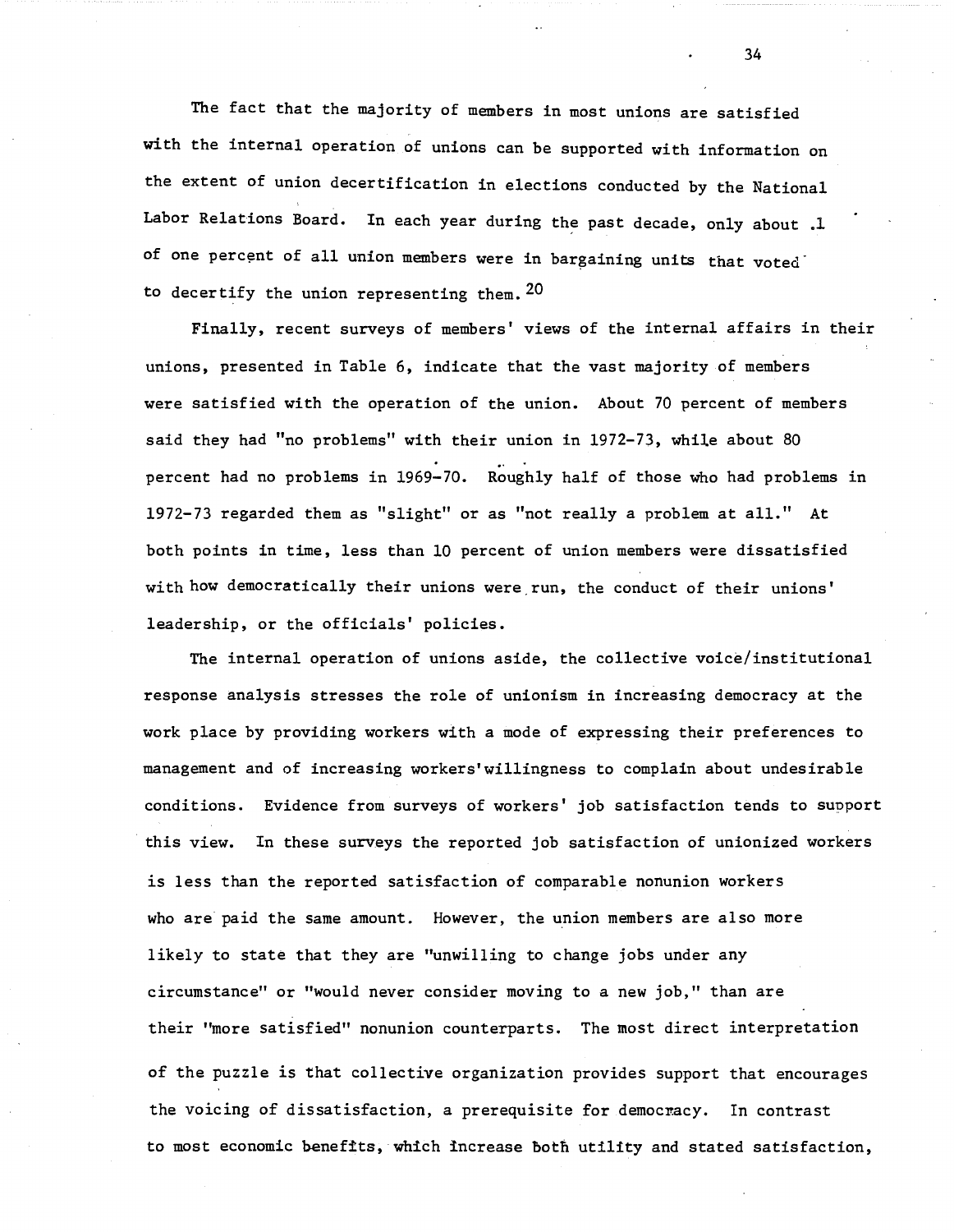|                                                                                                                                       | $1969 - 70a$   | $1972 - 73^b$  |  |
|---------------------------------------------------------------------------------------------------------------------------------------|----------------|----------------|--|
| Member Mentions Some Problem<br>With Operation of Union                                                                               | 19%            | 29%            |  |
|                                                                                                                                       |                |                |  |
| Member Views Problem as great                                                                                                         |                | 6%             |  |
| as sizeable                                                                                                                           |                | 10%            |  |
| as slight                                                                                                                             |                | 8%             |  |
| as not really problem at all                                                                                                          |                | 5%             |  |
| Member Mentions Specific Problem                                                                                                      |                |                |  |
| Union should be more democratically<br>run; leaders unresponsive                                                                      | 5%             | 9%             |  |
| Union officials are too closely<br>tied to company                                                                                    | $1\%$          | $6\%$          |  |
| Union should change election<br>procedures                                                                                            | $<$ 1%         | 1%             |  |
| Membership should be kept informed                                                                                                    | $1\%$          | 3 <sup>7</sup> |  |
| Union dues are too high, officials<br>paid too much                                                                                   | $1\%$          | $1\%$          |  |
| Graft or corruption among union<br>leaders                                                                                            | $1\%$          | $1\%$          |  |
| Union employs physical violence,<br>threats, or coercion against<br>present members or potential<br>members in places being organized | 0 <sup>%</sup> | ${<}1$ %       |  |
| Union engages in political<br>activities which are not appropriate                                                                    | ${<}1\%$       | $1\%$          |  |

# Table 6: Union Members' View of How their Unions are Run

Notes:

a<br>Robert P. Quinn, Stanley E. Seashore, Thomas W. Mangione, Survey of Working Conditions, November 1969-January 1970, (Ann Arbor: Survey Research Center, Institute for Social Research, University of Michigan, 1972).

<sup>b</sup><br>R. P. Quinn, et al., <u>Survey of Working Conditions</u>, Winter 1972-73 (Ann Arbor: Survey Research Center, 1975).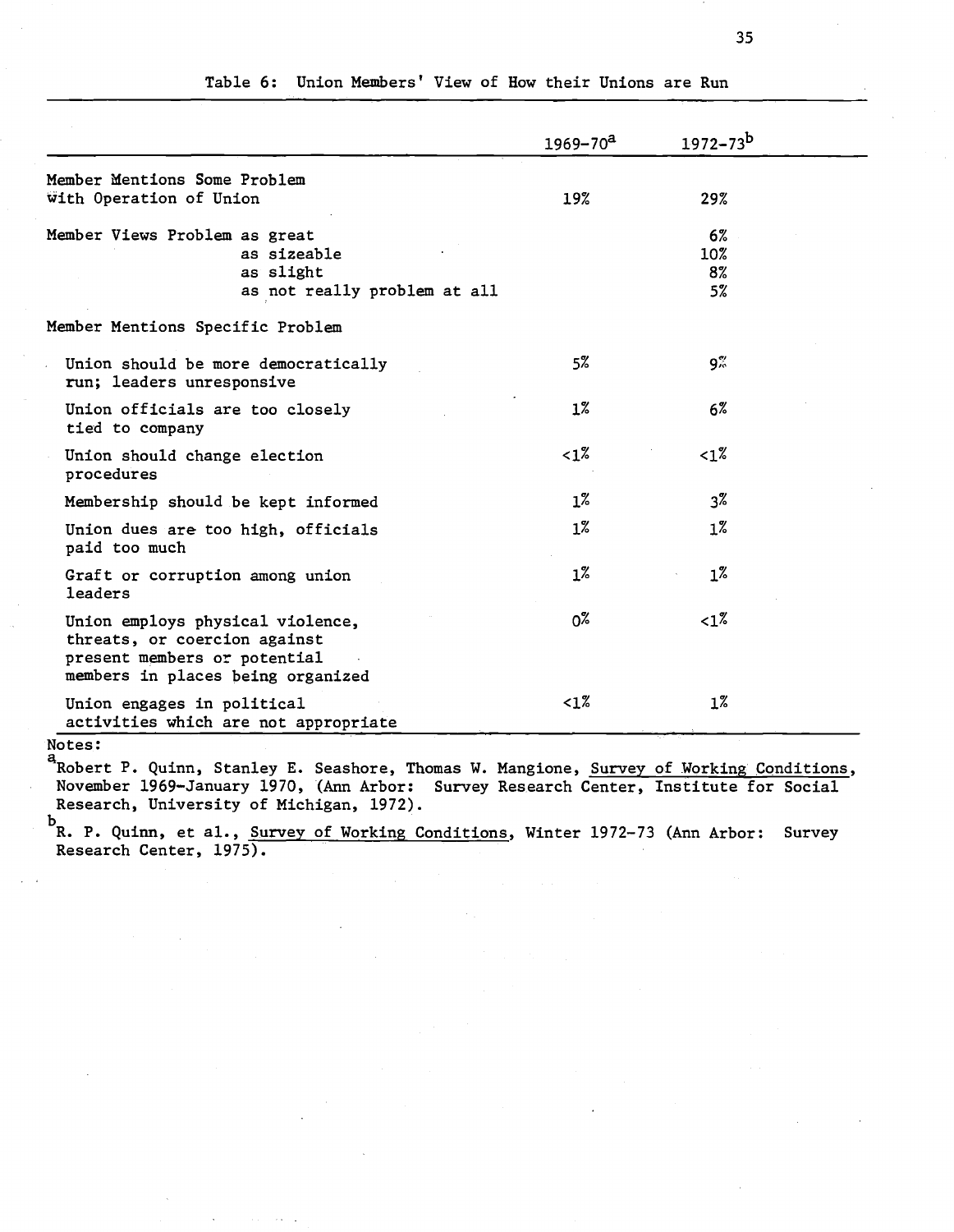voice increases utility while increasing stated dissatisfaction.<sup>21</sup> In addition, since information about problems in a work place can be viewed as a public good, a union will collect more information than will any individual, and then disseminate it all to each member. Hence, while union members know that their jobs are significantly better than the alternatives, they also know that their jobs are far from ideal. Since voice is also a tool of conflict, good strategists, unlike Voltaire's Pangloss, will not proclaim their work place as "the best of all possible worlds."

What about the view that unions are corrupt institutions? The evidence in Table 6 clearly runs counter to this stereotype. Ninetynine percent of union members in both 1969-70 and 1972-73 stated that they had "no problems" with graft or corruption among their leaders. Moreover, after a careful analysis of the extent of corruption in the American Labor Movement, Derek Bok and John Dun1op,writing in 1970, concluded:

Although the record in this country compares unfavorably with that of many other nations, legal safeguards now go far to curb dishonesty and encourage democratic behavior. Probably only a tiny fraction of all union officials in America would stoop to serious abuse. The overwhelming majority of labor leaders are honest men who take seriously their obligation to represent the interest of the members who have elected them to office.<sup>22</sup>

Finally, in what ways has organized labor affected outcomes in the American political arena? Have unions had a greater impact through support of 'social' legislation that benefits lower income persons or workers in general or through support of 'special\_interest' legislation?

Despite the bad press given some union efforts to obtain specialinterest legislation, much union political muscle has been devoted to progressive social policy which provides no obvious material gains to unionized workers, save as members of the overall working population.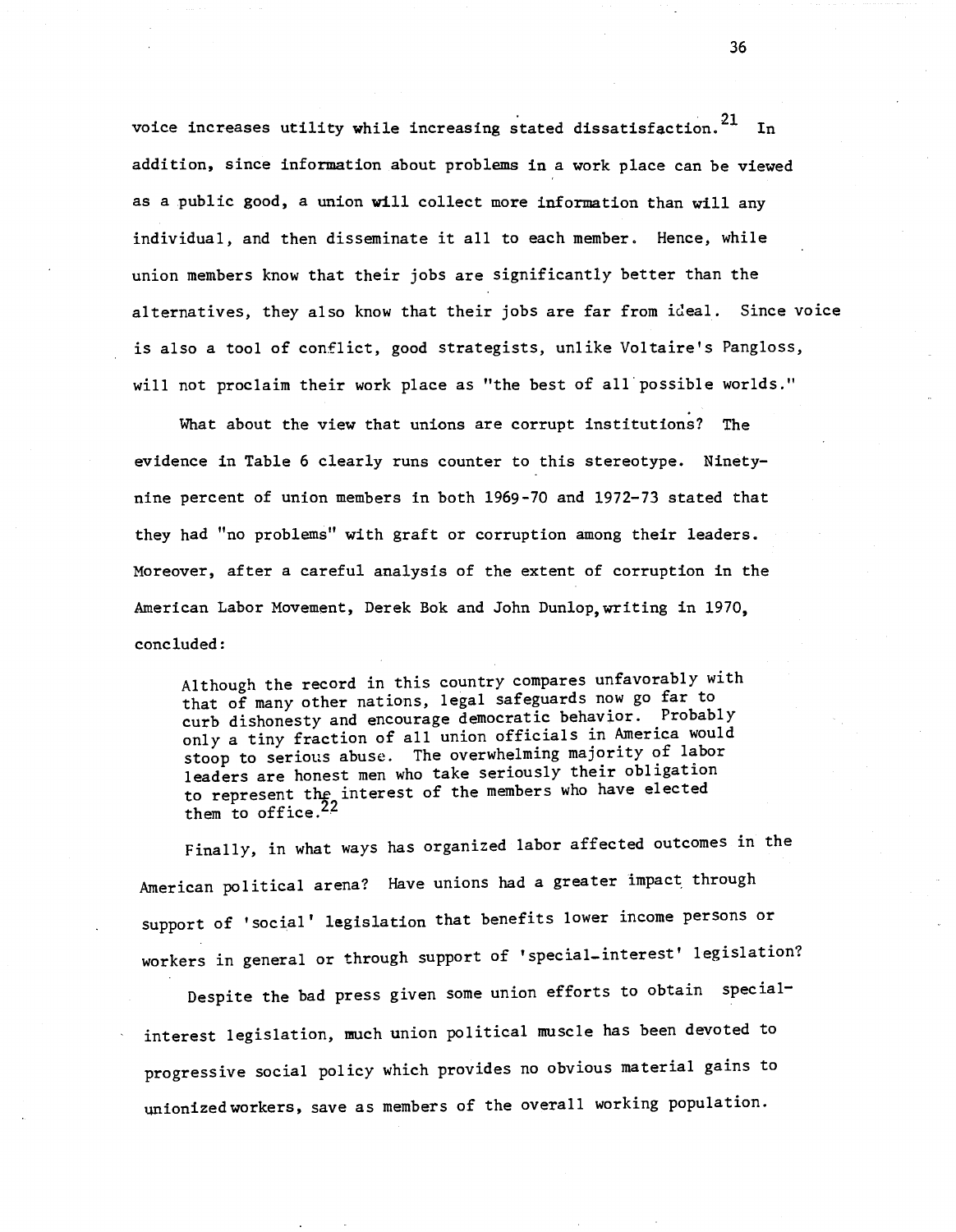For instance, organized labor was quite active in pushing for the passage of the Public Accomodation Act of 1964, the Voting Rights Act of 1965, equal employment opportunity legislation, anti-poverty legislation, and the Occupational Safety and Health Act of 1971.

At the other end of the spectrum, most union-favored special-interest legislation has failed to pass Congress, while important legislation opposed by unions as detrimental to their power and survival has been passed. The last major piece of legislation regulating collective bargaining and unionism, the Landrum-Griffin bill, was enacted in 1959 over the vociferous opposition of unions, while a 1977 mild labor law reform bill strongly favored by unions failed to clear the Congress. Typically, only when unions align with management in a particular sector in favor of legislation that will benefit the sector have unions had success in gaining support for their special interests.

All in all, while unions, like other groups in a pluralist society, have fought for self-interest legislation, they have scored their greatest political victories on more general social legislation. In terms of actual outcomes, unions have been more effective as a voice of the whole <sup>&</sup>lt; working population and the disadvantaged than as a monopoly institution seeking to increase its monopoly power.

### Explaining managerial opposition

If, in addition to its negative monopoly effects, trade unionism is associated with substantial positive effects on the operation of the economy and on the performance of firms, why do so many United States enterprises oppose unions so vehemently?

While at present no detailed analysis of the factors underlying managerial opposition exists, several seemingly important elements deserve mention. First, it should be understood that the bulk of the economic gains due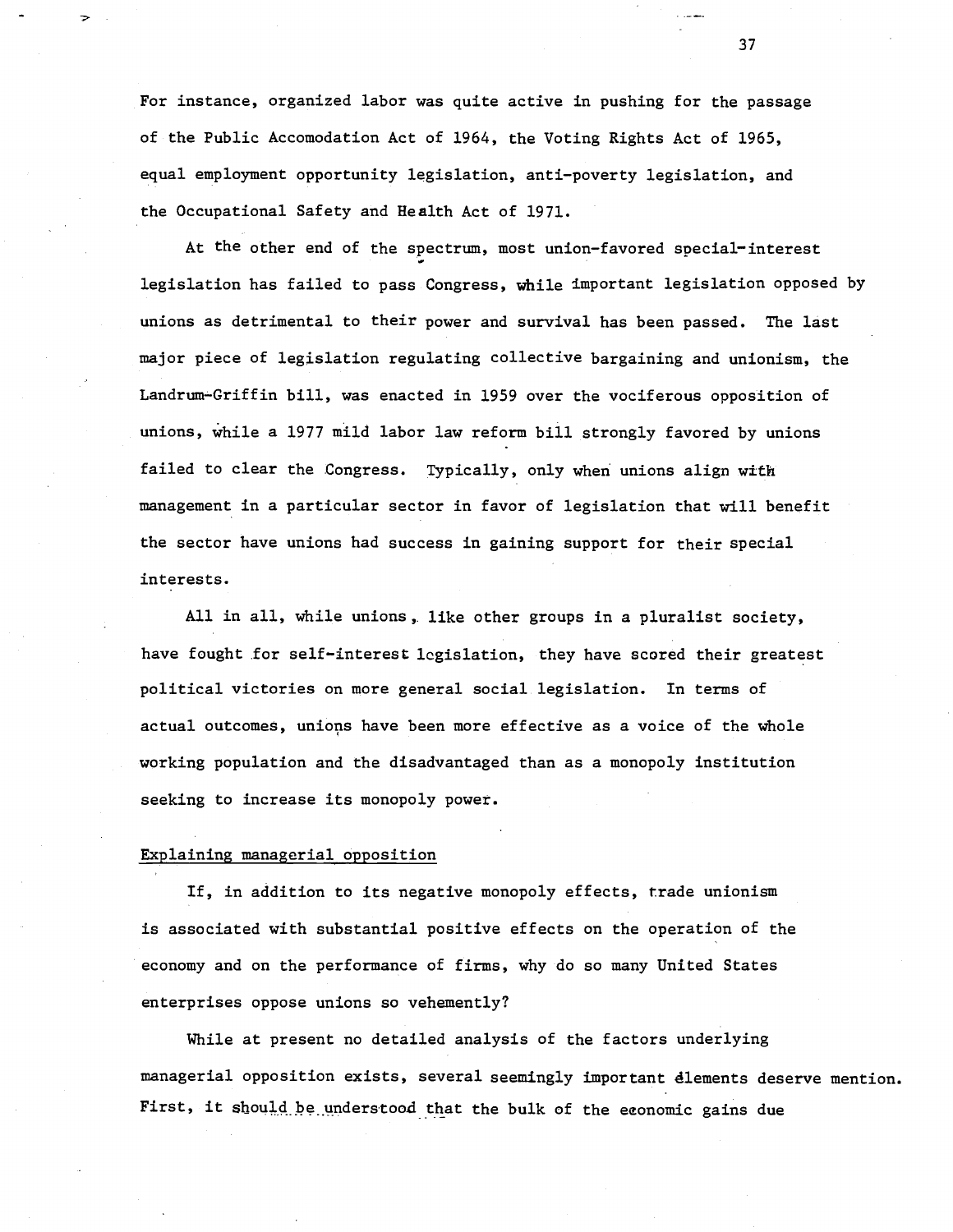to unionism accrue to workers and not to owners or managers. Managers are unlikely to perceive any personal benefits from their subordinates' unionization, but are likely to be quite aware of the costs from a diminishment of power, need to to work harder, loss of operating flexibility, and the like. Second, while 'productivity might typically be higher in union than in otherwise comparable nonunion work settings, so too are wages. It would seem, given the objectives and actions of most unions, that the rate of return on capital would be lower under collective bargaining, although important exceptions must be noted. Thus, there is risk in unionization; the firm may be able to rationalize operations, have good relations with the union, and maintain its profit rate, or it may not. In addition, while the total cost of strikes to society as a whole has been shown to be quite small, the potential cost to the particular firm which is struck can be substantial. Granting that managers, like most other people, are risk averse, we would expect opposition to unions even if on average the benefits to the firm equal the costs. Moreover, given the wide-ranging differences in the effects of unions on economic performance, at least some managerial opposition arises from enterprises where the benefits of collective bargaining may be small while the costs may be high. Even the most vocal advocate of the collective voice/institutional response view of unionism would admit that, though functional in many industrial settings, unions are not functional in others, and would expect greater managerial opposition in the latter cases. Third, management may find unionism expensive, difficult, and very threatening in its initial stages, when modes of operation must be altered if efficiency is to be improved. New and different types of management policies are needed under unionism, requiring changes in the behavior of current management or, as appears to be the case in many just-organized firms, a new 'set of managers. Finally, U.S. management has generally adopted an ideology of top-down enlightened control, under which unions are seen as both a cause and an effect of managerial failure. In this view, unions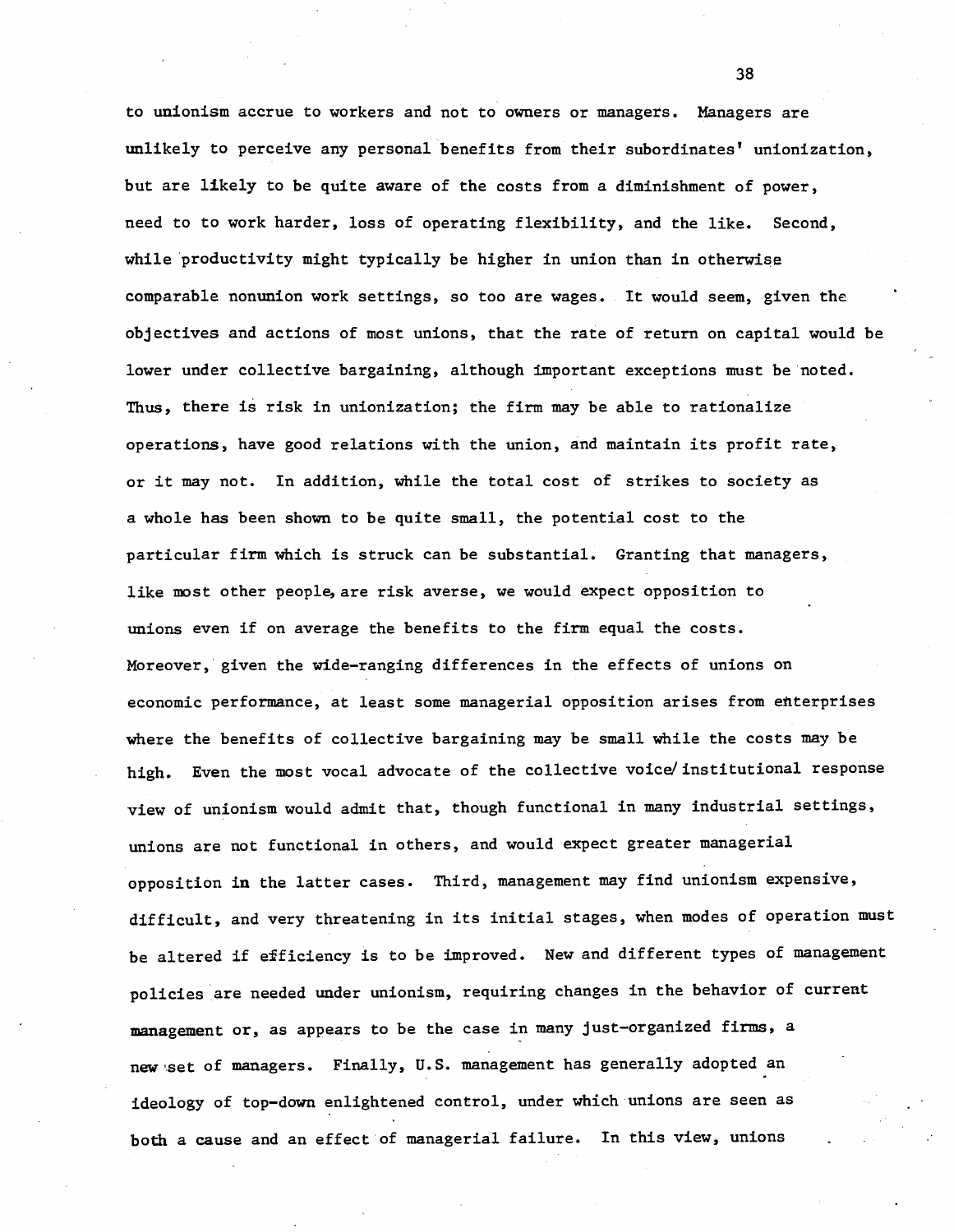interfere with management's efforts to carry out its societal function: ensuring that goods and services are produced efficiently. In addition, unions typically come into existence because management has made mistakes in dealing with its work force.

## Conclusion

We believe that our analysis of unionism has opened up a host of neglected issues regarding the key worker institution in the U.S. capitalist system and gives a very different picture of that institution than currently prevails. While sOme of our findings will surely be altered by additional research and some (hopefully few) may be proven wrong, we do believe that they present a reasonably valid picture of modern unionism in our country- one which stands in sharp contrast to the monopoly model and many popular beliefs about trade unions. If, as we have found, the positive collective voice/institutional response effects of unions are, in many settings, more important than the negative monopoly effects, the on-going dwindling of private sector unionism--a development unique to the U.S. among Western developed countries--deserves serious public attention.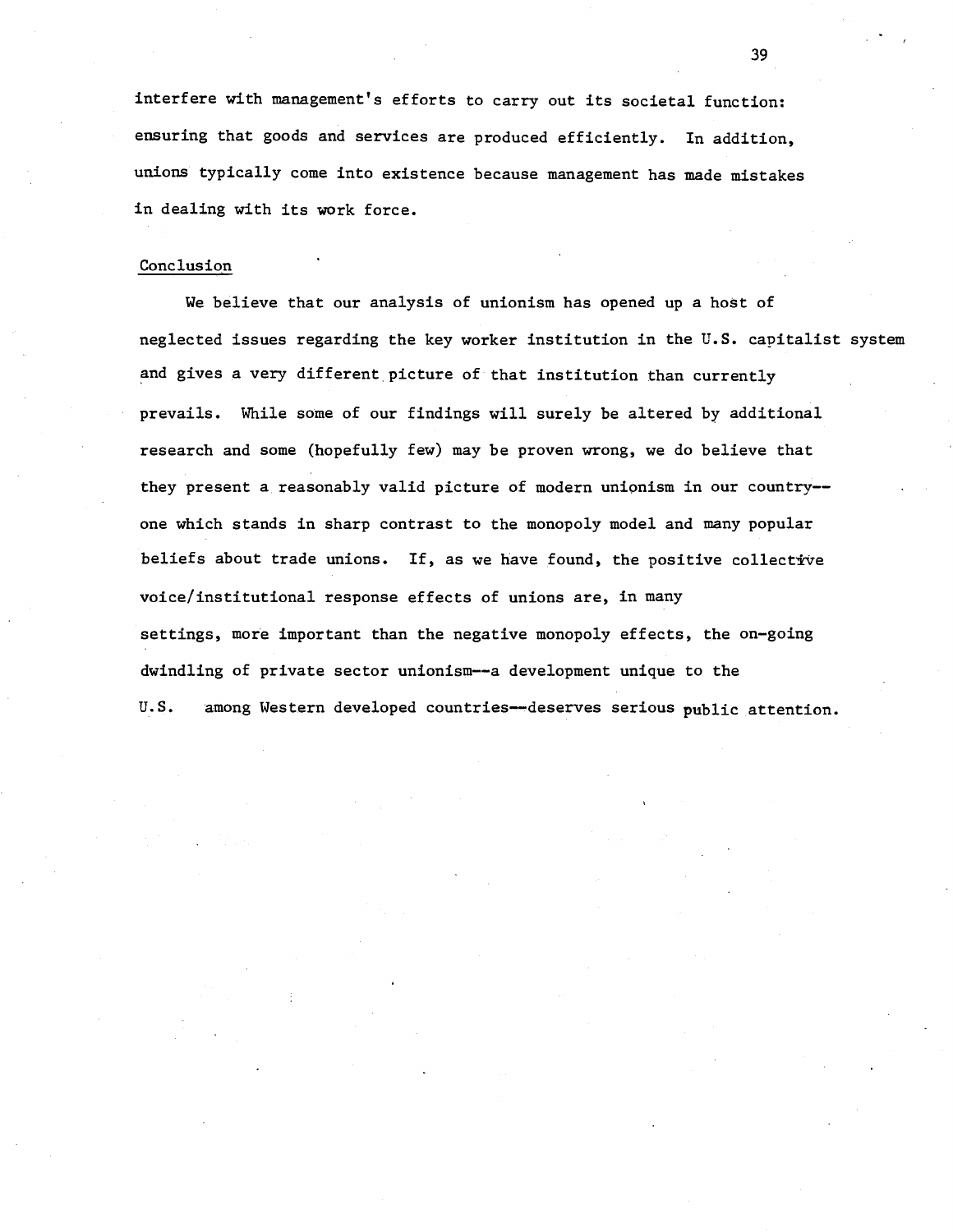#### Footnotes

<sup>1</sup>See George E. Johnson, "Economic Analysis of Trade Unionism," American Economic Review, May 1975, pp. 23-38 for a discussion of the trend in the fraction of articles in major economics journals dealing with unionism. See Richard B. Freeman and James L. Medoff, "Where Have All the Members Gone? The Dwindling of Private Sector Unionism in the U.S.," in progress, for evidence on the content of Newsweek and Time articles. The nature of the inefficiency economists typically associate with monopoly unionism is presented articulately in H.G. Johnson and P.M. Mieszkowski, "The Effects of Unionization on the Distribution of Income: A General Equilibrium Approach," Quarterly Journal of Economics, November, 1970, pp. 539-61.

 $^{2}$ The point that unions provide collective voice, which is an alternative to individual exit, is made in R.B. Freeman, "Individual Mobility and Union Voice in the Labor Market," American Economic Review, May 1976, pp. 361-68 and is discussed at length in R.B. Freeman and J.L. Medoff, What Do Unions Do? (New York: Basic Books, forthcoming). Hirschman's analysis is given in Exit, Voice, and Loyalty (Cambridge, Mass.: Harvard University Press, 1972).

 $3$ Despite the law, it appears that a non-trivial number of workers are discharged 'for union activity. According to the Forty-Second Annual Report of the National Labor Relations Board (p. 269), 16,697 workers filed allegations under Sec. 8(a)(3) in fiscal year 1977.

<sup>4</sup>The information concerning the prevalence of grievance and arbitration procedures in major collective bargaining contracts is from U.S. Department of Labor, Bureau of Labor Statistics, Characteristics of Major Collective Bargaining Agreements, July 1, 1975 Bull. 1957 (Washington, D.C.: GPO, 1977).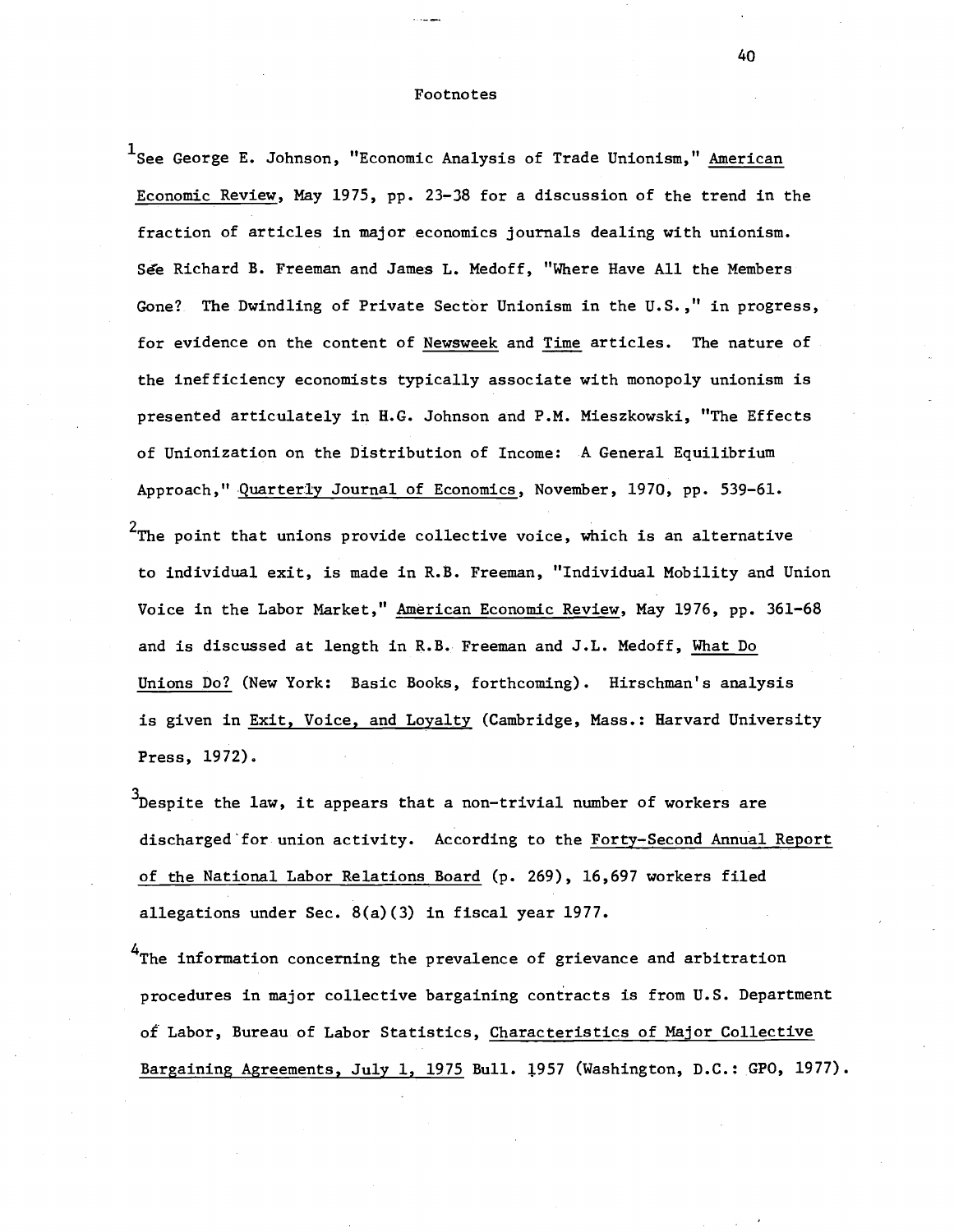The statement concerning the extent to which these procedures are found in nonunion firms is based on data presented in Bureau of National Affairs, Personnel Policies for Unorganized Employees, Personnel Policies Forum Survey No. 84, November 1968, p. 13.

<sup>5</sup>Total U.S. union membership is from the U.S. Department of Labor, Bureau of Labor Statistics, Directory of National Unions and Employee Associations. 1975, Bull. 1937 (Washington, D.C.: G.P.O., 1977), p. 70. Total employment was calculated as total employees on -nonagricultural payrolls less total government employees plus hired farm employment, with data from U.S. Department of Labor, Bureau of Labor Statistics, Handbook of Labor Statistics 1975-Reference Edition, Bull. 1865 (Washington, D.C.: G.P.O., 1975), p. 105 and p. 118, and from U.S. Department of Labor, Bureau of Labor Statistics, Handbook of Labor Statistics, 1977, Bull. 1966 (Washington, D.C.: G.P.O., 1977), p. 88 and p. 96.

<sup>6</sup>For the Slichter, et al. quote see, S.H. Slichter, J.J. Healy, and E.R. Livernash, The Impact of Collective Bargaining on Management, (Washington, D.C.: Brookings, 1960), p. 951. The study with data concerning time on breaks is G. Duncan and F. Stafford, "Pace of Work, Unions, and Earnings in Blue Collar Jobs," mimeographed, 1977. Simon's work is presented in H. Simon, Models of Man (New York: Wiley, 1957), pp. 241-60. Leibenstein's model was first presented in H. Leibenstein, "Allocative Efficiency vs. X-Efficiency," American Economic Review, June 1966, pp. 392-415.

<sup>7</sup>The Reynolds quote is from L.G. Reynolds, Labor Economics and Labor Relations (Englewood Cliffs, N.J.: Prentice Hall, 1974), p. 539. 8<br>Lewis' work is published in <u>Unionism and Relative Wages</u> (Chicago, Ill.: University of Chicago Press, 1963).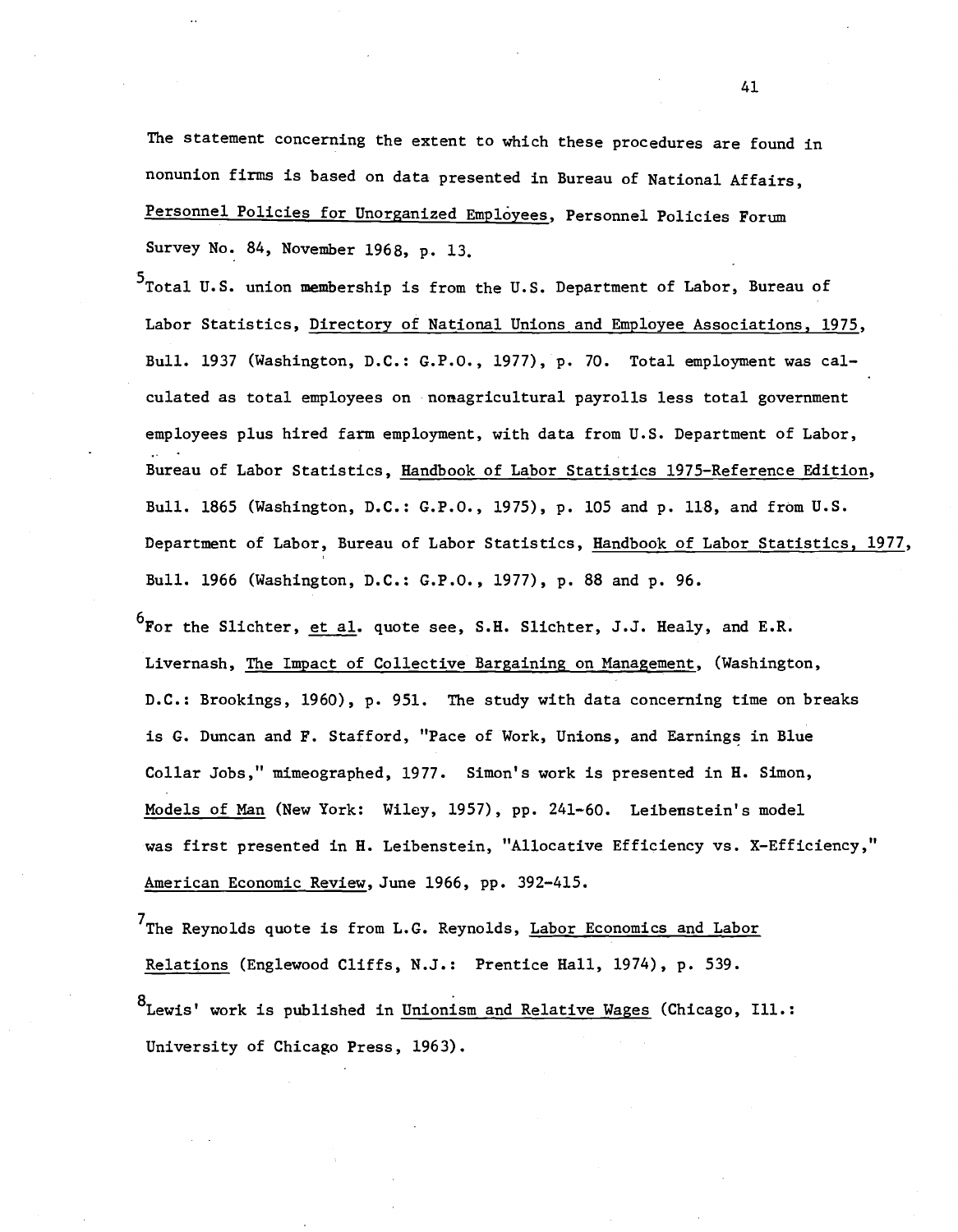<sup>9</sup>C. Brown and J. Medoff, "Trade Unions in the Production Process," Journal of Political Economy. June 1978. pp. 355-78 analyzes the extent to which unionized firms are more capital intensive and use higher quality labor. Rees' monopoly loss estimate is discussed in A. Rees. "The Effects of Unions on Resource Allocation." The Journal of Law and Economics. October 1963, pp. 69-78.

- 10<sub>On</sub> this point see Donald E. Cullen, National Emergency Strikes (N.Y. State School of Industrial and Labor Relations, Ithaca, N.Y., Cornell University, 1968); Irving Bernstein, Harold L. Enarson, and R.W. Fleming (eds.) Emergency Disputes and National Policy (N.Y.: Harper & Brothers, 1955); John A. Ackermann. "The Impact of the Coal Strike of 1977-1978," Industrial and Labor Relations Review, Jan. 1979. pp. 175-88.
- $11<sub>R</sub>$ . Lester, "Benefits as a Preferred Form of Compensation," Southern Economic Journal. April 1967, pp. 488-95.
- 12<sub>See</sub> J.L. Medoff, "Cross-Industry Differences in Cyclical Employment Variability." mimeographed. for analysis of the responsiveness of wages to demand conditions in union and nonunion settings. Figures on the duration of contracts are reported in U.S. Department of Labor, Bureau of Labor Statistics, Characteristics of Major Collective Bargaining Agreements, July 1, 1974, Bull. 1888 (Washington. D.C.: GPO, 1975), p. 7 and p. 40.
- $13_U$ .S. Department of Labor, Bureau of Labor Statistics, Layoff, Recall, and Worksharing Procedures, Bull. 1425-13 (Washington, D.C.: GPO, 1972), pp. 53-54 and p. 44.
- 14<br>See S. Webb and B. Webb, Industrial Democracy, (New York: Longmans, Green & Company, 1902); Bureau of National Affairs, Wage and Salary Administration, Personnel Policies Forum Survey No. 87, July 1972, p. 14; U.S. Department of Labor, Bureau of Labor Statistics, Characteristics of Major Collective Bargaining Agreements, July 1, 1975 Bull. 1957, (Washington, D.C.; GPO, 1977), p. 33; and Slichter, Healy and Livernash, op. cit., p. 602 and p. 606.